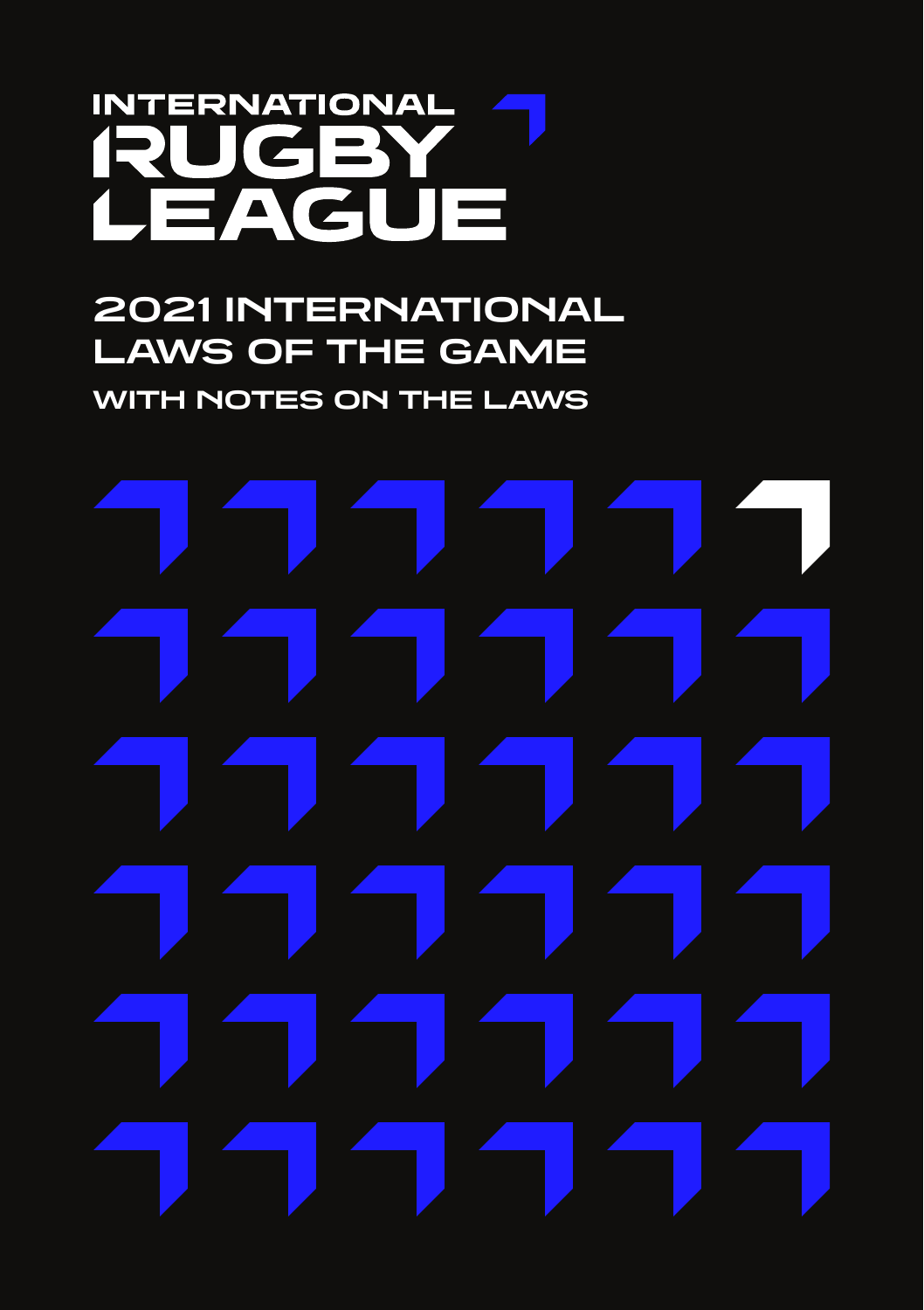# THE INTERNATIONAL LAWS OF THE GAME AND NOTES ON THE LAWS



© International Rugby League 2021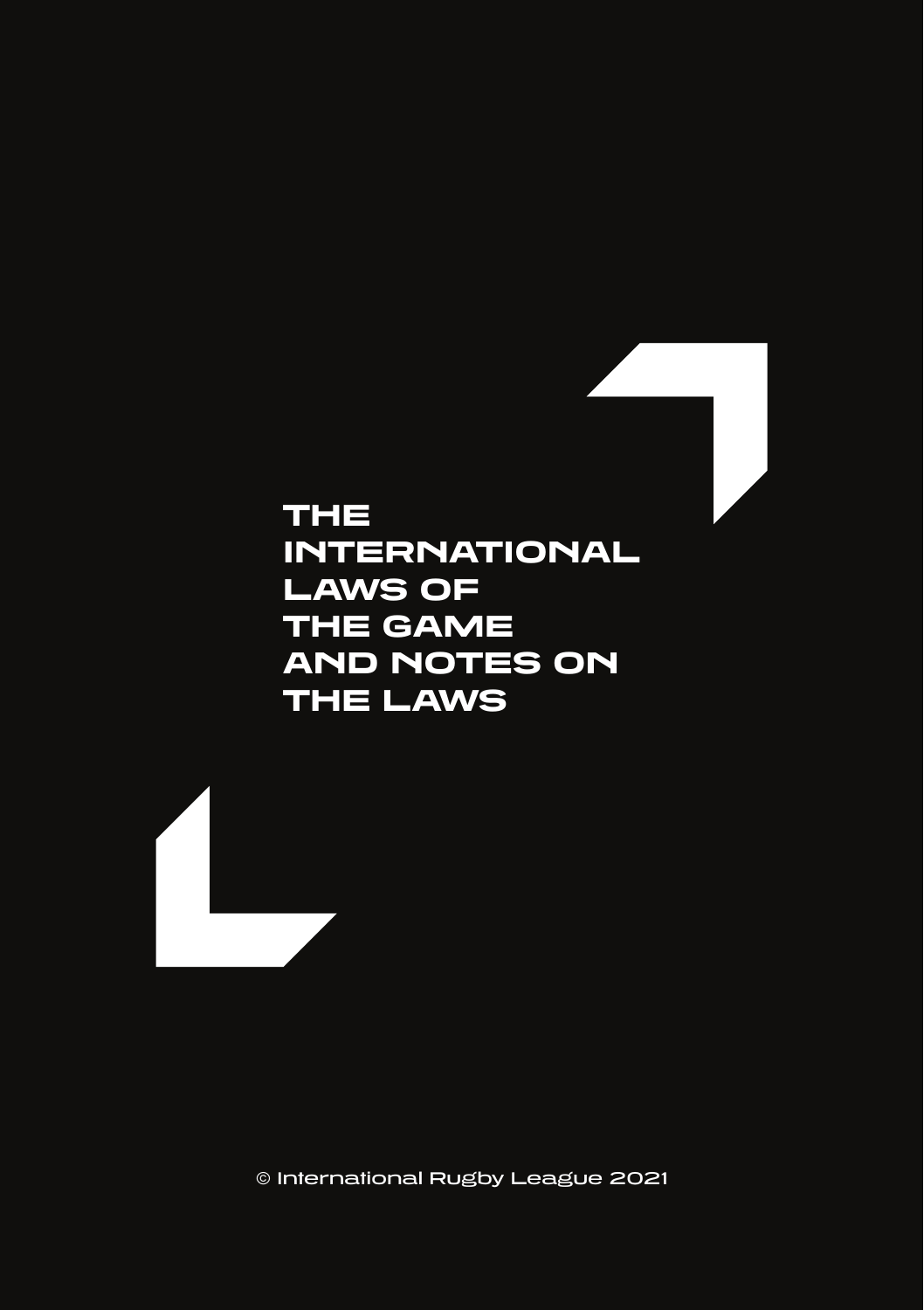| <b>Playing Field</b>          | 2  |
|-------------------------------|----|
| Glossary                      | 4  |
| Ball                          | 8  |
| Player and Players' Equipment | 9  |
| Mode of Play                  | π  |
| Scoring                       | 12 |
| Timekeeping                   | 16 |
| Kick-off and Drop Out         | 18 |
| Touch and Touch in-Goal       | 21 |
| Knock-on and Forward Pass     | 23 |
| Tackle and Play-the-Ball      | 24 |
| Scrum                         | 31 |
| <b>Penalty Kick</b>           | 35 |
| Offside                       | 39 |
| Misconduct                    | 41 |
| Referee and Touch Judges      | 45 |
| Referee's Signals             | 50 |
|                               |    |

r.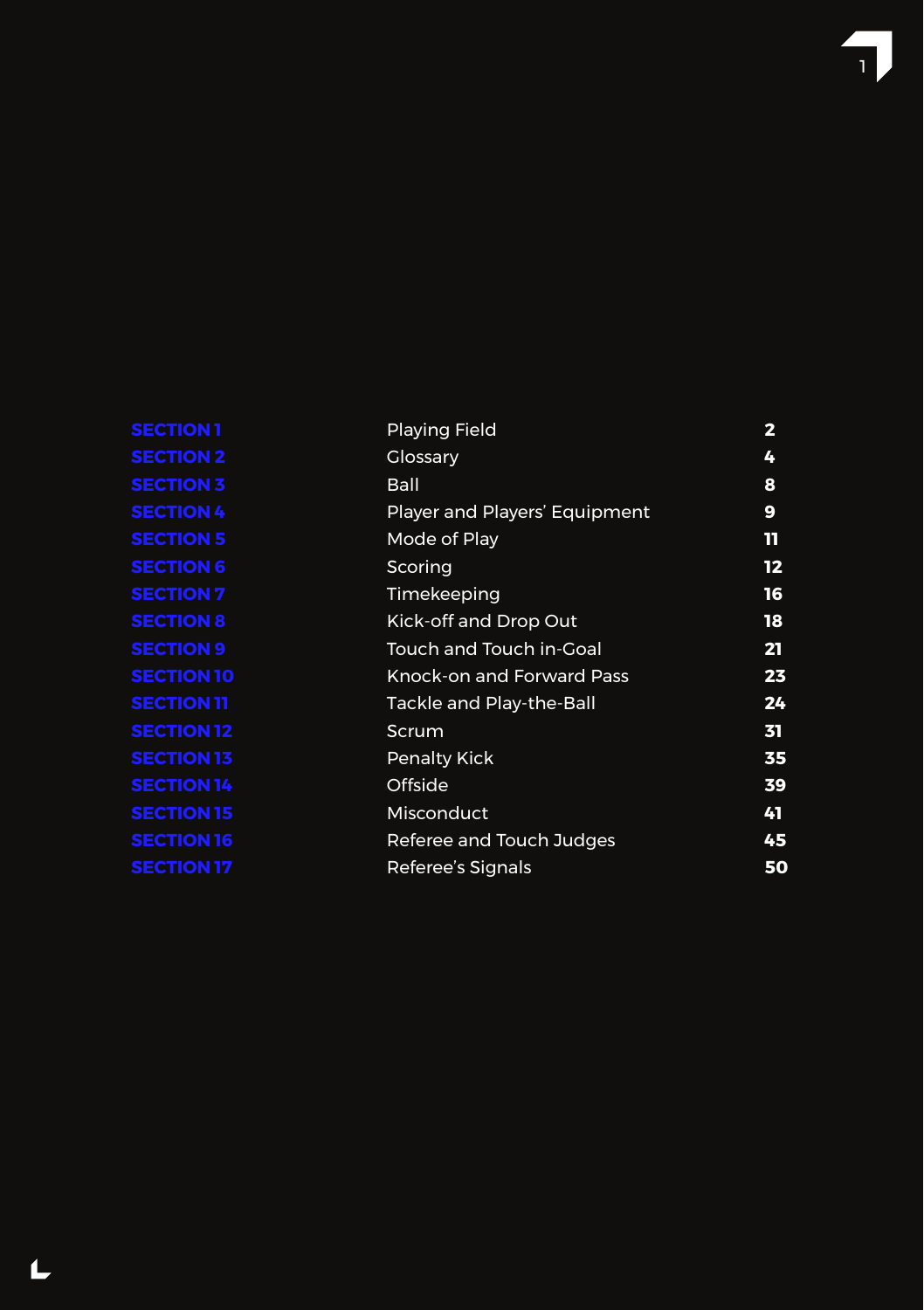# SECTION 1 - THE PLAYING FIELD

The PLAN and markings thereon and the Notes relating thereto are part of these Laws.



DEAD BALL LINE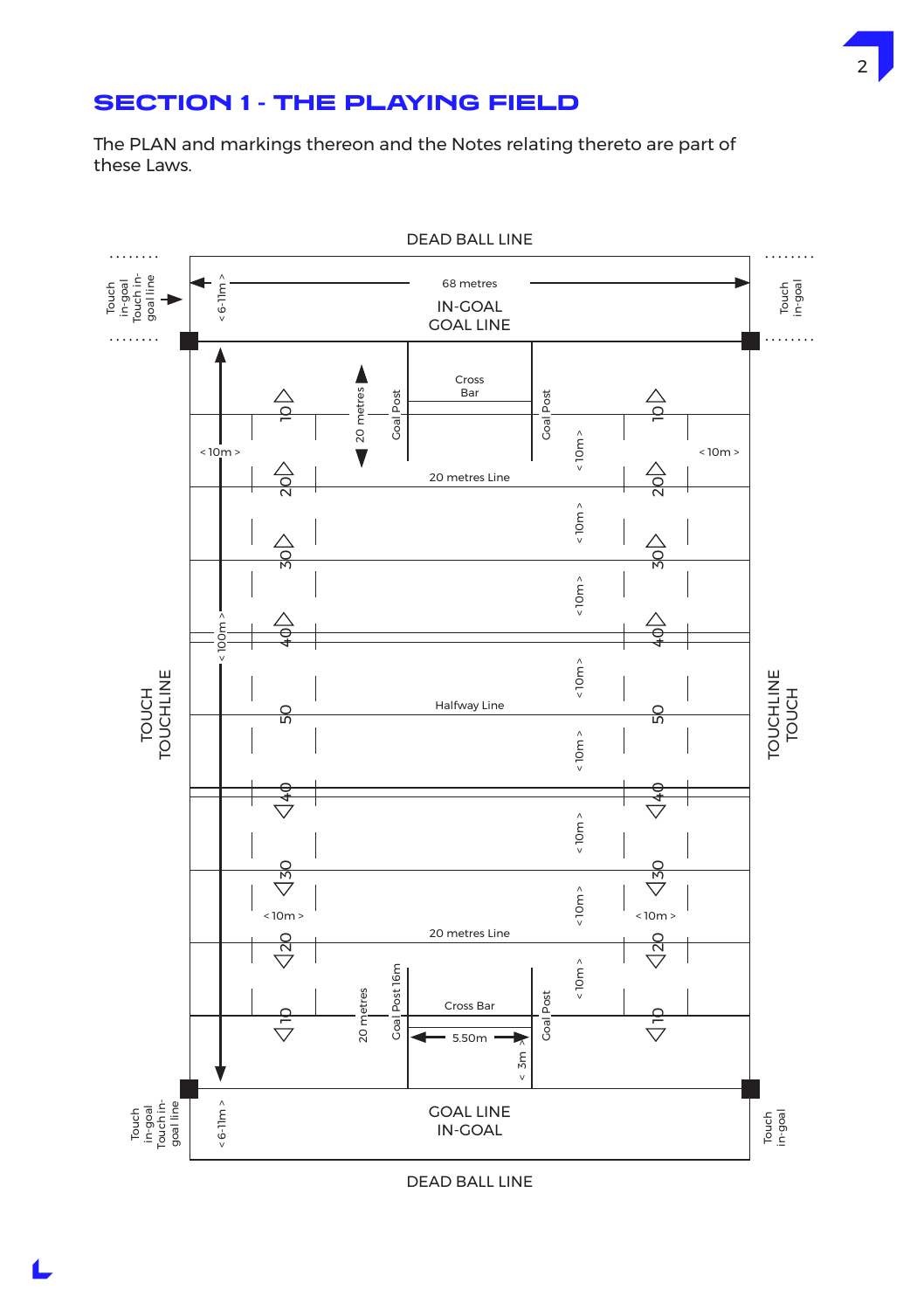### **Section 1. The Playing Field (Continued)**

#### **NOTES**

- 1. The Touch Lines are in Touch, the Touch in-Goal lines are Touch in-Goal, the Goal Lines are in the In-Goal area and the Dead Ball Line is beyond In-Goal.
- 2.  $\blacksquare$  indicates a corner post (see Glossary) placed at the intersection of each goal line and touch line. A corner post is in touch in-goal. Touch Judges should at all times ensure that corner posts are correctly positioned.
- 3. The goal posts are considered to extend indefinitely upwards. It is recommended that the bottom two metres of each upright be padded.  $\bm{\mathsf{H}}$  shaped goal posts are permissible provided the relevant dimensions are observed.
- 4. For adult games the dimensions should be as near maximum as possible to the dimensions stipulated.
- 5. The broken lines in the PLAN shall consist of marks or dots on the ground not more than 2 metres apart. All transverse lines must be marked across the full width of the field.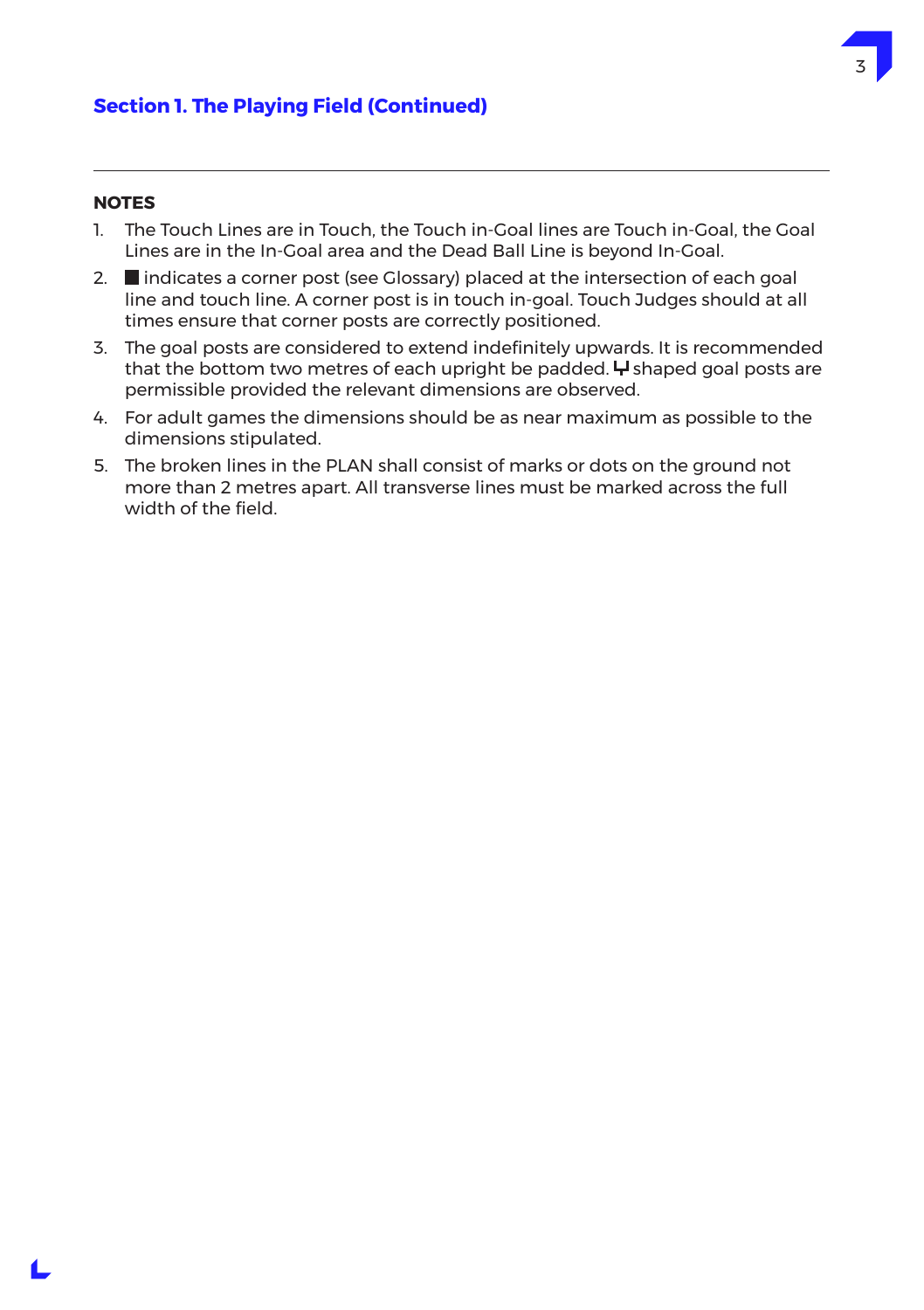

# SECTION 2 - GLOSSARY

The terms set out below shall have the meanings assigned to them.

| <b>ACCIDENTAL STRIKE</b>    | when a ball strikes a player who makes no attempt to<br>play at the ball.                                                                                                                                                                                                                                                                                                   |
|-----------------------------|-----------------------------------------------------------------------------------------------------------------------------------------------------------------------------------------------------------------------------------------------------------------------------------------------------------------------------------------------------------------------------|
| <b>ADVANTAGE</b>            | allowing the advantage means allowing play to<br>proceed if it is to the advantage of the team which has<br>not committed an offence or infringement.                                                                                                                                                                                                                       |
| <b>ATTACKING TEAM</b>       | is the team which at the time has a territorial<br>advantage.                                                                                                                                                                                                                                                                                                               |
| <b>BACK</b>                 | as applied to a player means one who is not taking part<br>in the scrum.                                                                                                                                                                                                                                                                                                    |
| <b>BALL BACK</b>            | means to play the ball from where the ball was kicked<br>after it has entered touch on the full.                                                                                                                                                                                                                                                                            |
| <b>BEHIND</b>               | when applied to a player means, unless otherwise<br>stated, that both feet are behind the position in<br>question. Similarly "in front" implies "with both feet".<br>When applied to a position on the field of play,<br>"behind" means nearer to one's own goal line than the<br>point in question. Similarly "in front of" means nearer to<br>one's opponents' goal line. |
| <b>BLIND SIDE</b>           | means the side of the scrum or of the play-the-ball<br>nearer to touch (cf.open side).                                                                                                                                                                                                                                                                                      |
| <b>CHARGING DOWN</b>        | is blocking the path of the ball with hands, arm or body<br>as it rises from an opponent's kick.                                                                                                                                                                                                                                                                            |
| <b>CONVERTING A TRY</b>     | is the act of kicking a goal following the scoring of a try.                                                                                                                                                                                                                                                                                                                |
| <b>CORNER POST</b>          | is a post placed at the intersection of each touch line<br>and goal line. The post shall be of non-rigid material<br>and shall be not less than 1.25m. high. The corner posts<br>are in touch in-goal.                                                                                                                                                                      |
| <b>DEAD BALL</b>            | means that the ball is out of play.                                                                                                                                                                                                                                                                                                                                         |
| <b>DEFENDING TEAM</b>       | is the team opposing the attacking team (see above).                                                                                                                                                                                                                                                                                                                        |
| <b>DIFFERENTIAL PENALTY</b> | differs in one respect from a Penalty Kick in that a goal<br>cannot be scored from it.                                                                                                                                                                                                                                                                                      |
| <b>DROP GOAL</b>            | sometimes referred to as a Field Goal, is a goal scored<br>by propelling the ball on the full, over the crossbar, by<br>drop kicking it.                                                                                                                                                                                                                                    |
| <b>DROP KICK</b>            | is a kick whereby the ball is dropped from the hands<br>(or hand) and is kicked immediately it rebounds from<br>the ground.                                                                                                                                                                                                                                                 |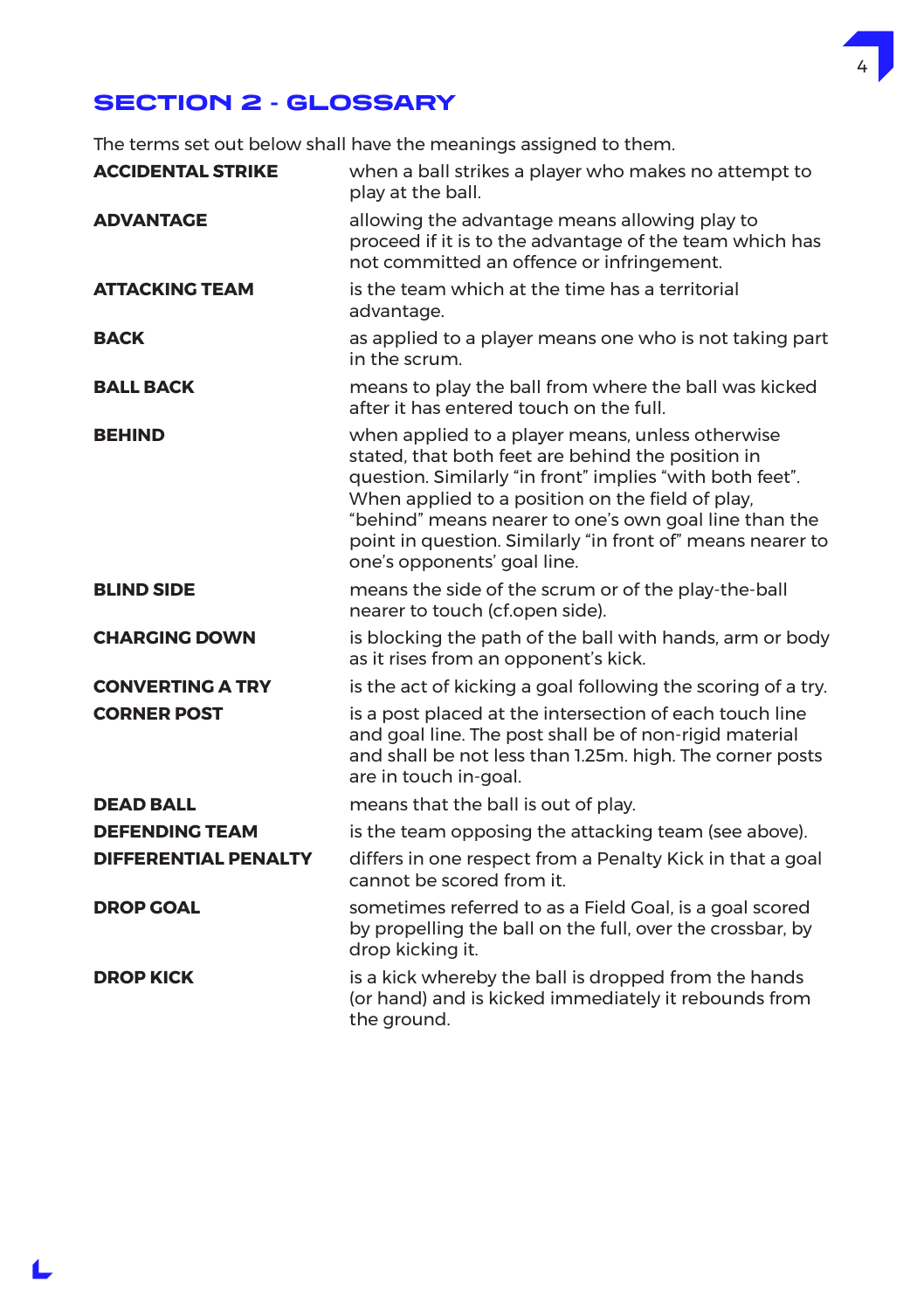

# **Section 2. Glossary (Continued)**

| <b>DROP-OUT</b>           | means a drop kick from between the posts or from the<br>centre of the 20m line when bringing the ball back<br>into play.                                                                                                                                                                                                          |
|---------------------------|-----------------------------------------------------------------------------------------------------------------------------------------------------------------------------------------------------------------------------------------------------------------------------------------------------------------------------------|
| <b>DUMMY</b>              | is the pretence of passing or otherwise releasing the<br>ball while still retaining possession of it.                                                                                                                                                                                                                             |
| <b>FIELD OF PLAY</b>      | is the area bounded by, but not including, the touch<br>lines and goal lines.                                                                                                                                                                                                                                                     |
| <b>FORWARD</b>            | means in a direction towards the opponents' dead ball<br>line. As applied to a player it means one who is at the<br>time packing down in the scrum.                                                                                                                                                                               |
| <b>FORWARD PASS</b>       | is a throw towards the opponents' dead ball line (see<br>section 10).                                                                                                                                                                                                                                                             |
| <b>FOUL PLAY</b>          | refers to the types of Misconduct specified in Section<br>15 - Law 1(a) (b) (c) (d) (l) and (m).                                                                                                                                                                                                                                  |
| <b>FREE KICK</b>          | is the kick awarded to a team which kicks into touch<br>from a penalty kick. The kick is taken 10 metres in from<br>touch opposite the point of entry into touch and the<br>ball may be kicked in any manner in any direction.<br>A goal cannot be scored from it, nor can ground be<br>gained by kicking into touch on the full. |
| <b>FULL TIME</b>          | means the end of the game.                                                                                                                                                                                                                                                                                                        |
| <b>GENERAL PLAY</b>       | refers to all aspects of play after a match has been<br>started or re-started by a Place Kick, Drop-Out, Penalty<br>Kick, Free Kick, tap restart, play the ball or Scrum.                                                                                                                                                         |
| <b>GOAL</b>               | see Section 6.                                                                                                                                                                                                                                                                                                                    |
| <b>GROUNDING THE BALL</b> | means (a) placing the ball on the ground with hand or<br>hands or                                                                                                                                                                                                                                                                 |
|                           | (b) Exerting downward pressure on the ball with hand<br>or arm, the ball itself being on the ground or                                                                                                                                                                                                                            |
|                           | (c) Dropping on the ball and covering it with the part of<br>the body above the waist and below the neck, the<br>ball itself being on the ground.                                                                                                                                                                                 |
| <b>HALF TIME</b>          | means the end of the first half of the game.                                                                                                                                                                                                                                                                                      |
| <b>HANDOVER</b>           | is the surrendering of the ball to the opposition after<br>a team has been tackled the statutory number of<br>successive times (Section 11 Law 7)                                                                                                                                                                                 |
| <b>HEEL</b>               | is when a player propels the ball behind him with the<br>sole or heel of his foot.                                                                                                                                                                                                                                                |
| <b>HOOK</b>               | is the act of the hooker when he strikes with a foot for<br>the ball in the scrum.                                                                                                                                                                                                                                                |
| <b>IN-GOAL</b>            | see Plan (Section 1).                                                                                                                                                                                                                                                                                                             |
| <b>IN POSSESSION</b>      | means to be holding or carrying the ball.                                                                                                                                                                                                                                                                                         |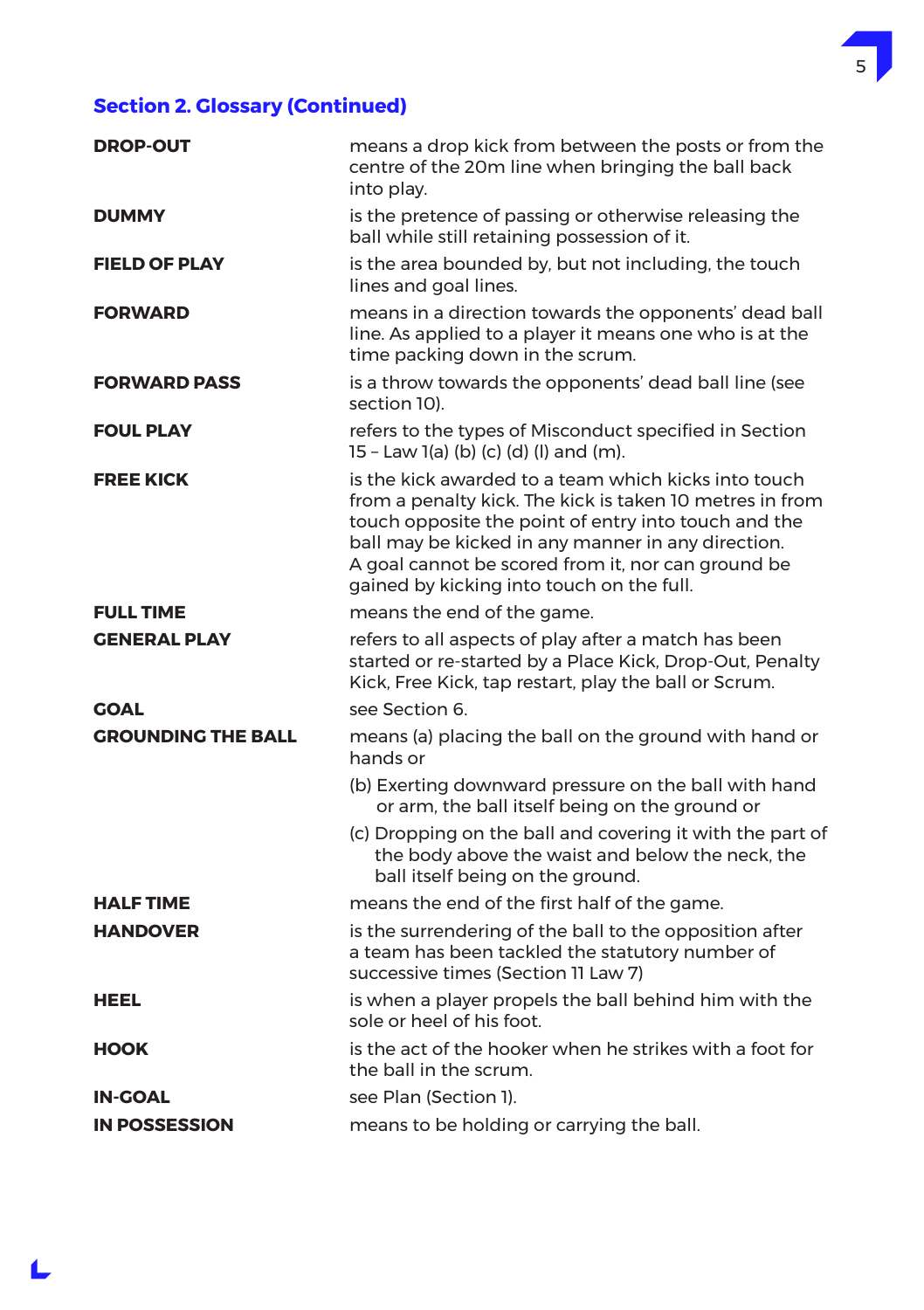

# **Section 2. Glossary (Continued)**

| <b>KICK</b>          | means making intentional contact with the ball with<br>any part of the leg (except the heel) from knee to<br>toe inclusive. An indicator is a change to the normal<br>running gait. |
|----------------------|-------------------------------------------------------------------------------------------------------------------------------------------------------------------------------------|
| <b>KICK OFF</b>      | see Section 8                                                                                                                                                                       |
| <b>KNOCK-ON</b>      | means to knock the ball towards the opponents' dead<br>ball line with hand or arm, while playing at the ball.                                                                       |
| <b>LOOSE ARM</b>     | is an offence by the hooker if he packs with one arm<br>loose in the scrum.                                                                                                         |
| <b>LOOSE BALL</b>    | is when during play the ball is not held by a player and<br>not being scrummaged.                                                                                                   |
| <b>LOOSE HEAD</b>    | refers to the front row forward in the scrum who is<br>nearest to the referee.                                                                                                      |
| <b>MARK</b>          | is the point at which a penalty kick or free kick is<br>awarded or a scrum is formed.                                                                                               |
| <b>OBSTRUCTION</b>   | is the illegal act of impeding an opponent who does<br>not have the ball.                                                                                                           |
| <b>OFFSIDE</b>       | as applied to a player means that he is temporarily out<br>of play and may be penalised if he joins in the game<br>(see Section 14).                                                |
| <b>ON SIDE</b>       | means that a player is not offside.                                                                                                                                                 |
| <b>ON THE FULL</b>   | means the ball is kicked over a given line without first<br>bouncing.                                                                                                               |
| <b>OPTIONAL KICK</b> | is the kick to be taken from the 20m restart. The<br>kick can be taken in any manner and kicked in any<br>direction. It is in play from the moment it is kicked.                    |
| <b>OPEN SIDE</b>     | means the side of the scrum or the play-the-ball<br>further from touch (cf. Blind Side).                                                                                            |
| <b>PACK</b>          | refers collectively to the forwards of any one team. To<br>pack down means to form a scrum.                                                                                         |
| <b>PASS</b>          | is the throw of a ball from one player to another.                                                                                                                                  |
| <b>PENALISE</b>      | is to award a penalty kick against an offending player.                                                                                                                             |
| <b>PENALTY KICK</b>  | see Section 13.                                                                                                                                                                     |
| <b>PLACE KICK</b>    | is to kick the ball after it has been placed on the<br>ground for that purpose.                                                                                                     |
| <b>PLAYING AREA</b>  | is the area enclosed by the fence, or other such line<br>of demarcation, which prevents the encroachment<br>of spectators.                                                          |
| <b>PLAYING FIELD</b> | is the area bounded by, but not including the touch<br>lines and dead ball lines.                                                                                                   |
| <b>PLAY-THE-BALL</b> | is the act of bringing the ball into play after a tackle or<br>when the ball goes into touch in general play.<br>(see Section 11).                                                  |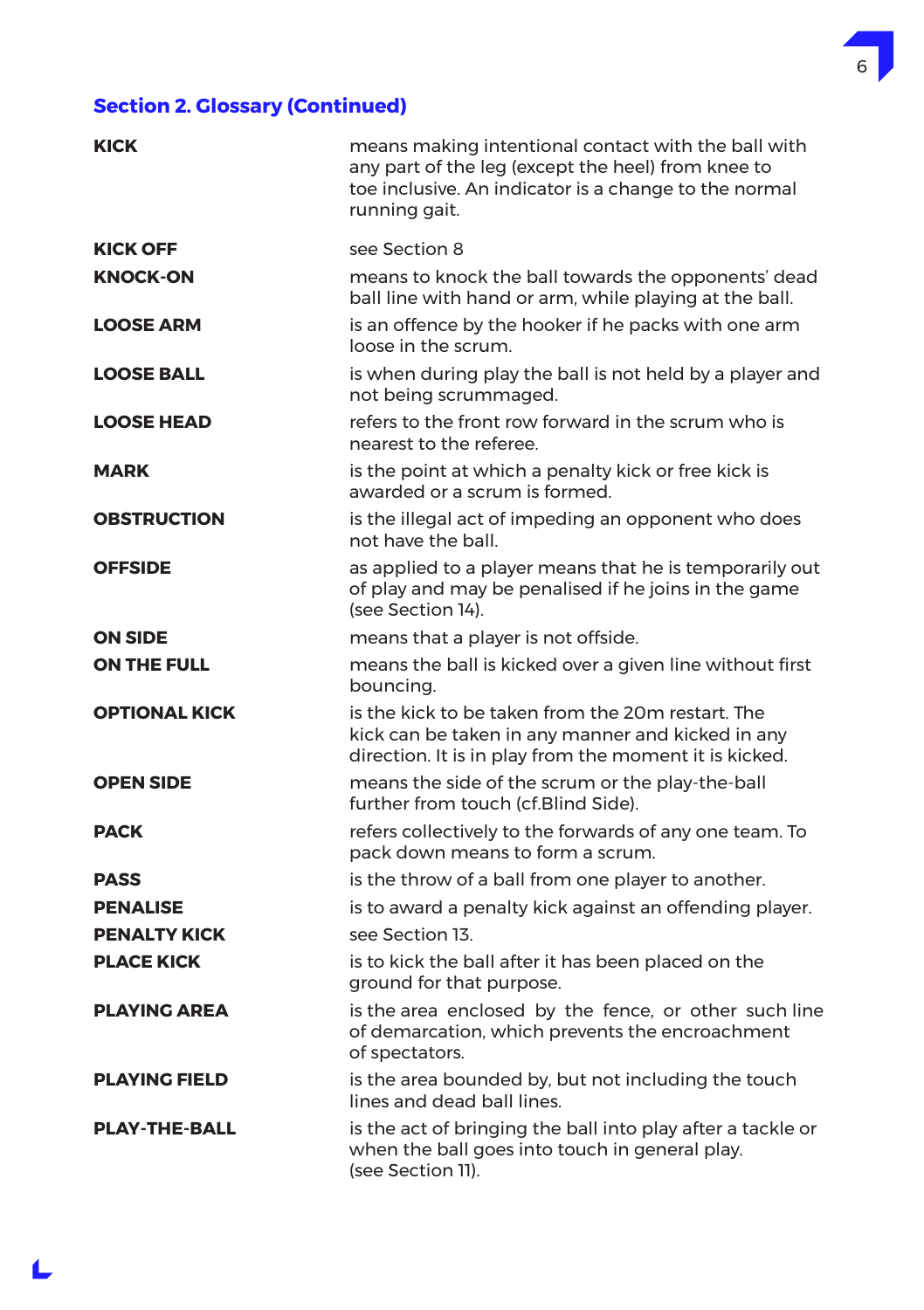

# **Section 2. Glossary (Continued)**

| <b>PROP</b>             | is the front row forward in each team nearest to the<br>scrum half who is putting the ball into the scrum.                                                                                                                                                 |
|-------------------------|------------------------------------------------------------------------------------------------------------------------------------------------------------------------------------------------------------------------------------------------------------|
| <b>PUNT</b>             | is a kick whereby the ball is dropped from the hand or<br>hands and is kicked before it touches the ground.                                                                                                                                                |
| <b>PUT-IN</b>           | (also known as FEEDING THE SCRUM) is the rolling of<br>the ball into the scrum.                                                                                                                                                                            |
| <b>REBOUND</b>          | see Accidental Strike.                                                                                                                                                                                                                                     |
| <b>RICOCHET</b>         | see Accidental Strike.                                                                                                                                                                                                                                     |
| <b>RUCK</b>             | is the area, at the play-the-ball, between the player<br>playing the ball and the marker.                                                                                                                                                                  |
| <b>SCRUM</b>            | or Scrummage or Scrimmage (see Section 12). Where<br>a team loses the advantages of the "Loose Head" and<br>"Put-in" the scrum is said to be awarded against that<br>team.                                                                                 |
| <b>SHOULDER CHARGE</b>  | is where a defender, without attempting to tackle, grab<br>or hold the ball-carrier (or any opposing player) using<br>the arms or hands, makes direct physical contact with<br>the shoulder or the upper arm (tucked into the side).<br>(Refer Section 15) |
| <b>STRIKE</b>           | as applied to the foot means to attempt to secure<br>possession of the ball in a scrum.                                                                                                                                                                    |
| <b>TAP RESTART</b>      | is the restart to the game following a successful<br>40 - 20 or 20 - 40 kick. The ball must remain in the<br>hands of the player when it is touched by the foot at<br>which point it is in play.                                                           |
| <b>TACKLE</b>           | see Section 11.                                                                                                                                                                                                                                            |
| <b>TIMEKEEPER</b>       | An official who is appointed to keep the official time of<br>the game                                                                                                                                                                                      |
| <b>TOUCH DOWN</b>       | is the intentional grounding of the ball by a defending<br>player in his own in-goal.                                                                                                                                                                      |
| <b>TOUCH IN-GOAL</b>    | see Section 9.                                                                                                                                                                                                                                             |
| <b>TRY</b>              | see Section 6.                                                                                                                                                                                                                                             |
| <b>UPRIGHT TACKLE</b>   | is where the player in possession is effectively tackled<br>without being brought to the ground (see Section II).                                                                                                                                          |
| <b>VIDEO REFEREE</b>    | A match official who the referee can refer decisions to<br>and who will adjudicate on those decisions by looking<br>at video replays.                                                                                                                      |
| <b>VOLUNTARY TACKLE</b> | is where the player in possession voluntarily stops play<br>when not effectively tackled (see Section II).                                                                                                                                                 |
| <b>ZERO TACKLE</b>      | where a breach occurs and possession changes<br>hands, the following tackle will be a zero tackle<br>notwithstanding that the team gaining possession may<br>have gained a territorial advantage.                                                          |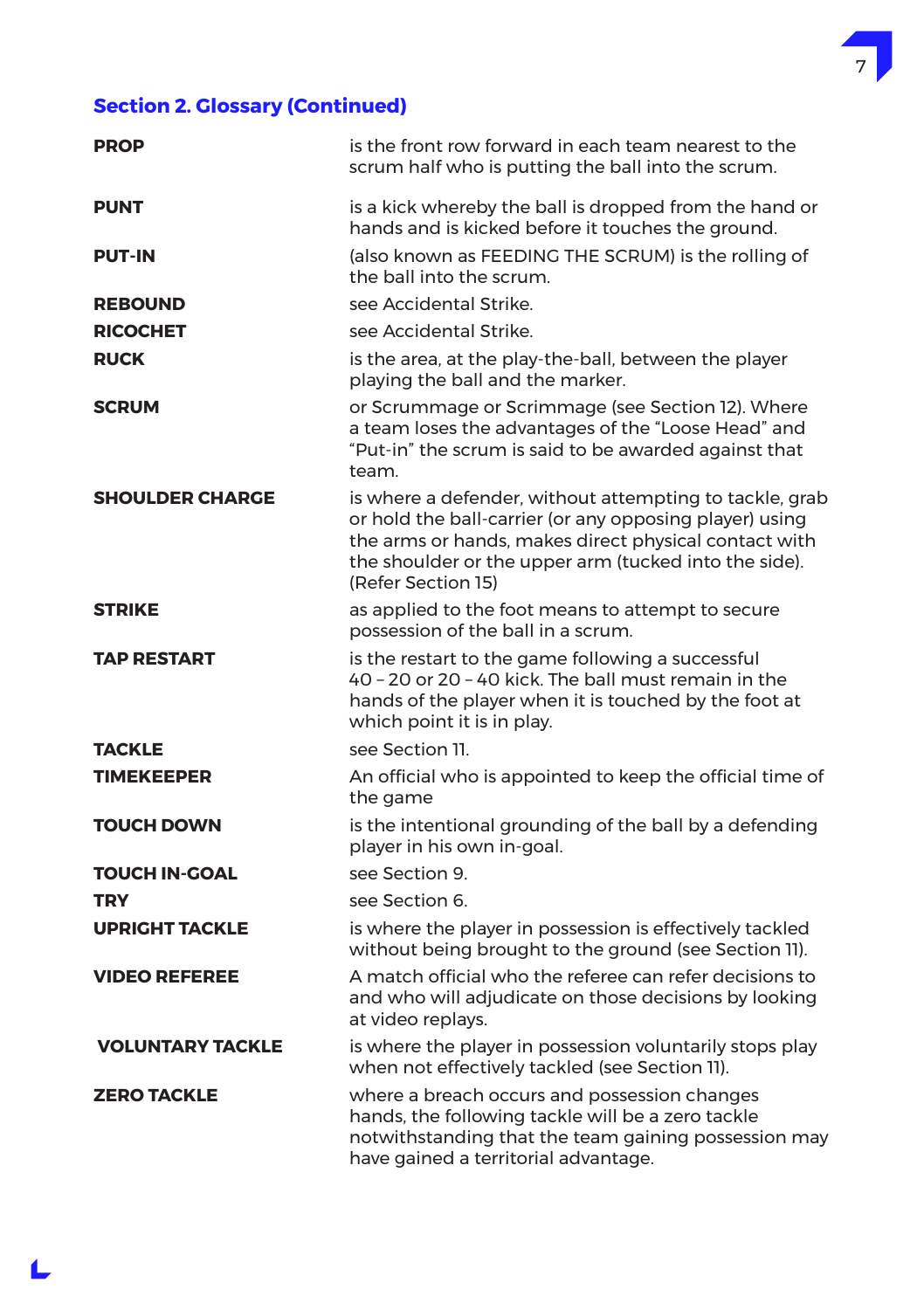#### 8

# SECTION 3 - THE BALL

| <b>Shape and Construction</b> | 1. | The game shall be played with an oval air-inflated<br>ball the outer casing of which shall be of leather or<br>other material approved by the IRL Board. Nothing<br>shall be used in its construction which might prove<br>dangerous to the players.                                                                                                                                                                                                                                                              |
|-------------------------------|----|-------------------------------------------------------------------------------------------------------------------------------------------------------------------------------------------------------------------------------------------------------------------------------------------------------------------------------------------------------------------------------------------------------------------------------------------------------------------------------------------------------------------|
| <b>Size and Weight</b>        |    | 2. The dimensions of the ball shall be those approved<br>by the IRL Board.                                                                                                                                                                                                                                                                                                                                                                                                                                        |
| <b>Ball deflated</b>          |    | 3. The Referee shall blow their whistle immediately<br>they notice that the size and shape of the ball no<br>longer comply with the Laws of the Game.                                                                                                                                                                                                                                                                                                                                                             |
| <b>NOTES</b>                  |    |                                                                                                                                                                                                                                                                                                                                                                                                                                                                                                                   |
| <b>Colour of the Ball</b>     | 1. | In senior competitions the ball shall be light<br>in colour so that it can be more easily seen by<br>spectators.                                                                                                                                                                                                                                                                                                                                                                                                  |
| <b>Ball bursts</b>            | 2. | If the ball bursts as a player is taking a place kick at<br>goal they should be allowed another kick. If a player<br>grounds the ball for a try and then it is noticed<br>that the ball has burst the try should be allowed.<br>Otherwise, if the ball bursts, play is stopped, the<br>ball is replaced and play restarts from the previous<br>play the ball. If a tackle has been completed and<br>it is noticed that the ball has burst then the ball is<br>changed and play continues from that play the ball. |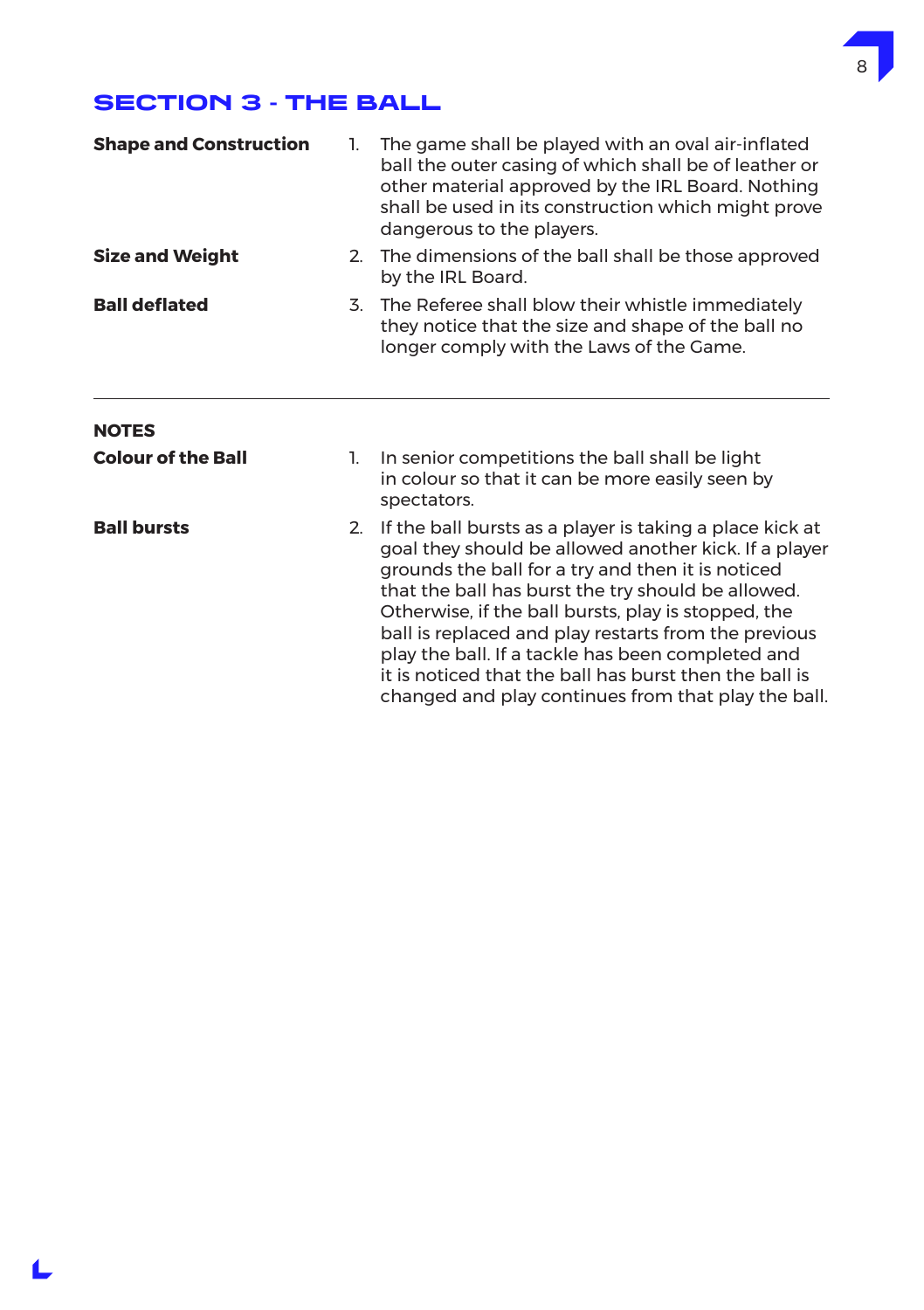# SECTION 4 - THE PLAYER AND PLAYERS' EQUIPMENT

| 13-a-side                                     | 1. | field at any one time.                                              | The game shall be played by two teams each<br>consisting of not more than thirteen players on the                                                                                                                                                                                                                                                                       |
|-----------------------------------------------|----|---------------------------------------------------------------------|-------------------------------------------------------------------------------------------------------------------------------------------------------------------------------------------------------------------------------------------------------------------------------------------------------------------------------------------------------------------------|
| <b>Substitutes</b>                            | 2. | the 17 named players.                                               | (a) Each team may nominate a maximum of four<br>replacements before the start of the game. Their<br>names along with those of the players must be<br>given to the referee before the start of the game. A<br>maximum of 8 interchanges will be allowed from                                                                                                             |
|                                               |    | or by an official appointed to oversee the<br>substitution process. | Substitutions shall be sanctioned by the Referee                                                                                                                                                                                                                                                                                                                        |
|                                               |    |                                                                     | 2. (b) Where a player is bleeding, the Referee shall<br>direct him/her to leave the field for attention<br>in which event he/she may be replaced. This<br>replacement counts for the purpose of 2(a) above.                                                                                                                                                             |
| <b>Number and</b><br><b>Naming of Players</b> | 3. | set out here under.                                                 | (a) For ease of identification, players' clothing must<br>the numbers 1 to 13 with additional numbers for<br>the substitutes. The numbers relate to the positions<br>of the players in their respective teams, these<br>positions being referred to by name and number as                                                                                               |
|                                               |    | <b>Backs</b>                                                        | <b>Forwards</b>                                                                                                                                                                                                                                                                                                                                                         |
|                                               |    | (1) Full Back                                                       | $(8)$ Prop                                                                                                                                                                                                                                                                                                                                                              |
|                                               |    | (2) Right Wing                                                      | (9) Hooker                                                                                                                                                                                                                                                                                                                                                              |
|                                               |    | (3) Right Centre                                                    | $(10)$ Prop                                                                                                                                                                                                                                                                                                                                                             |
|                                               |    | (4) Left Centre                                                     | (11) Second Row Forward                                                                                                                                                                                                                                                                                                                                                 |
|                                               |    | (5) Left Wing                                                       | (12) Second Row Forward                                                                                                                                                                                                                                                                                                                                                 |
|                                               |    |                                                                     | (6) Stand off or five eighth (13) Loose or Lock Forward                                                                                                                                                                                                                                                                                                                 |
|                                               |    | (7) Scrum Half                                                      |                                                                                                                                                                                                                                                                                                                                                                         |
|                                               | 3. | deemed as current participants.                                     | (b) The minimum number of players per team<br>allowed on the field in a match is 9. Should there<br>be less than 9 players currently participating in the<br>match then, for safety reasons, the match shall be<br>terminated. Current participants are players on<br>the field and players who have been temporarily<br>suspended (sin bin). Dismissed players are not |
| <b>Players' Equipment</b>                     |    | prove dangerous to other players.                                   | 4. (a) A player shall not wear anything that might                                                                                                                                                                                                                                                                                                                      |
|                                               |    | (b) A player's normal gear shall consist of a<br>shoes.             | numbered jersey of distinctive colour and/or<br>pattern, a pair of shorts, socks of a distinctive<br>colour and/or pattern and studded boots or                                                                                                                                                                                                                         |
|                                               |    |                                                                     | (c) Protective clothing may be worn provided it<br>contains nothing of a rigid or dangerous nature.                                                                                                                                                                                                                                                                     |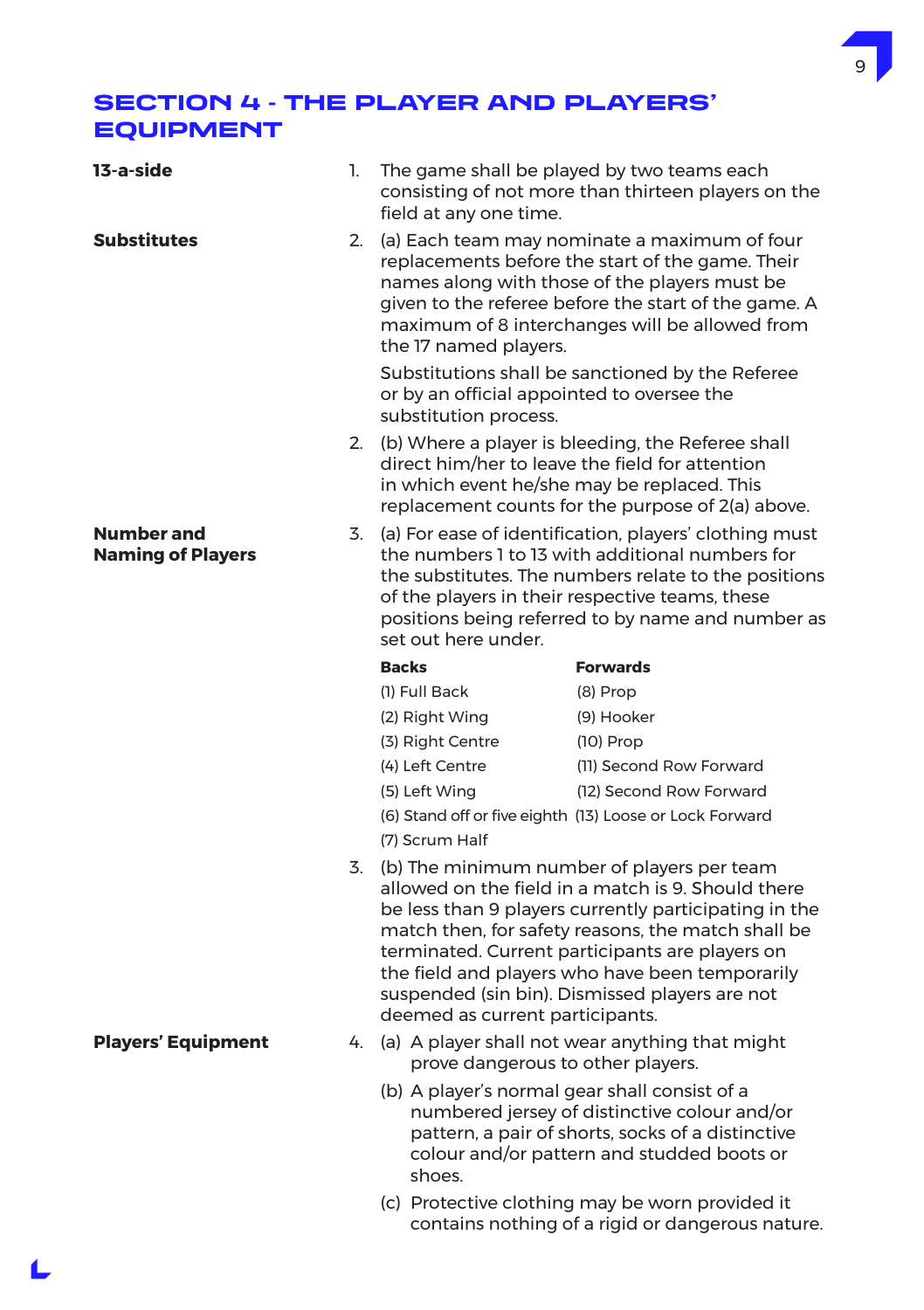# **Section 4. The Players and Players' Equipment (continued)**

| <b>Dangerous Equipment</b> |    | (d) The Referee shall order a player to remove any<br>part of equipment which might be considered<br>dangerous and shall not allow the player to take<br>any further part in the game until the order is<br>obeyed. The player shall retire from the playing<br>field to remove the offending item if the start or<br>restart of the game would otherwise be delayed.           |
|----------------------------|----|---------------------------------------------------------------------------------------------------------------------------------------------------------------------------------------------------------------------------------------------------------------------------------------------------------------------------------------------------------------------------------|
| <b>Similar Colours</b>     |    | (e) The colours of the jerseys worn by competing<br>teams shall be easily distinguishable and, if in<br>the opinion of the Referee similarity between<br>the jerseys might affect the proper conduct of<br>the game he may, at his discretion, order either<br>team to change jerseys in accordance with the<br>rules governing the competition in which the<br>game is played. |
| <b>Studs</b>               |    | (f) Studs on boots or shoes shall not have sharp<br>edges or pose a risk of injury to other players.                                                                                                                                                                                                                                                                            |
| <b>NOTES</b>               |    |                                                                                                                                                                                                                                                                                                                                                                                 |
| <b>Substitutes</b>         |    | 2. A player other than a player who is replacing an<br>injured player who has left the field cannot be<br>substituted during a play-the-ball except when<br>play is stopped because of injury. If a substitution<br>is effected when a kick at goal is to be taken, the<br>substitute shall not be allowed to take the kick.                                                    |
| <b>Late Arrival</b>        |    | The laws relating to the replacement of players<br>apply also to any player who, arriving late for the<br>game, wishes to join in the play after the game<br>has started.                                                                                                                                                                                                       |
| <b>Inspect Equipment</b>   | 4. | (d) Referees should inspect players' equipment<br>before the start of the game or delegate this<br>duty to the Touch Judges. This does not relieve<br>the player of the responsibility of ensuring that<br>nothing of an offending nature is worn, e.g.<br>rings, rigid shoulder pads, projecting eyelets or<br>nails on football boots or dangerous studs.                     |
| <b>Colours</b>             | 4. | (e) Referees should inspect the colours to be worn<br>by the teams before the players enter the field<br>of play so that, if a change necessary, the start of<br>the game is not delayed.                                                                                                                                                                                       |
|                            |    | Clubs not wearing their registered colours<br>should be reported to the appropriate authority<br>by the Referee unless the reason for not doing<br>so is self-evident or known beforehand.                                                                                                                                                                                      |

10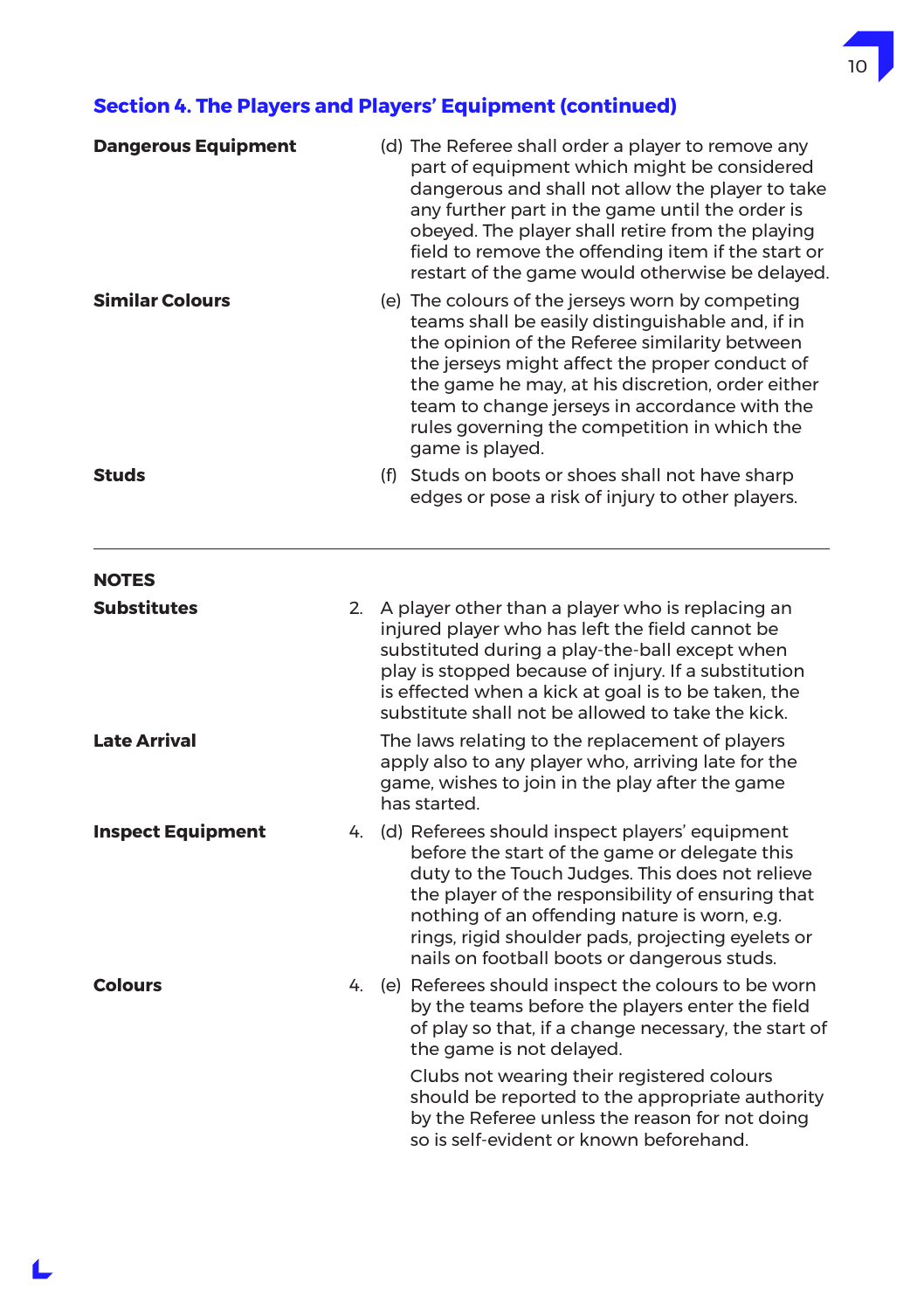# SECTION 5 - MODE OF PLAY

L

| <b>Object</b>          | 1. | The object of the game shall be to ground the ball<br>in the opponents' in-goal to score tries (see Section<br>6) and to kick the ball over the opponents' cross bar<br>to score goals (see Section 6).                                                                 |
|------------------------|----|-------------------------------------------------------------------------------------------------------------------------------------------------------------------------------------------------------------------------------------------------------------------------|
| <b>Start of Play</b>   |    | 2. The captains of the two teams shall toss the coin in<br>the presence of the Referee. The captain winning<br>the toss shall decide to either kick off or choose<br>which end their team shall defend. The losing<br>captain shall take the other of the alternatives. |
| <b>Mode of Play</b>    |    | 3. Once play has started any player who is on side or<br>not out of play can run with the ball kick it in any<br>direction and throw or knock it any direction other<br>than towards their opponents' dead ball line (see<br>Section 10 for Knock-on and Forward Pass). |
| <b>Tackling</b>        |    | 4. A player who during play is holding the ball may be<br>tackled by an opposing player or players in order to<br>prevent them from running with the ball or from<br>kicking or passing it to one of their own team (see<br>Section 11 for Tackle).                     |
| <b>Obstruction</b>     |    | 5. A player who is not holding the ball shall not be<br>tackled or obstructed (see Section 15).                                                                                                                                                                         |
| <b>NOTES</b>           |    |                                                                                                                                                                                                                                                                         |
| <b>Shoulder Charge</b> |    | 4. If two players are running side by side, near to and                                                                                                                                                                                                                 |

towards the ball, it is permissible for one to make contact with the other with the shoulder.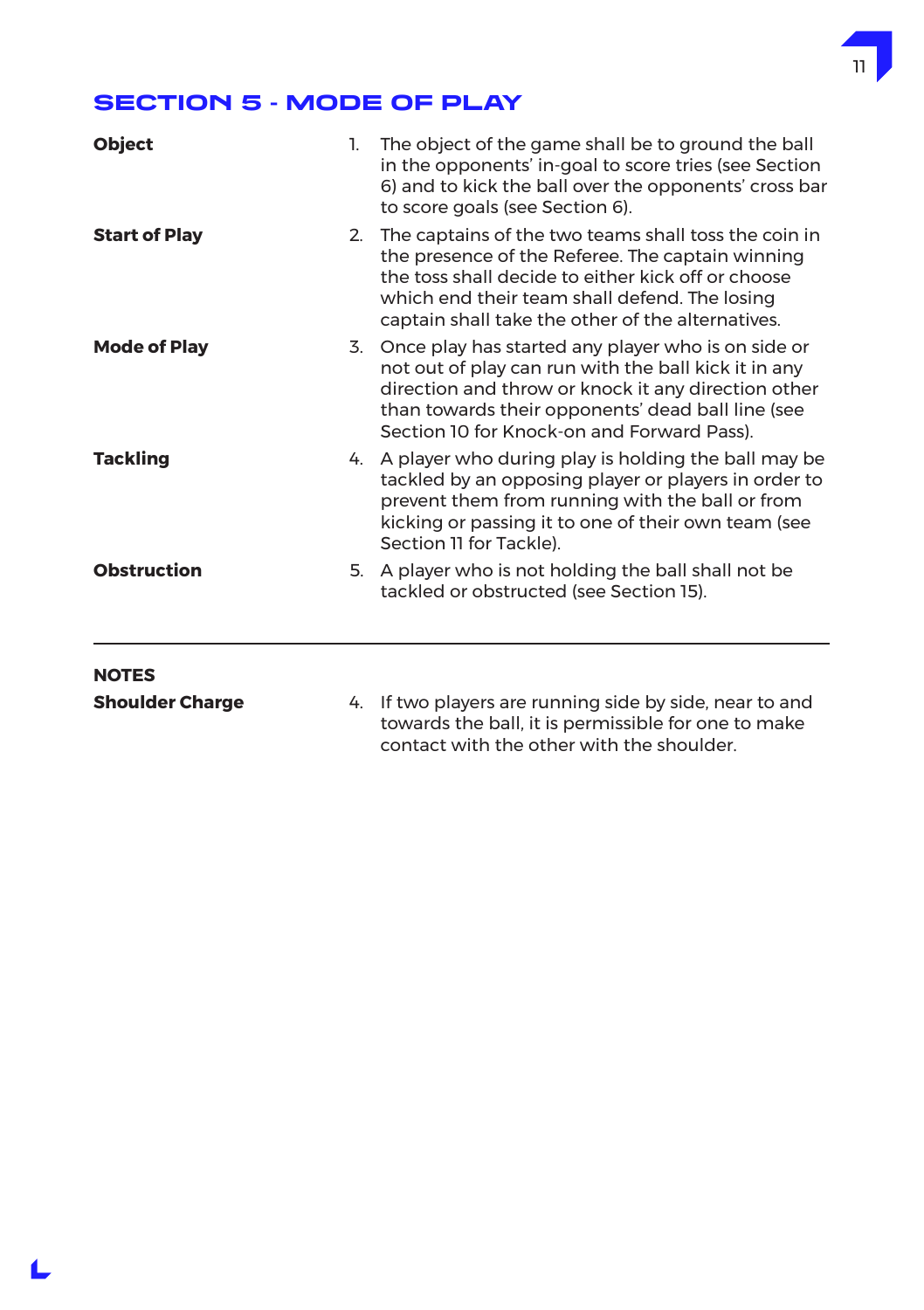# SECTION 6 - SCORING – TRIES AND GOALS

| <b>Value</b><br><b>Try and Goal</b><br><b>Deciding winners</b><br>Try - How scored | 1. | A try shall count four points.<br>A conversion goal or penalty goal shall count two<br>points. A drop goal during play shall count one point.<br>2. (a) The game shall be won by the team scoring the<br>greater number of points. If both teams score an<br>equal number of points, or if both teams fail to<br>score, then the game shall be drawn.<br>3. A try is scored when:-<br>(a) A player first grounds the ball in his opponents'<br>in-goal, provided that he is not in touch or touch |
|------------------------------------------------------------------------------------|----|---------------------------------------------------------------------------------------------------------------------------------------------------------------------------------------------------------------------------------------------------------------------------------------------------------------------------------------------------------------------------------------------------------------------------------------------------------------------------------------------------|
|                                                                                    |    | in-goal or on or over the dead ball line.<br>(b) Opposing players simultaneously ground<br>the ball in the in-goal area provided that the<br>attacking player is not in touch or touch in-goal<br>or on or over the dead ball line.                                                                                                                                                                                                                                                               |
| <b>Sliding Try</b>                                                                 |    | (c) A tackled player's momentum carries him into<br>the opponents' in-goal where he grounds the<br>ball even if the ball has first touched the ground<br>in the field of play but provided that when the<br>ball crosses the goal line the player is not in<br>touch or touch in-goal or on or over the dead<br>ball line.                                                                                                                                                                        |
| <b>NOTES</b>                                                                       |    |                                                                                                                                                                                                                                                                                                                                                                                                                                                                                                   |
| Drawn game                                                                         |    | 2. In some competitions where the game, after 80<br>minutes is drawn, an extra period of time can be<br>played in an attempt to determine a winner.                                                                                                                                                                                                                                                                                                                                               |
| Picking up in in-goal                                                              |    | 3. (a) Picking up the ball is not grounding it and a<br>player may pick up the ball in his opponents'<br>in-goal in order to ground it in a more<br>advantageous position.                                                                                                                                                                                                                                                                                                                        |
| <b>Ball on goal line</b>                                                           |    | As the goal lines themselves are in-goal a try can be<br>scored by an attacking player grounding the ball on<br>the goal line, but not at the foot of the posts in the field                                                                                                                                                                                                                                                                                                                      |

of play. **Incorrectly grounding** When an attacking player fails to ground the ball correctly, play continues unless stopped for some other reason, e.g. a knock-on or the ball goes dead. **Release after grounding** A try should not be disallowed because the player who

correctly grounds the ball fails to retain it. **Referee unsighted** The Referee should not disallow a try because he was not in a position to see the grounding of the ball.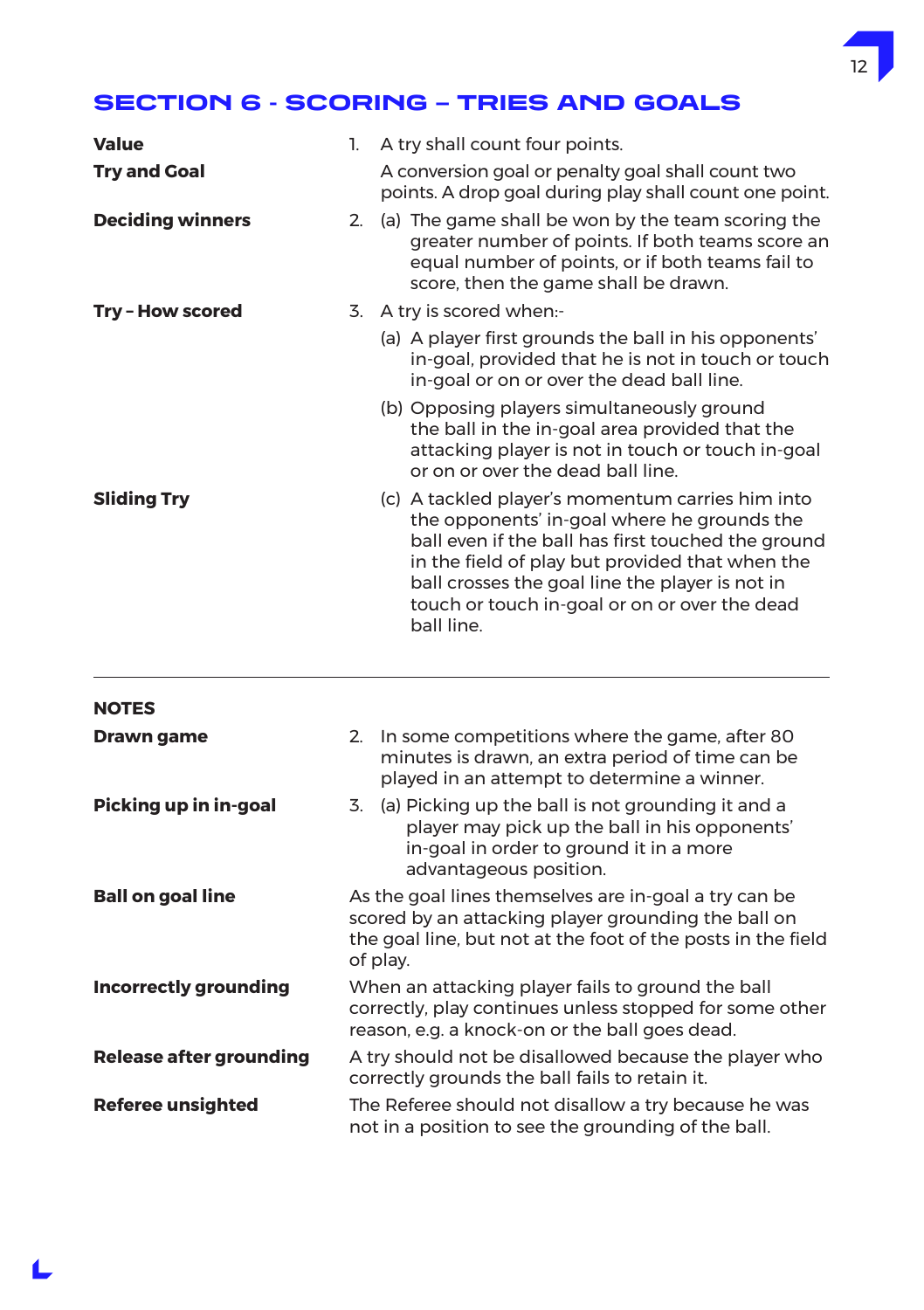# **Section 6. Scoring – Tries and Goals (continued)**

 $\blacktriangle$ 

| <b>Penalty Try</b>             | (d) The Referee may award a penalty try if, in their<br>opinion, or that of the video referee, a try would<br>have been scored but for the unfair play of<br>the defending team. A penalty try is awarded<br>between the goal posts irrespective of where<br>the offence occurred.                                                                                                                                       |
|--------------------------------|--------------------------------------------------------------------------------------------------------------------------------------------------------------------------------------------------------------------------------------------------------------------------------------------------------------------------------------------------------------------------------------------------------------------------|
| <b>Touching Referee/Others</b> | (e) An attacking player carrying the ball comes into<br>contact with the Referee or a Touch Judge or an<br>encroaching spectator in the opponents' in-goal<br>and play is thereby irregularly affected.                                                                                                                                                                                                                  |
| <b>Position of Try</b>         | 4. The try is awarded:-                                                                                                                                                                                                                                                                                                                                                                                                  |
|                                | (a) Where grounded if scored as in $3(a)$ and $3(b)$<br>above.                                                                                                                                                                                                                                                                                                                                                           |
|                                | (b) Where it first crosses the goal line if scored as in<br>3(c) above.                                                                                                                                                                                                                                                                                                                                                  |
|                                | (c) Between the posts if a penalty try.                                                                                                                                                                                                                                                                                                                                                                                  |
|                                | (d) Where contact took place if scored as in 3(e)<br>above.                                                                                                                                                                                                                                                                                                                                                              |
| Referee - sole judge           | 5. Only the Referee, or if available, the Video Referee,<br>may award a try, but the Referee may take into<br>consideration advice given by the Touch Judges<br>before arriving at their decision. They shall signal<br>that a try has been scored by pointing to where the<br>try has been awarded but should only do so after<br>looking at the two Touch Judges to ensure they are<br>not reporting a prior incident. |
| <b>Goal - how scored</b>       | 6. A goal is scored if the whole of the ball at any<br>time during its flight passes on the full over the<br>opponents' cross bar towards the dead ball line<br>after being kicked by a player (and not touching or<br>being touched in flight by any other player) in any<br>of these circumstances:-                                                                                                                   |
|                                | (a) by a place kick or a drop kick after a try has<br>been scored and counts two points                                                                                                                                                                                                                                                                                                                                  |
|                                | (b) by a place kick or a drop kick when a penalty<br>kick has been awarded and counts two points.                                                                                                                                                                                                                                                                                                                        |
| <b>NOTES</b>                   |                                                                                                                                                                                                                                                                                                                                                                                                                          |
| No try in a scrum              | A try cannot be scored by grounding the ball when it is<br>in the scrum.                                                                                                                                                                                                                                                                                                                                                 |
| <b>Boring through</b>          | A player may pick up the ball at the base of the scrum<br>and bore through his own forwards to ground the ball<br>for a try.                                                                                                                                                                                                                                                                                             |
| <b>Ball blown back</b>         | 6. If, after passing completely over the cross-bar the<br>ball is blown back, a goal is still allowed.                                                                                                                                                                                                                                                                                                                   |

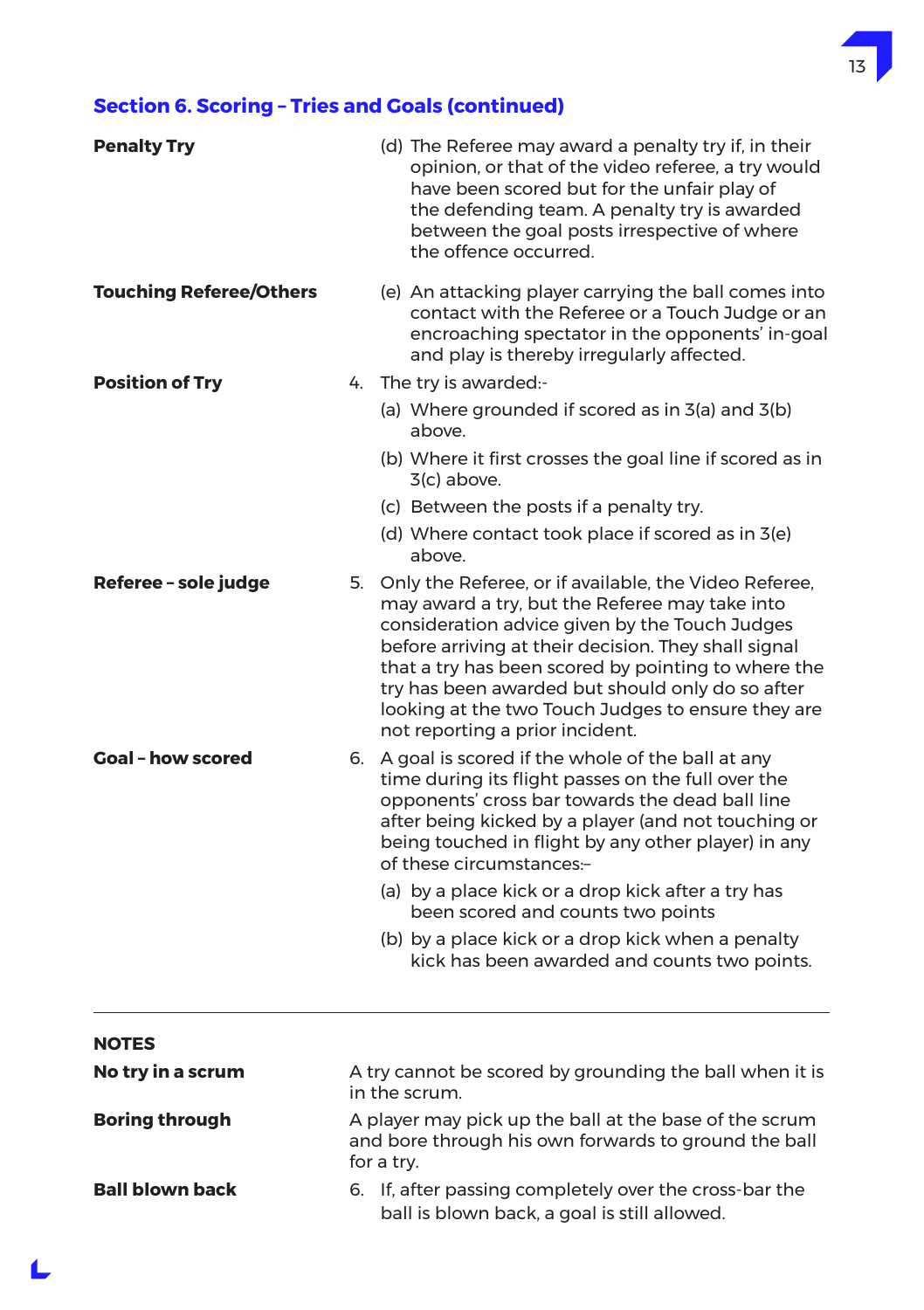

# **Section 6. Scoring – Tries and Goals (continued)**

| <b>Drop Goal</b>                            |    | 7. A drop goal is scored by a drop kick during<br>play from any position in the field of play and<br>counts one point. A drop goal shall be awarded<br>notwithstanding that the ball touches or has been<br>touched in flight by an opposing player.                                                                                                                                                   |
|---------------------------------------------|----|--------------------------------------------------------------------------------------------------------------------------------------------------------------------------------------------------------------------------------------------------------------------------------------------------------------------------------------------------------------------------------------------------------|
| <b>Where taken</b>                          |    | 8. A kick at goal after a try may be taken from any<br>point on an imaginary line drawn parallel to the<br>touch line in the field of play and through the point<br>where the try was awarded. A kick at goal from a<br>penalty kick may be taken from the mark or from<br>any point on an imaginary line drawn from the<br>mark towards the kicker's own goal line and parallel<br>to the touch line. |
| <b>Players' positions</b>                   |    | 9. When a kick at goal is being taken following a try,<br>the opposing players shall stand outside the field<br>of play. Players of the kicker's team must be behind<br>the ball. When a kick at goal is being taken from a<br>penalty kick, the opponents shall retire to their goal<br>line or not less than 10 metres from the mark (see<br>Section 13).                                            |
| <b>Not to distract kicker</b>               |    | It is illegal to attempt to distract the attention of a<br>player who is kicking at goal.                                                                                                                                                                                                                                                                                                              |
| <b>Goal Post(s)</b>                         |    | 10. For the purpose of judging a kick at goal, the goal<br>posts are assumed to extend indefinitely upwards.                                                                                                                                                                                                                                                                                           |
| <b>NOTES</b>                                |    |                                                                                                                                                                                                                                                                                                                                                                                                        |
| No goal from kick off, etc.                 |    | 7. A goal cannot be scored from a kick off, drop-out, a<br>free kick or differential penalty.                                                                                                                                                                                                                                                                                                          |
| <b>Advise where to</b><br>place the ball    | 8. | The Referee should ensure that a kick at goal is<br>taken from the correct position by advising the<br>kicker beforehand. If the Referee's advice is ignored<br>by the kicker no goal shall be allowed and the kick<br>shall not be retaken.                                                                                                                                                           |
| <b>Wasting time</b>                         |    | If a player wastes time when kicking at goal, the<br>Referee may caution them or, in an extreme case,<br>dismiss them. They should not cancel the kick but<br>should allow extra time to compensate for time<br>lost.                                                                                                                                                                                  |
| <b>Colleague holds ball</b><br>if necessary |    | 9. (a) When a kick at goal is being taken it is<br>permissible for a teammate of the kicker to hold<br>the ball in position by placing a hand on it. This<br>may be necessary if there is a strong wind or the<br>ground is extremely hard.                                                                                                                                                            |
| <b>Kicking tee</b>                          |    | 9. (b) Kicking tees are permitted for starts of play,<br>restarts after scoring and attempts at goal.                                                                                                                                                                                                                                                                                                  |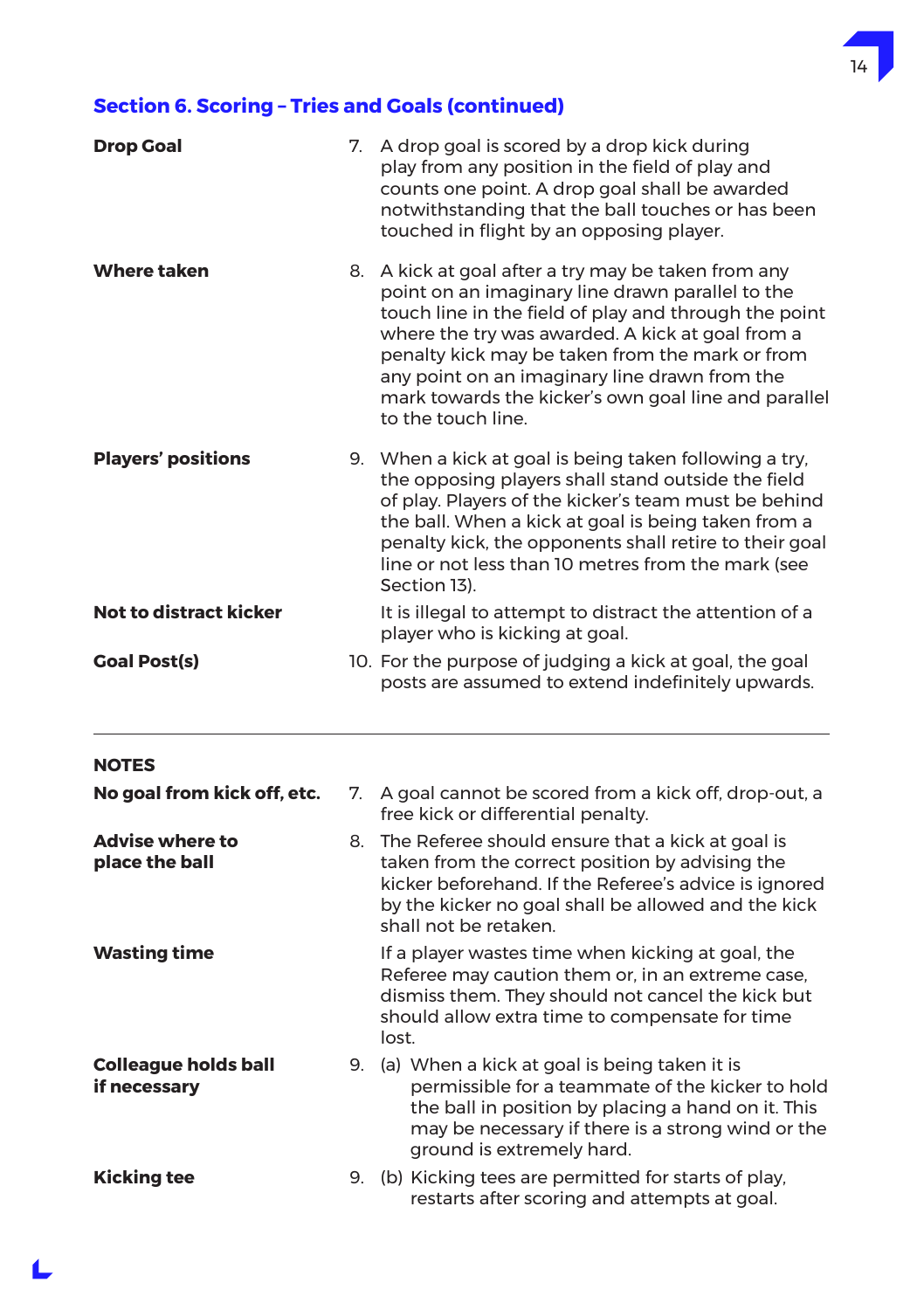# **Section 6. Scoring – Tries and Goals (continued)**

L

| Judging kicks at goal                             | 11. If a Touch Judge is of the opinion that a goal has<br>been scored they shall raise their flag above their<br>head. If the kick is unsuccessful they shall wave<br>their flag in front of them and below the waist.<br>If there is no disagreement between the Touch<br>Judges their decision shall be accepted. In the<br>event of a disagreement, the Referee shall decide. |
|---------------------------------------------------|----------------------------------------------------------------------------------------------------------------------------------------------------------------------------------------------------------------------------------------------------------------------------------------------------------------------------------------------------------------------------------|
| <b>NOTES</b>                                      |                                                                                                                                                                                                                                                                                                                                                                                  |
| <b>Accepting Touch</b><br><b>Judge's decision</b> | 11. If the ball passes near to one upright, the Touch<br>Judge assigned to that upright is in the better<br>position of the two to decide whether the ball has<br>passed inside or outside the post and, in the event<br>of disagreement, the Referee should be more<br>inclined to accept this particular Touch Judge's<br>decision.                                            |
|                                                   | A Touch Judge should not necessarily remain<br>stationary when the ball is in flight. They should<br>move sufficiently to ensure that at all times they<br>have a clear view of the ball.                                                                                                                                                                                        |
| Pretending to kick at goal                        | It shall be misconduct for a player to pretend<br>to kick at goal from a penalty kick and then<br>deliberately kick it elsewhere. Such misconduct<br>shall incur a penalty. Once having informed the<br>Referee of their intention to kick at goal from a<br>penalty award the kicker shall not do otherwise.                                                                    |

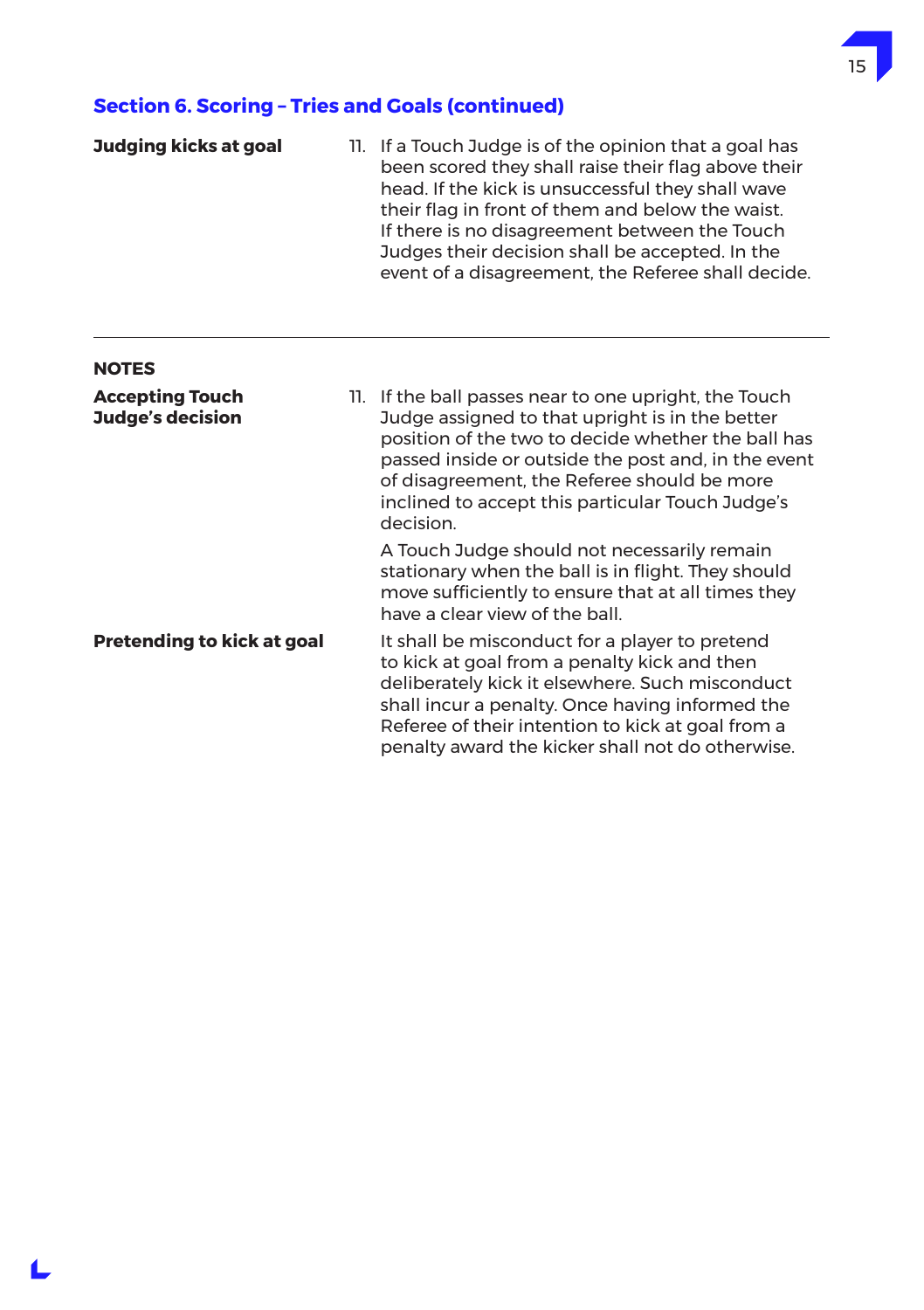

# SECTION 7 - TIMEKEEPING

| <b>Length of game</b> | 1. | The game shall normally be of eighty minutes<br>duration.                                                                                                                                                                                                                                                                                                                                                                                                                                                                                                                                                                                                                               |
|-----------------------|----|-----------------------------------------------------------------------------------------------------------------------------------------------------------------------------------------------------------------------------------------------------------------------------------------------------------------------------------------------------------------------------------------------------------------------------------------------------------------------------------------------------------------------------------------------------------------------------------------------------------------------------------------------------------------------------------------|
| <b>Interval</b>       |    | At half time there shall be an interval of ten minutes<br>but this may be extended or reduced.                                                                                                                                                                                                                                                                                                                                                                                                                                                                                                                                                                                          |
| <b>Changing ends</b>  |    | 2. A team shall defend one in-goal for the first half<br>of the game and then change ends for the<br>second half.                                                                                                                                                                                                                                                                                                                                                                                                                                                                                                                                                                       |
| End of play           |    | 3. If time expires in either half when the ball is out<br>of play or a player in possession has been tackled<br>and the ball has not been played the Referee shall<br>immediately blow their whistle to terminate play.<br>If the ball is in play when time expires, the Referee<br>shall terminate play when next the ball goes out<br>of play or a player in possession is tackled but<br>time shall be extended to allow a penalty kick or<br>a kick at goal to be taken, in which case the half<br>is terminated when next the ball goes out of play<br>or a tackle is effected, unless a further penalty is<br>awarded in which case time is extended for the kick<br>to be taken. |

**NOTES**

| <b>Shortening length of game</b> 1. |                                                                                                                                                     | The duration of the game may be reduced by<br>mutual agreement and if permitted by the rules<br>governing the competition in which the game is<br>played.                                                                                                                  |
|-------------------------------------|-----------------------------------------------------------------------------------------------------------------------------------------------------|----------------------------------------------------------------------------------------------------------------------------------------------------------------------------------------------------------------------------------------------------------------------------|
| <b>Altering interval</b>            |                                                                                                                                                     | Clubs wishing to alter the length of the interval<br>should apply to the appropriate authority who will<br>then instruct the Referee accordingly.                                                                                                                          |
|                                     |                                                                                                                                                     | In adverse weather conditions it may sometimes be<br>advisable to reduce or dispense with the half time<br>interval.                                                                                                                                                       |
| <b>Using Timekeeper</b>             |                                                                                                                                                     | 3. A timekeeper may be employed to signal half time<br>and full time, in which case the Referee on receiving<br>the timekeeper's signal, terminates the half in the<br>manner described above.                                                                             |
|                                     |                                                                                                                                                     | A timekeeper may also assist the Referee in<br>determining the end of a player's temporary<br>suspension.                                                                                                                                                                  |
| <b>Allow second kick</b>            |                                                                                                                                                     | If the ball is kicked into touch from a penalty the non-<br>offending side should be allowed full advantage of<br>the penalty award by extending time to allow play to<br>be resumed with the free kick permitted by the Laws<br>relating to the penalty (see Section 13). |
| <b>Scrum</b>                        | If a scrum has been set and fed before time expires play<br>shall continue until a player in possession is tackled or<br>the ball goes out of play. |                                                                                                                                                                                                                                                                            |
| <b>Time off for cautions</b>        |                                                                                                                                                     | Where time off applies, time should be taken off in the<br>event of a caution being delivered to a player/players.                                                                                                                                                         |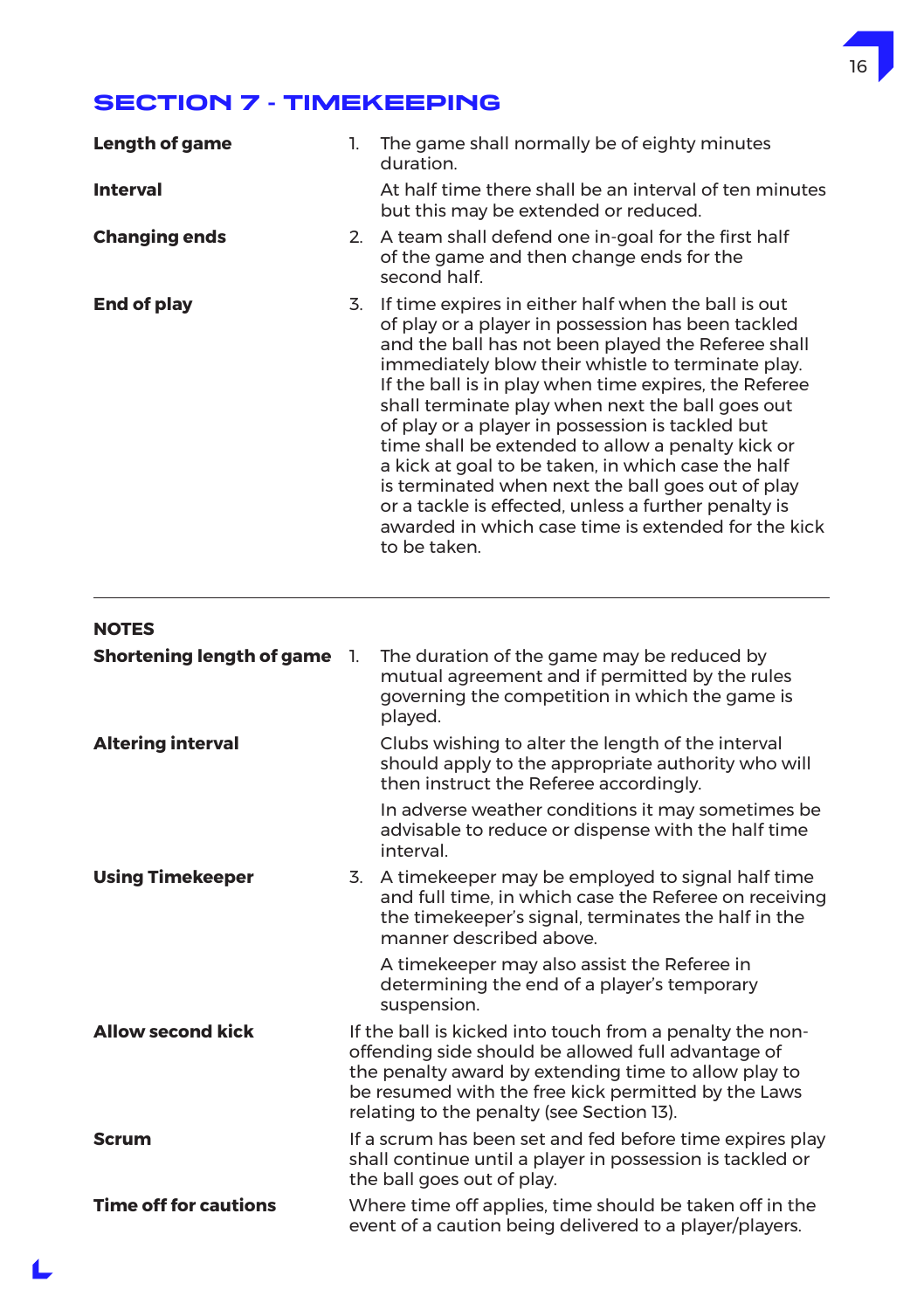# **Section 7. Timekeeping (continued)**

 $\blacktriangle$ 

| <b>Extra time</b>                        | 4. Extra time shall be added to each half to compensate<br>for time wasted or lost from any cause. The Referee<br>shall be the sole judge of extra time except where<br>these duties have been delegated to a timekeeper.                                                                                                                                                                                                                                                                                                                                                                  |
|------------------------------------------|--------------------------------------------------------------------------------------------------------------------------------------------------------------------------------------------------------------------------------------------------------------------------------------------------------------------------------------------------------------------------------------------------------------------------------------------------------------------------------------------------------------------------------------------------------------------------------------------|
| <b>Recommencing play</b><br>after injury | 5. (a) If the continuance of play endangers an injured<br>player the Referee may stop the game. If, when<br>the game is stopped, a player is in possession of<br>the ball the game shall be recommenced by that<br>player playing-the-ball. Otherwise play shall be<br>restarted with a scrum at the point where the ball<br>was when play was stopped with the team then in<br>possession or last in possession, having the loose<br>head and the put-in.                                                                                                                                 |
|                                          | (b) If a player in possession is injured in a tackle and<br>unable to play the ball and play has been stopped,<br>play shall be resumed by a colleague playing the<br>ball at the point where the injured player was<br>tackled.                                                                                                                                                                                                                                                                                                                                                           |
|                                          | (c) If a player in possession is injured in a tackle and<br>unable to play the ball the Referee may without<br>stopping the game, provided they are satisfied<br>that continuance of play would not endanger the<br>injured player, direct a colleague of the injured<br>player to play the ball at a point five metres in-<br>field from the point where the player was injured.<br>In the event that a requirement to release the<br>ball may endanger the injured player, the Referee<br>may, at their discretion, order the ball to be played<br>by a colleague of the injured player. |
| <b>NOTES</b>                             |                                                                                                                                                                                                                                                                                                                                                                                                                                                                                                                                                                                            |
| Signal extra time                        | 4. If a timekeeper is employed, the Referee shall signal<br>that extra time is being allowed by raising both arms<br>whereupon the timekeeper stops their watch and<br>starts it again when the Referee waves one arm above<br>their head to signal play is about to recommence.                                                                                                                                                                                                                                                                                                           |
| <b>Reduce stoppages</b>                  | 5. The Referee should endeavour to reduce stoppages<br>to a minimum. Injured players should be removed<br>from the playing field to receive attention as quickly<br>as possible, taking into account the gravity and nature<br>of the injury. Treatment to an injured player, by not<br>more than one attendant, may be permitted while<br>play proceeds if, in the opinion of the Referee, such<br>treatment is not likely to interfere with play.                                                                                                                                        |
|                                          | The attendant shall not place anything on the ground<br>likely to interfere with play, or carry anything of a rigid<br>nature likely to cause injury in the event of a rapid<br>switch in play causing an unforeseen collision.                                                                                                                                                                                                                                                                                                                                                            |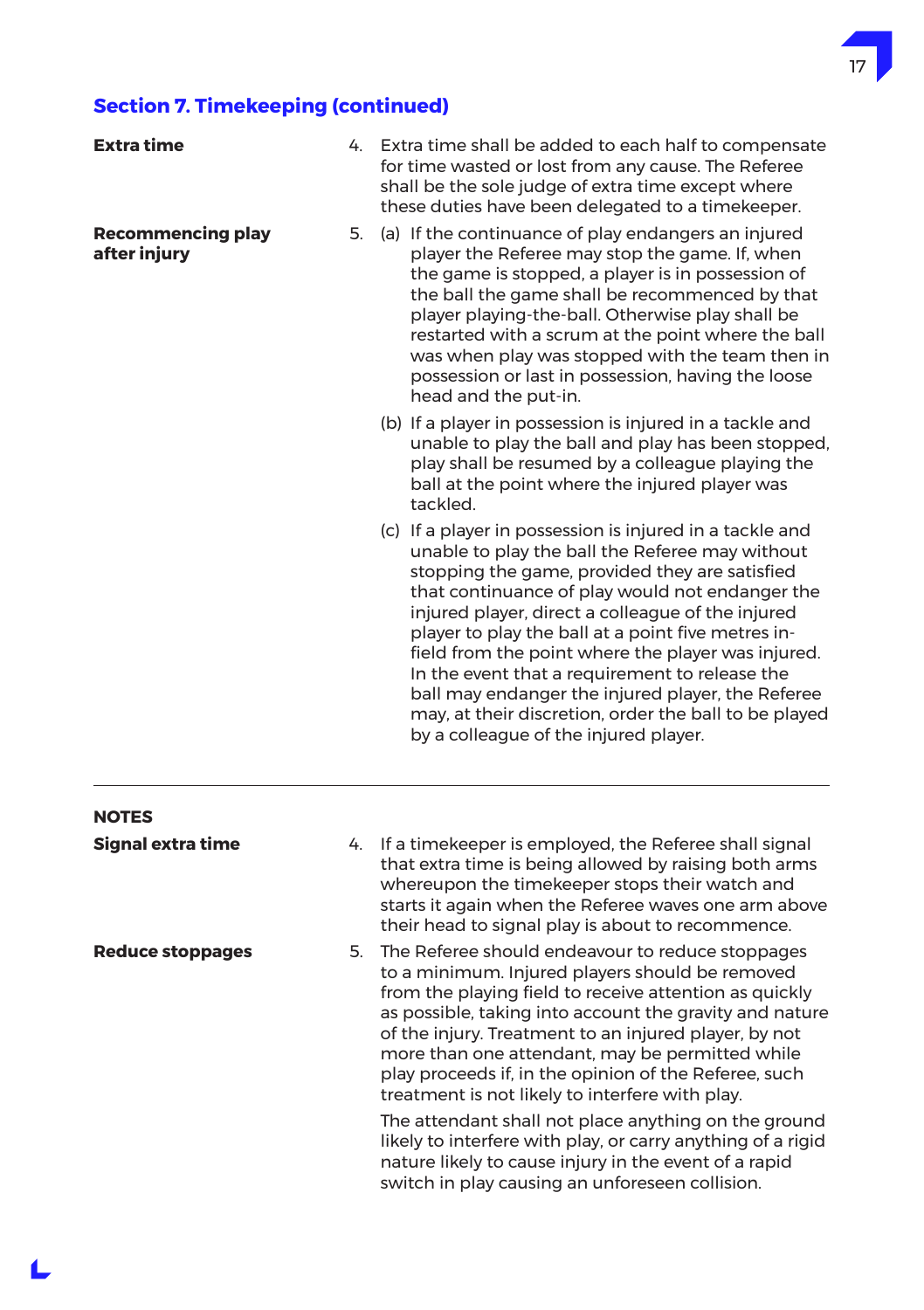# SECTION 8 - THE KICK OFF AND DROP-OUT

| <b>Kick off</b>          | 1. | The kick off is a place kick from the centre of the<br>halfway line. The team which loses the toss for<br>choice of ends kicks off to start the first half of the<br>game and their opponents kick off to start the<br>second half.                                                                                                                                                                                                                                                                                                                                                                          |
|--------------------------|----|--------------------------------------------------------------------------------------------------------------------------------------------------------------------------------------------------------------------------------------------------------------------------------------------------------------------------------------------------------------------------------------------------------------------------------------------------------------------------------------------------------------------------------------------------------------------------------------------------------------|
|                          |    | When points have been scored, the team against<br>which the points have been scored shall kick off to<br>restart the game. The kicking team will restart the<br>game with a play the ball when finding touch other<br>than on the full. It should be noted that the law<br>applies to goal line, 20 metre restarts and optional<br>kick restarts. The resulting play the ball will be<br>taken on the 20 metre line opposite the point of<br>entry to touch. The captain of the kicking team has<br>the option to move the position of the play the ball<br>to the 10 metre mark from touch or centre field. |
| <b>20 Metre Restarts</b> |    | 2. The game is restarted with an optional kick from<br>centre of the 20m line if:                                                                                                                                                                                                                                                                                                                                                                                                                                                                                                                            |
|                          |    | (a) An attacking player last touches the ball before<br>it goes out of play over the dead ball line or into<br>touch in-goal except from a penalty kick (see<br>Law 3), from a kick off from the centre of the<br>halfway line, or from a goal line drop out (see<br>$4(g)$ and $6(b)$ below).                                                                                                                                                                                                                                                                                                               |
|                          |    | (b) An attacking player infringes in the in-goal<br>area. In the event of a deliberate breach by an<br>attacking player a penalty kick is awarded 10<br>metres in the field of play in line with where the<br>breach was committed (see Section 13).                                                                                                                                                                                                                                                                                                                                                         |
|                          |    | (c) A defending player, in their in-goal, takes a kick<br>in general play from an opponent on the full.                                                                                                                                                                                                                                                                                                                                                                                                                                                                                                      |
|                          |    | The ball may be kicked in any manner and<br>in any direction and is immediately in play.<br>Opposing players shall retire ten metres from<br>the 20m line and shall not advance until the<br>ball has been kicked. Defending players shall<br>not advance in front of the ball before it is<br>kicked. Any deliberate offence by either team<br>shall incur a penalty (Refer Law 8, Page 20).<br>The first tackle following a 20m optional kick is<br>a zero tackle.                                                                                                                                         |

# **NOTES**

**V.I.P kicks offs** 2. If a person other than a player is invited to 'kick off', the ball after being kicked shall be brought back to the centre of the halfway line and the game shall then commence in the normal way as described above.

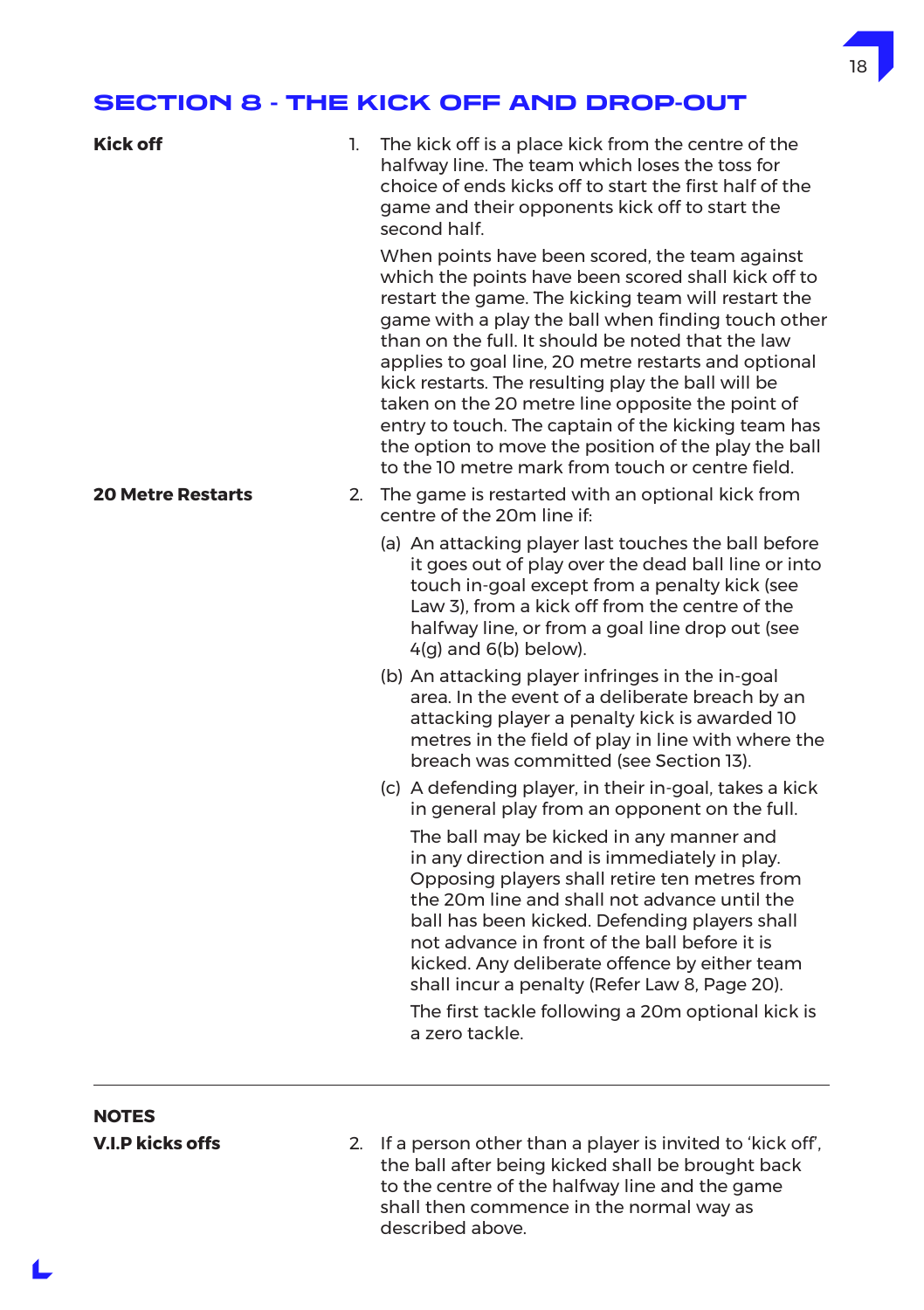# **Section 8. The Kick off and Drop-out (continued)**

L

| - with drop-out after<br>unsuccessful penalty |    | 3. If the ball goes dead in the opponents' in-goal from<br>a penalty kick (not necessarily a kick at goal) the<br>game is restarted with a drop-out by a defending<br>player from the centre of the 20m line. |
|-----------------------------------------------|----|---------------------------------------------------------------------------------------------------------------------------------------------------------------------------------------------------------------|
| <b>Drop-out from Goal line</b>                |    | 4. The game is restarted with a drop-out by a<br>defending player from the centre if their goal line if:                                                                                                      |
|                                               |    | (a) A defending player last touches the ball before it<br>goes over the dead ball line or into touch in-goal.                                                                                                 |
|                                               |    | (b) A defending player accidentally infringes in the<br>in-goal area.                                                                                                                                         |
|                                               |    | (c) A defending player touches down in the<br>in-goal area.                                                                                                                                                   |
|                                               |    | (d) A defending player in possession is tackled in<br>the in-goal area.                                                                                                                                       |
|                                               |    | (e) A defending player kicks the ball into touch on<br>the full from their own in-goal.                                                                                                                       |
|                                               |    | (f) A defending player kicks or passes the ball<br>in their own in-goal and the ball accidentally<br>strikes an opponent and goes into touch in-goal<br>or over the dead ball line.                           |
|                                               |    | (g) The ball or a defending player carrying the<br>ball touches the Referee, a Touch Judge or an<br>encroaching spectator in the in-goal area and<br>play is thereby irregularly affected.                    |
|                                               |    | (h) The ball goes over the dead ball line or into<br>touch in-goal other than on the full from a kick<br>off from the centre of the halfway line or a goal<br>line dropout.                                   |
|                                               |    | Where a kick is made dead by a defending<br>(i)<br>player straddling the dead ball line or touch in-<br>goal line.                                                                                            |
| <b>Ball caught in-goal</b>                    | 5. | See Law 2 of this section re ball caught on the full<br>before being made 'dead in-goal'.                                                                                                                     |
| <b>NOTES</b>                                  |    |                                                                                                                                                                                                               |
| Intentional breach in-goal                    |    | 4. (b) If a defending player in their own in-goal is                                                                                                                                                          |

penalised for intentional breach of the law, the penalty is awarded in the field of play, 10 metres from the goal line and opposite where the breach occurred (see Section 13, para 1).

19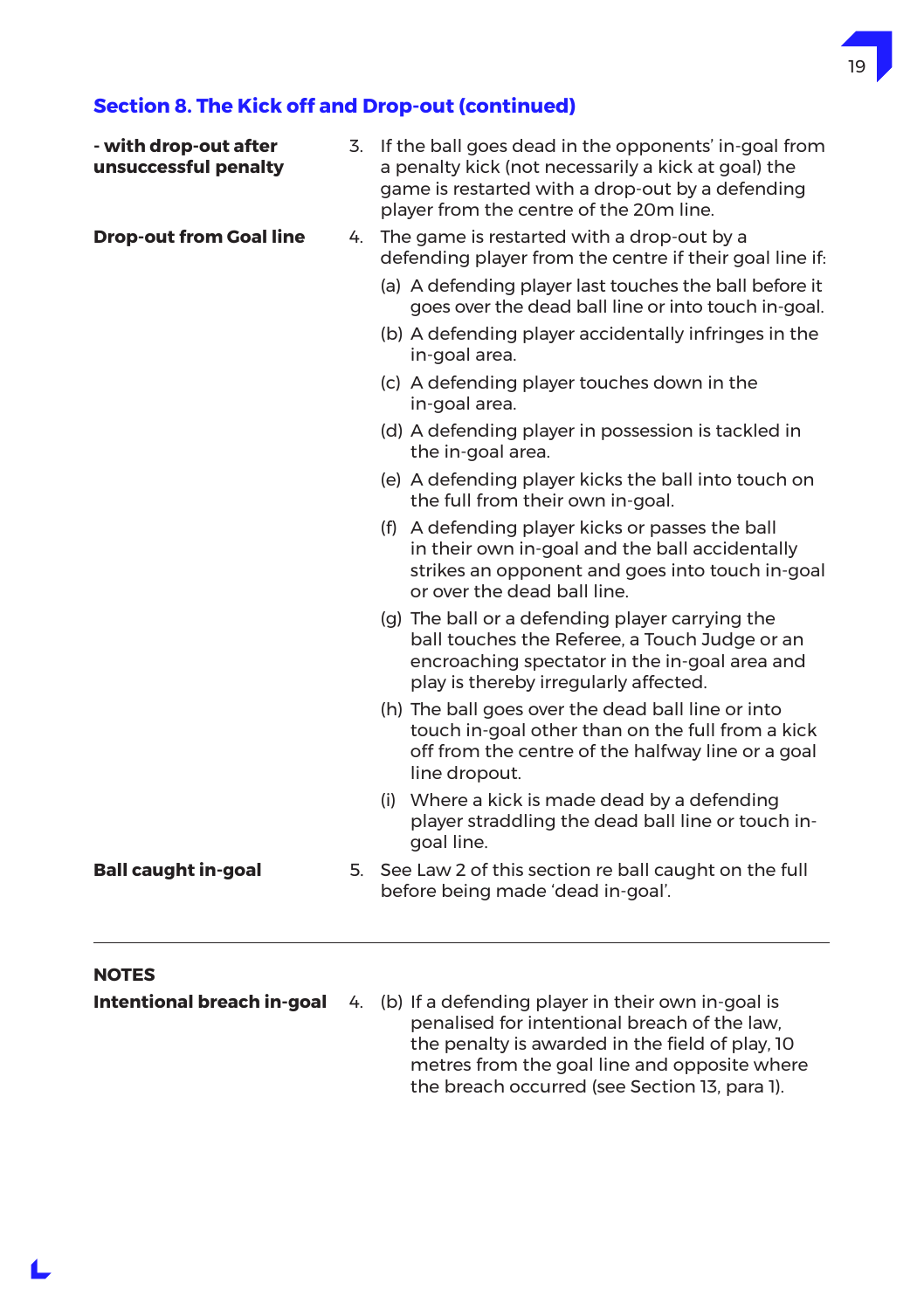

# **Section 8. The Kick off and Drop-out (continued)**

| <b>Offences incurring</b><br>penalties - kicker | 6. A player who kicks off or drops-out shall be penalised<br>if they:-                                                                                                                                                                              |
|-------------------------------------------------|-----------------------------------------------------------------------------------------------------------------------------------------------------------------------------------------------------------------------------------------------------|
|                                                 | (a) Advance in front of the appropriate line before<br>kicking the ball.                                                                                                                                                                            |
|                                                 | (b) Kick the ball on the full over the touch line,<br>touch in-goal, or over the dead ball line.                                                                                                                                                    |
|                                                 | (c) Kick the ball so that it fails to travel at least ten<br>metres forward into the field of play.                                                                                                                                                 |
|                                                 | (d) Kick the ball other than in the<br>prescribed manner.                                                                                                                                                                                           |
| - other players                                 | 7. Any other player shall be penalised if they:-                                                                                                                                                                                                    |
|                                                 | (a) Wilfully touch the ball from a kick off or<br>drop-out before it has travelled ten metres<br>forward in the field of play.                                                                                                                      |
|                                                 | (b) Run in front of one of their own team who is<br>kicking off or dropping out.                                                                                                                                                                    |
|                                                 | (c) Approach nearer than ten metres to the line<br>from which the kick is being taken when an<br>opponent is kicking off or dropping out.                                                                                                           |
| <b>Penalties - where taken</b>                  | 8. A penalty kick resulting from an offence at the kick<br>off shall be taken from the centre of the halfway<br>line. Any penalty kick arising from the restarting of<br>play from an optional kick shall be taken where the<br>offence took place. |
|                                                 | A penalty kick resulting from any offence at the<br>drop-out from between the posts shall be taken<br>from the centre of the line drawn parallel to and<br>ten metres from the goal line.                                                           |
| <b>NOTES</b>                                    |                                                                                                                                                                                                                                                     |
| <b>Players not retiring 10m</b>                 | 6. (a) If a kick to start or restart play is taken quickly<br>and the opposing players have not had                                                                                                                                                 |

|  | and the opposing players have not had                |
|--|------------------------------------------------------|
|  | adequate opportunity to retire ten metres, they      |
|  | may be penalised if they willfully interfere with    |
|  | play before the ball travels ten metres forward.     |
|  | If such interference is accidental a scrum shall     |
|  | be formed but if the offending player has had        |
|  | adequate opportunity to retire ten metres his        |
|  | offence must be assumed to be deliberate.            |
|  | (b) Hitting the post or cross har in flight does not |

**Ball hits post** (b) Hitting the post or cross bar in flight does not negate the breach.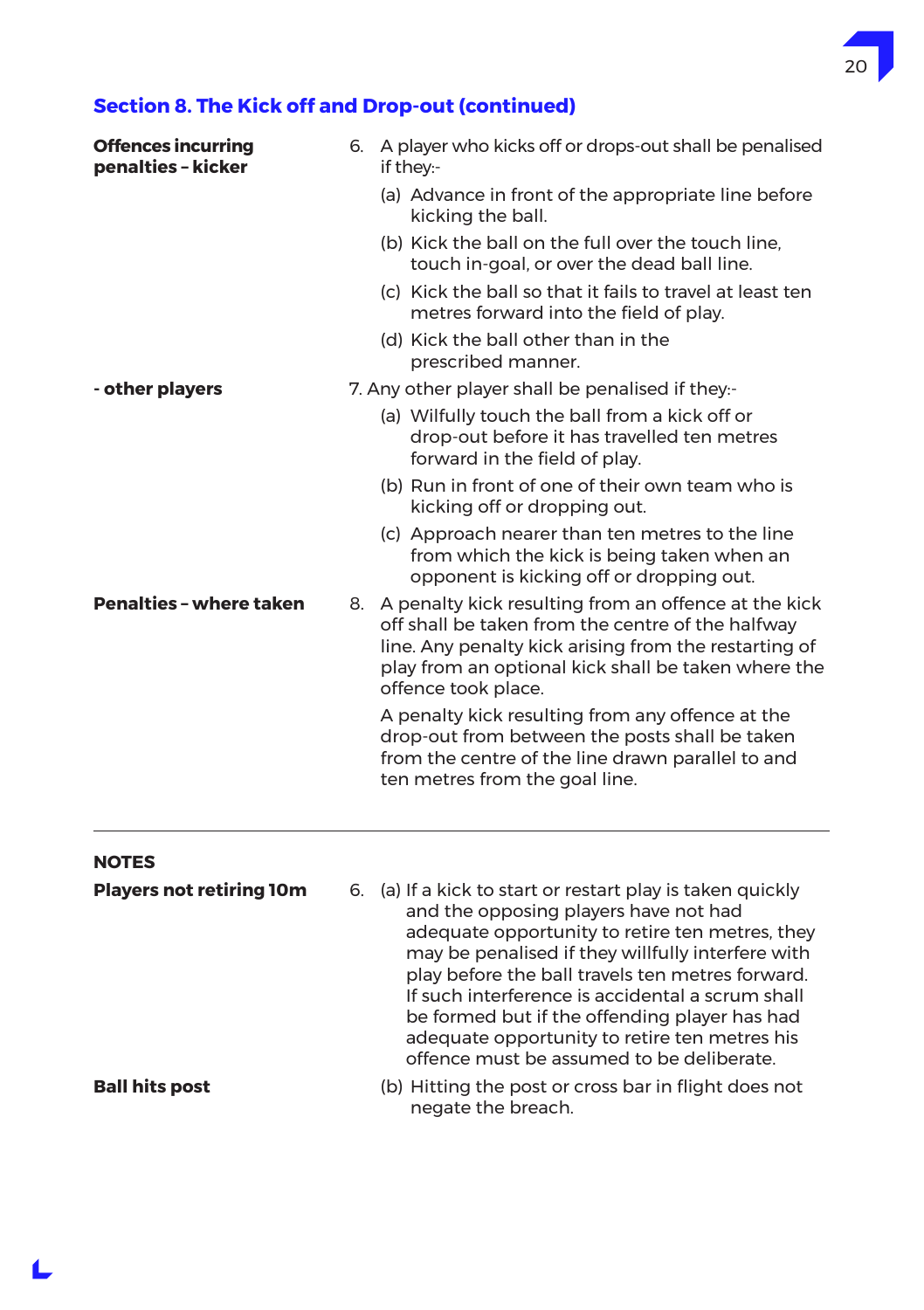# SECTION 9 - TOUCH AND TOUCH IN-GOAL

| <b>Ball in touch</b>                      | 1. | The ball is in touch when it or a player in contact<br>with it touches the touch line or the ground beyond<br>the touch line or any object on or outside the touch<br>line except when a player, tackled in the field of<br>play, steps into touch as he regains his feet in which<br>case, he shall play the ball in the field of play. |
|-------------------------------------------|----|------------------------------------------------------------------------------------------------------------------------------------------------------------------------------------------------------------------------------------------------------------------------------------------------------------------------------------------|
| <b>Jumping player</b><br>knocks ball back |    | The ball is in touch if a player jumps from touch and<br>while off the ground touches the ball. The ball is not<br>in touch if during flight it crosses the touch line but<br>is knocked back by a player who is off the ground<br>after jumping from the field of play.                                                                 |
| <b>Touch in-goal</b>                      |    | 2. (a) The ball is in touch in goal when it or a player in<br>contact with it touches the touch in goal line, or<br>any object on or outside the touch in goal line.<br>A player, who is in possession of the ball, is not<br>in touch in goal if they make contact with the<br>corner post.                                             |
| Dead in goal                              | 2. | (b) The ball is dead in goal when it or a player in<br>contact with it touches the dead ball line or any<br>object on or outside the dead ball line.                                                                                                                                                                                     |
| <b>Points of entry</b>                    |    | 3. When a ball has entered touch or touch in-goal, the<br>point of entry shall be taken as the point at which<br>the ball first crossed the touch or touch in-goal line.                                                                                                                                                                 |

#### **NOTES**

L

| <b>Player not 'object'</b><br>1.        | and 2. A player is not considered to be an "object".<br>For example, the ball is not in touch when the player<br>in possession, themselves being in the field of play is<br>in contact with another player who is in touch.                                                                                                                                                                 |
|-----------------------------------------|---------------------------------------------------------------------------------------------------------------------------------------------------------------------------------------------------------------------------------------------------------------------------------------------------------------------------------------------------------------------------------------------|
| <b>Ball dead</b><br>1.                  | Where the ball which is stationary in the in-goal<br>area comes in contact with a player in touch in-goal<br>or over the dead ball line, the ball is deemed to have<br>been made dead by that player.                                                                                                                                                                                       |
| <b>Straddling the dead ball line 2.</b> | A kick in general play is made dead by a defending<br>player straddling the dead ball line or touch in goal<br>line, other than being caught on the full.                                                                                                                                                                                                                                   |
| When the ball is dead                   | The non kicking team must allow the ball to bounce<br>on the ground on or outside of the dead ball line<br>and/or touch in goal lines for it to be made dead by<br>the kicking team, otherwise play will be restarted<br>with a goal line drop out.                                                                                                                                         |
| Corner post touch in-goal<br>2.         | A corner post placed at the intersection of a touch<br>line and a goal line is in touch in goal if the ball<br>touches it when no one is in possession. If a player<br>carrying the ball comes into contact with the corner<br>post during general play then they are not touch<br>in goal. It is a duty of the touch judge to replace a<br>corner post which is displaced during the game. |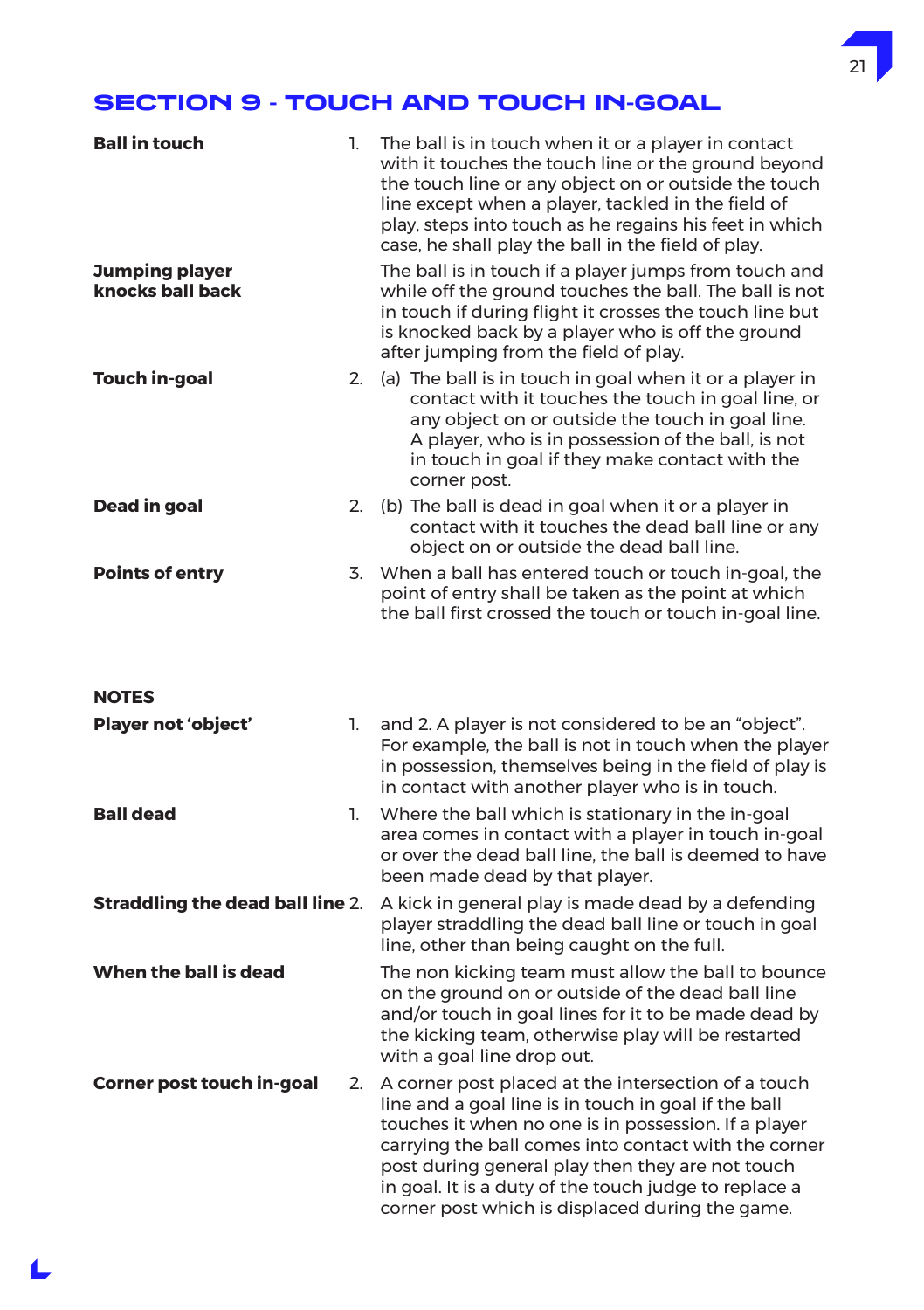

# **Section 9. Touch and Touch In- Goal (continued)**

| <b>Ball back</b>          |    | 4. If the ball is kicked by or bounces off a player in a<br>forward direction (except from in-goal - Section<br>8 Law 4 (e) and it goes into touch on the full, a<br>handover is given where contact with the ball was<br>made (but not nearer than twenty metres to the<br>touch line or ten (10) metres to the goal line) -<br>(see Section 12).                                                                                                                                                                                                                 |
|---------------------------|----|--------------------------------------------------------------------------------------------------------------------------------------------------------------------------------------------------------------------------------------------------------------------------------------------------------------------------------------------------------------------------------------------------------------------------------------------------------------------------------------------------------------------------------------------------------------------|
| <b>Touch from penalty</b> |    | 5. If the ball is kicked into touch from a penalty kick the<br>game is restarted by a free kick ten metres in-field<br>opposite the point of entry into touch (see Section 13).                                                                                                                                                                                                                                                                                                                                                                                    |
| 40 - 20 kick              |    | 6. (a) Where a player kicks the ball in general play<br>from any point in the area bounded by his own<br>dead ball line. 40 metre line and the touch lines.<br>and the ball finds touch, otherwise than on the<br>full, at a point on the touch line between the<br>opponents' 20 metre line and goal line, then the<br>kicker's team shall recommence play with a tap<br>restart. The restart will be taken 20 metres in from<br>the touchline and in line with where the ball<br>first crossed the touchline but no closer than 10<br>metres from the goal line. |
| 20 - 40 kick              |    | 6. (b) Where a player kicks the ball in general play from<br>an area bounded by their own dead ball line,<br>20 metre line and touch lines and the ball finds<br>touch, otherwise than on the full, at a point on<br>the touchline between the opponents 40 metre<br>line and the goal line, the kicking team shall<br>begin play with a tap restart.                                                                                                                                                                                                              |
| Scrum on '20'             | 7. | Other than as outlined in paras. 4, 5 and 6 above, the<br>game is restarted after the ball has gone into touch<br>with a play the ball on the 20 metre line opposite the<br>point of entry into touch but not nearer than ten (10)<br>metres to the goal line. The captain of the kicking team<br>has the option to move the position of the play the ball<br>to the 10 metre mark from touch or centre field.                                                                                                                                                     |
| <b>Accidental strike</b>  | 8. | In all aspects of general play, a player who does not<br>deliberately play at the ball (eg. ricochet or rebound)<br>will not be disadvantaged by a consequent restart of<br>play when the ball has gone dead or into touch.                                                                                                                                                                                                                                                                                                                                        |
| <b>NOTES</b>              |    | 3. See Section 8. Law 4 (e) in respect of kicking into                                                                                                                                                                                                                                                                                                                                                                                                                                                                                                             |
|                           |    | touch on the full from in-goal.                                                                                                                                                                                                                                                                                                                                                                                                                                                                                                                                    |
| 40-20, 20-40 kick restart |    | 6. The tap restart may only be taken when the referee<br>blows the whistle to restart play. Prior to blowing<br>the whistle, the referee will give the defending team<br>a 'reasonable time' to get in position. This will only<br>occur when all match officials are in position and<br>ready to officiate.                                                                                                                                                                                                                                                       |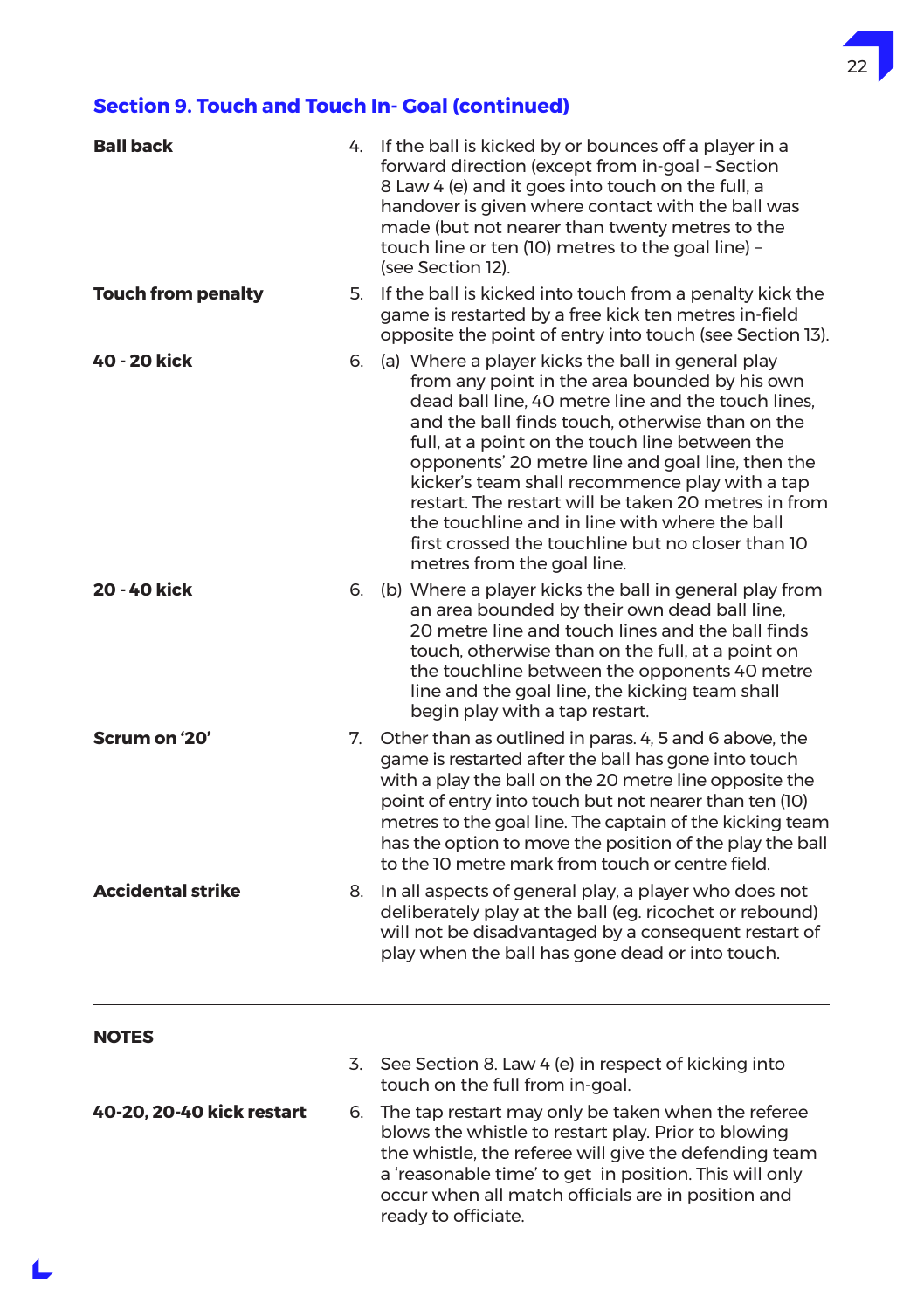# SECTION 10 - KNOCK-ON AND FORWARD PASS

| <b>Deliberate</b>       | 1. | A player shall be penalised if they deliberately<br>knocks on or passes forward.                                                                                                                                                                                                                               |
|-------------------------|----|----------------------------------------------------------------------------------------------------------------------------------------------------------------------------------------------------------------------------------------------------------------------------------------------------------------|
| <b>Accidental</b>       |    | 2. If, after knocking-on accidentally, the player<br>knocking-on regains or kicks the ball before it<br>touches the ground, a goal post, cross bar or an<br>opponent, then play shall be allowed to proceed.<br>Otherwise play shall stop and a scrum shall be<br>formed except after the fifth play-the-ball. |
| <b>Charge-down</b>      |    | 3. To charge-down a kick is permissible and is not a<br>knock-on.                                                                                                                                                                                                                                              |
| <b>Heading the ball</b> |    | 4. It is illegal to head the ball in a forward direction.                                                                                                                                                                                                                                                      |

#### **NOTES**

| <b>Direction of pass</b>                   | 1. | The direction of a pass is relative to the player<br>making it and not to the actual path relative to the<br>ground. A player running towards his opponents'<br>goal line may throw the ball towards a colleague<br>who is behind them but because of the thrower's<br>own momentum the ball travels forward relative<br>to the ground. This is not a forward pass as the<br>thrower has not passed the ball forward in relation<br>to themself. This is particularly noticeable when a<br>running player makes a high, lobbed pass. |
|--------------------------------------------|----|--------------------------------------------------------------------------------------------------------------------------------------------------------------------------------------------------------------------------------------------------------------------------------------------------------------------------------------------------------------------------------------------------------------------------------------------------------------------------------------------------------------------------------------|
| <b>Scrum for forward pass</b>              |    | A forward pass in a passing movement is invariably<br>caused by misjudgement and is rarely a deliberate<br>offence. Play is restarted with a scrum after an<br>accidental infringement.                                                                                                                                                                                                                                                                                                                                              |
| <b>Penalty for some</b><br>forward passes  |    | If the Referee is of the opinion that a player in<br>giving a forward pass must have been well aware<br>that the catcher was in front of them then the<br>Referee is justified in ruling that the ball has been<br>deliberately thrown forward.                                                                                                                                                                                                                                                                                      |
| <b>Ball is blown or</b><br>bounces forward |    | If the ball is passed correctly but bounces forward<br>or is blown forward by the wind, there is no<br>infringement and play should continue.                                                                                                                                                                                                                                                                                                                                                                                        |
| Knock-on over goal-line                    |    | After a player, from the field of play, knocks on<br>into their opponent's in-goal area and they or a<br>colleague touches down, play is restarted with a<br>scrum where the knock-on occurred, except after a<br>play-the-ball subject to Section 12, Law 10                                                                                                                                                                                                                                                                        |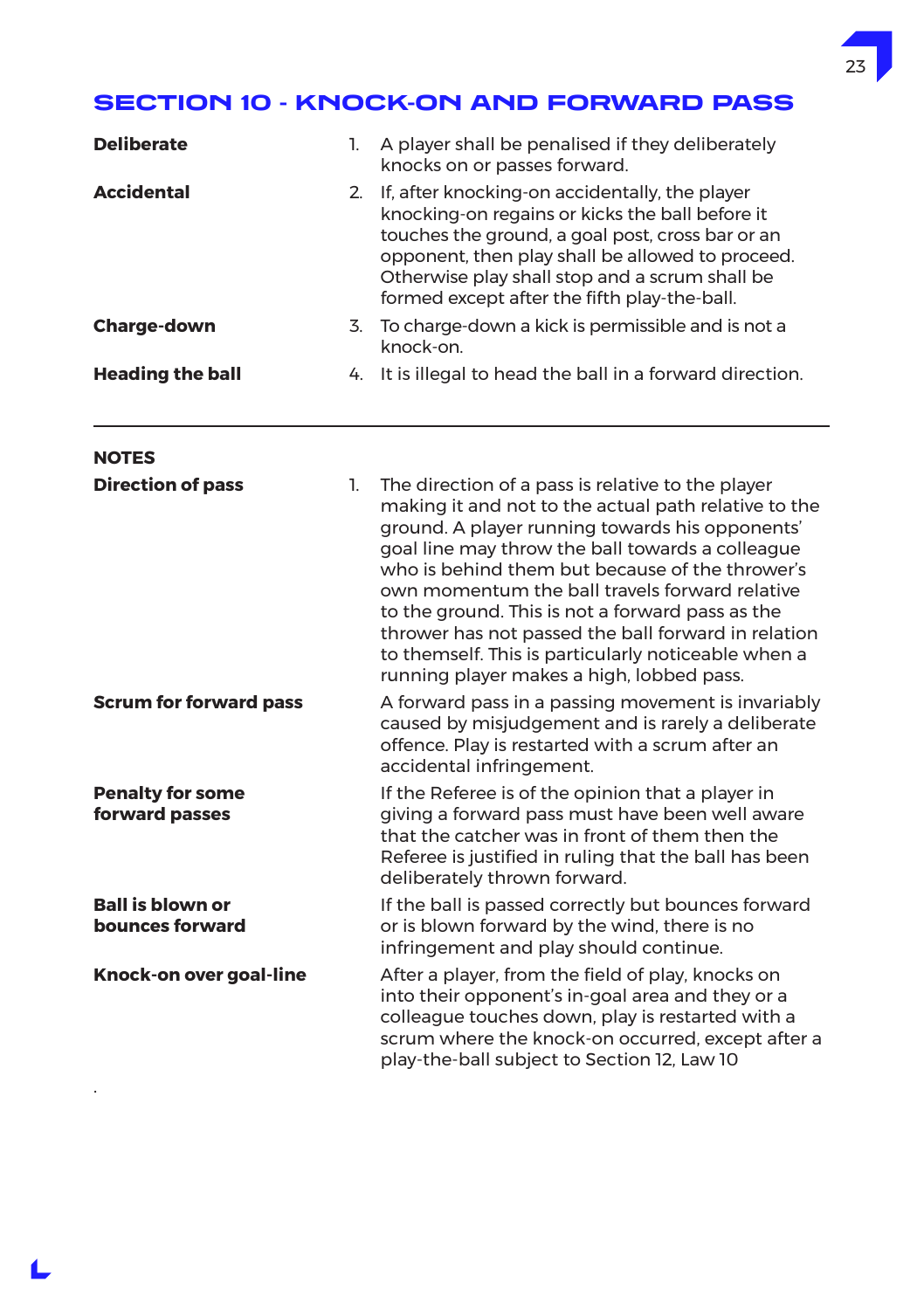# SECTION 11 - THE TACKLE AND PLAY-THE-BALL

24

| <b>Tackle player in</b><br>possession     | 1. | A player in possession may be tackled by an<br>opposing player or players. It is illegal to tackle or<br>obstruct a player who is not in possession.                                                                                                                                                                                                                                      |
|-------------------------------------------|----|-------------------------------------------------------------------------------------------------------------------------------------------------------------------------------------------------------------------------------------------------------------------------------------------------------------------------------------------------------------------------------------------|
| When tackled:                             |    | 2. A player in possession is tackled:                                                                                                                                                                                                                                                                                                                                                     |
| <b>Grounded</b>                           |    | (a) When they are held by one or more opposing<br>players and the ball or the hand or arm holding<br>the ball comes into contact with the ground.                                                                                                                                                                                                                                         |
| <b>Upright</b>                            |    | (b) When they are held by one or more opposing<br>players in such a manner that they can make no<br>further progress and cannot part with the ball.                                                                                                                                                                                                                                       |
| <b>Succumbing</b>                         |    | (c) When, being held by an opponent, the<br>tackled player makes it evident that they have<br>succumbed to the tackle and wishes to be<br>released in order to play the ball.                                                                                                                                                                                                             |
| <b>Hand on player</b><br>already grounded |    | (d) When they are lying on the ground and an<br>opponent places a hand on them.                                                                                                                                                                                                                                                                                                           |
| <b>Leg Lifted</b>                         |    | (e) When, being held by one or more opposing<br>players, the tackled player has one or more of<br>their legs lifted off the ground.                                                                                                                                                                                                                                                       |
| <b>NOTES</b>                              |    |                                                                                                                                                                                                                                                                                                                                                                                           |
| <b>Foul "throws"</b>                      | 1. | (a) A tackler must not make use of any special "holds"<br>or "throws" which are likely to cause injury or use<br>their knees in the tackle. It is permissible for a<br>tackler to bring a player in possession of the ball to<br>the ground by pulling them over the outstretched<br>leg provided they are holding the player with both<br>arms before there is any contact with the leg. |
| Mid-air tackle                            | 1. | (b) It is illegal to tackle an opposing player<br>attempting to field a kick whilst the player is in<br>mid-air. The catcher must have returned to the<br>ground before being tackled (see Section 15).                                                                                                                                                                                   |
| <b>Tackle below the knee</b>              | 1. | (c) When a player in possession is held in an<br>upright position by two defenders, any other<br>defender(s) must make initial contact to the<br>player in possession above the knees/knee joint<br>regardless of the point of impact. A player can                                                                                                                                       |

still be penalised for any 'forceful, dangerous or unnecessary contact' at the legs that involves an unacceptable risk of injury to the player in possession. **Moving tackled player** 2. (a) Where opponents do not make a tackle effective in the quickest possible manner but attempt to push, pull or carry the player in possession, it is permissible

for colleagues of the tackled player to lend their weight in order to avoid losing ground. Immediately this happens the Referee should call "Held".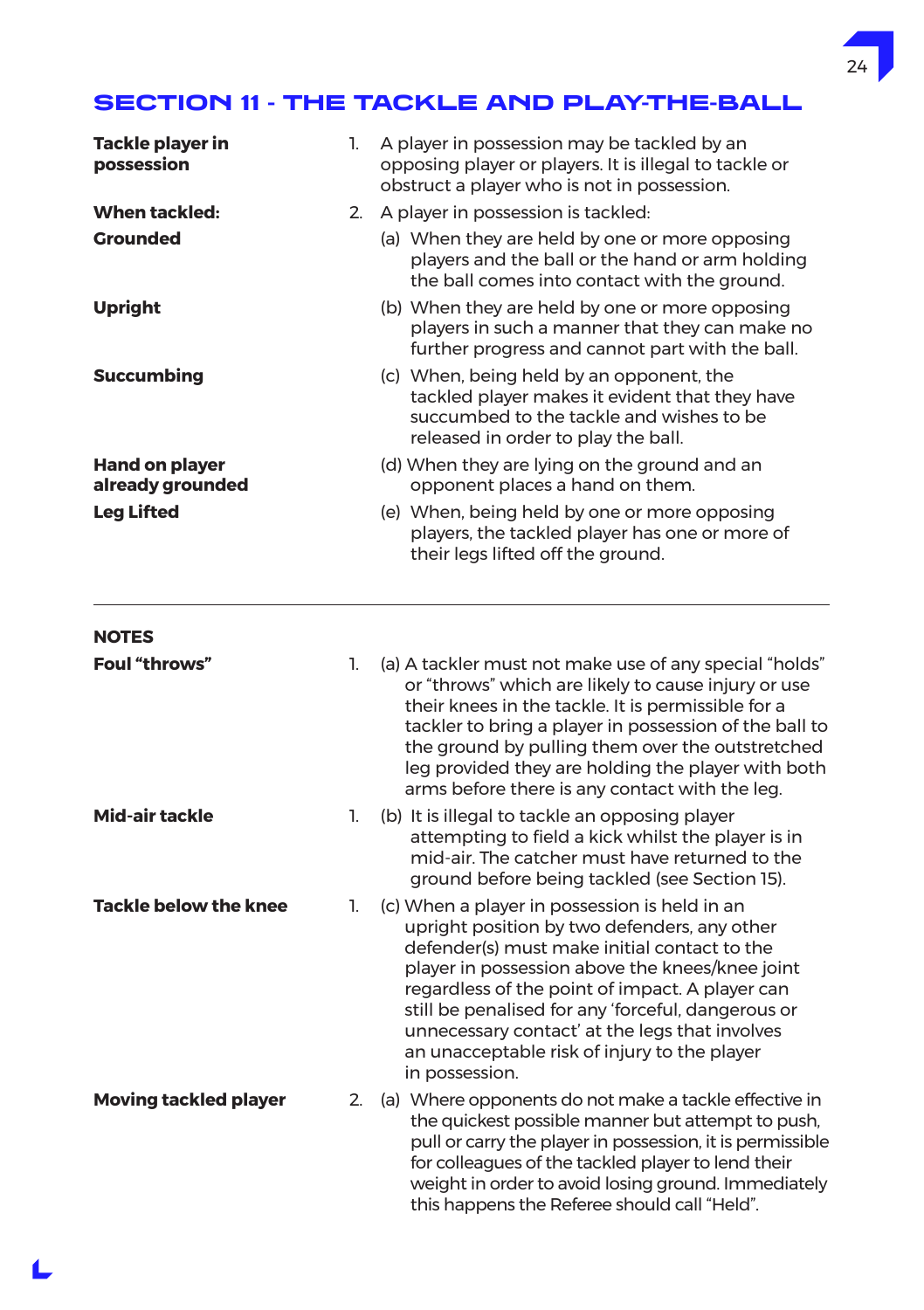| No moving of<br>tackled player                       |    | 3. Once a player in possession has been tackled it is<br>illegal for any player to move or try to move them<br>from the point where the tackle is effected.                                                                                                                                                                                                                                                                                                             |
|------------------------------------------------------|----|-------------------------------------------------------------------------------------------------------------------------------------------------------------------------------------------------------------------------------------------------------------------------------------------------------------------------------------------------------------------------------------------------------------------------------------------------------------------------|
| <b>Voluntary Tackle</b>                              |    | 4. A player in possession shall not deliberately and<br>unnecessarily allow themselves to be tackled by<br>voluntarily falling to the ground when not held<br>by an opponent. If a player drops on a loose ball<br>they shall not remain on the ground waiting to be<br>tackled if they have time to regain their feet and<br>continue play.                                                                                                                            |
| <b>Sliding tackle</b>                                |    | 5. If a tackled player, because of their momentum<br>slides along the ground, the tackle is deemed to<br>have been effected where their slide ends (see<br>Section 6, 3(c).)                                                                                                                                                                                                                                                                                            |
| <b>NOTES</b>                                         |    |                                                                                                                                                                                                                                                                                                                                                                                                                                                                         |
| <b>Moving tackled player</b>                         | 2. | (b) Where the tackled player is held in an upright<br>position, the ball shall not be played before<br>the Referee indicates that the tackle has been<br>effected.                                                                                                                                                                                                                                                                                                      |
| <b>Broken tackle</b>                                 |    | Where the player in possession is brought to<br>the ground, a tackle is not effective if the hold<br>on the player in possession is broken before he<br>is grounded. Before allowing play to proceed,<br>Referees should be sure in their own minds that<br>the tackle was indeed broken otherwise the tackler<br>who, playing in the true spirit of the game, releases<br>the tackled player immediately they are brought to<br>the ground, may be unfairly penalised. |
| <b>Succumbing to tackle</b>                          |    | 2. (c) A player who is held and wishes to play the ball can<br>make it evident that they have succumbed to the<br>tackle by grounding the ball. It is to their advantage<br>to do this to avoid the possibility of another<br>opponent attempting to complete the tackle.                                                                                                                                                                                               |
|                                                      |    | If an attacking player in possession is brought<br>down near the goal line and the ball is not<br>grounded, it is permissible to place the ball over<br>the line for a try. In this case the tackle has not<br>been completed.                                                                                                                                                                                                                                          |
| <b>Second movement</b><br>after tackle               |    | When an attacking player is tackled within easy<br>reach of the goal line they should be penalised if<br>they make a second movement to place the ball<br>over the line for a try.                                                                                                                                                                                                                                                                                      |
| If an attacking player in possession is brought down |    |                                                                                                                                                                                                                                                                                                                                                                                                                                                                         |

*If an attacking player in possession is brought down near the goal line and the ball is not grounded it is permissible to place the ball over the line for a try. In this case the tackle has not been completed.*



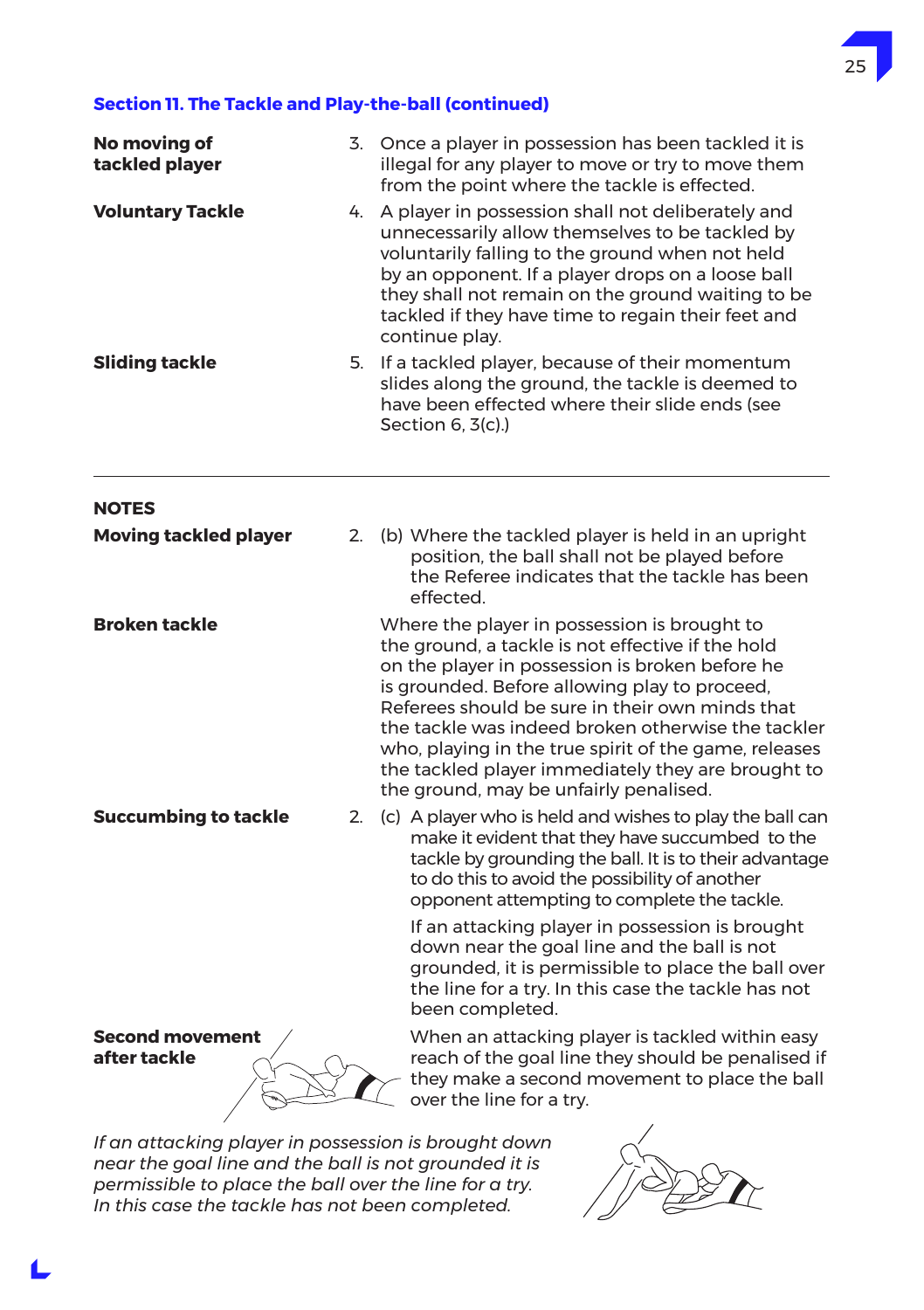| <b>Verbal instructions</b><br>resolve doubt |    | ball. | 6. If any doubt arises as to a tackle, the Referee should<br>give a verbal instruction to "play on" or shout "held"<br>as the case may be. If the referee calls 'held' and a<br>player simultaneously continues to run or offloads,<br>as they have not heard the call of 'held', the referee<br>will stop play and send the player back to play the |
|---------------------------------------------|----|-------|------------------------------------------------------------------------------------------------------------------------------------------------------------------------------------------------------------------------------------------------------------------------------------------------------------------------------------------------------|
| <b>Sixth Tackle</b>                         | 7. | i.    | (a) A team in possession of the ball shall be allowed<br>five successive play-the-balls. A handover shall<br>occur AFTER the fifth tackle in the following<br>circumstances.<br>The team is tackled a sixth time.                                                                                                                                    |
|                                             |    | ii.   | The team in possession commits an accidental<br>breach for which a scrum would normally be set<br>or the ball goes into touch.                                                                                                                                                                                                                       |
|                                             |    |       | iii. A player is held up in the opponent's in-goal.                                                                                                                                                                                                                                                                                                  |
|                                             |    |       | iv. The ball is kicked into touch on the full.                                                                                                                                                                                                                                                                                                       |
|                                             |    |       | The handover will occur either at the point<br>of the sixth tackle or 20m opposite where it<br>entered touch.                                                                                                                                                                                                                                        |
|                                             |    |       | The play-the-ball for this purpose shall not be<br>counted for the purposes of the tackle count<br>and shall operate as provided for in Law 10 of<br>this section.                                                                                                                                                                                   |
| <b>Accidental breach</b><br>"zero tackle"   | 7. |       | (b) Where an accidental breach occurs (knock-on,<br>forward pass) and possession changes hands,<br>the following tackle will be a zero tackle, not<br>with standing that the team gaining possession<br>may have gained a territorial advantage.                                                                                                     |
|                                             |    |       |                                                                                                                                                                                                                                                                                                                                                      |

#### **NOTES**

**Player marking dives** 4. If the player marking the tackled player at the play-<br>**on the ball** dives on the ball behind the tackled player **on the ball** the-ball dives on the ball behind the tackled player in order to drop on the ball as it is heeled, they are guilty of a voluntary tackle and should be penalised. If there is no acting back it is permissible for a player to dive behind the tackled player and drop

on the ball after it has been heeled provided that, unless tackled, they immediately regain their feet. 26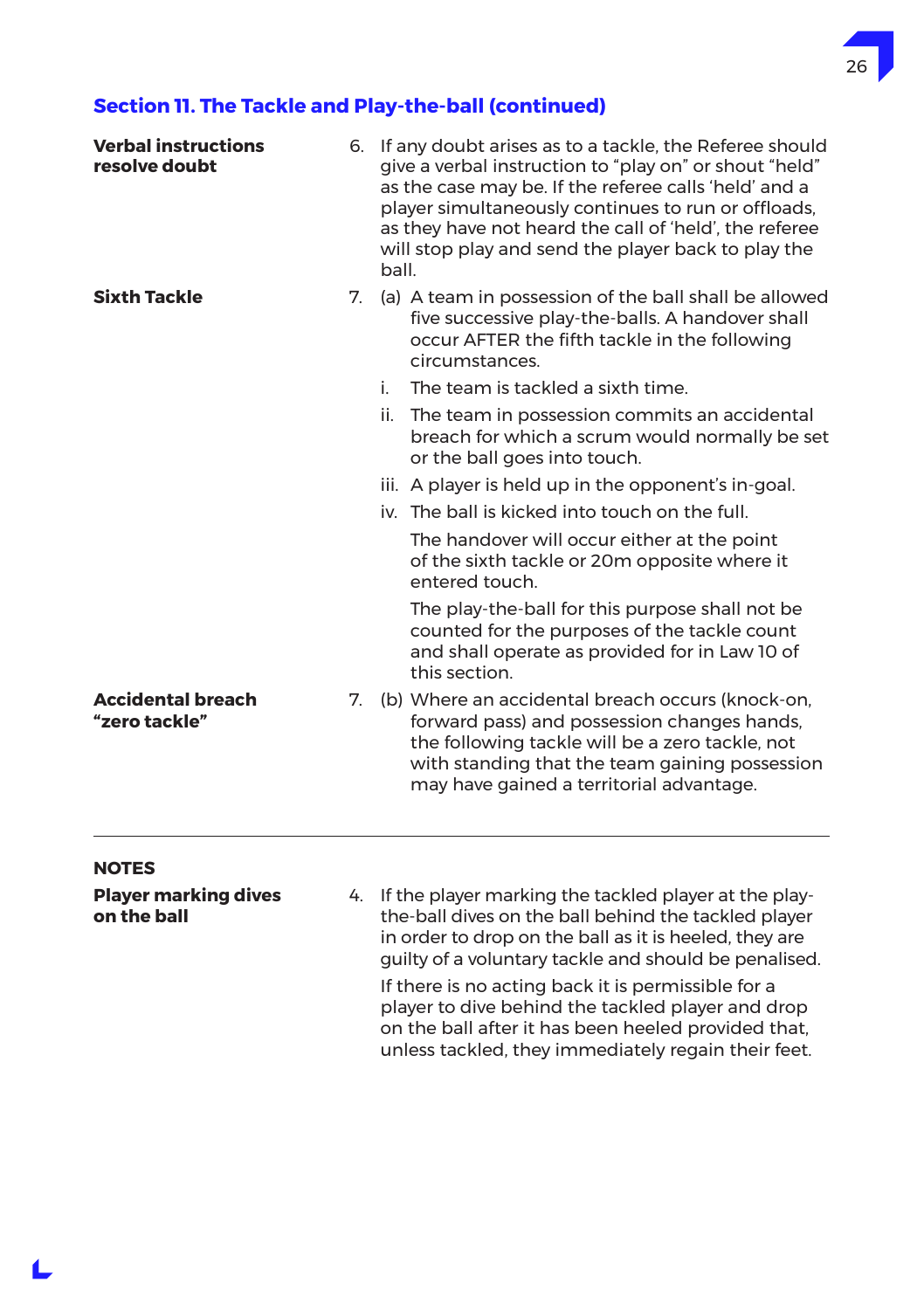$\blacktriangle$ 

| <b>Losing possession</b><br>- intentionally<br>- accidently |    | 8. A tackled player shall not intentionally part with<br>the ball other than by bringing it back into play in<br>the prescribed manner. If, after being tackled,<br>they accidentally lose possession, a scrum shall be<br>formed except after the fifth play-the-ball.                                                                                                                                                                                                                                                                                                                                           |
|-------------------------------------------------------------|----|-------------------------------------------------------------------------------------------------------------------------------------------------------------------------------------------------------------------------------------------------------------------------------------------------------------------------------------------------------------------------------------------------------------------------------------------------------------------------------------------------------------------------------------------------------------------------------------------------------------------|
| <b>NOTES</b>                                                |    |                                                                                                                                                                                                                                                                                                                                                                                                                                                                                                                                                                                                                   |
| <b>Point of infringement</b>                                | 7. | For the purpose of this Law the point of<br>infringement in the case of a kick into touch on<br>the full shall be the point from which the ball was<br>kicked.                                                                                                                                                                                                                                                                                                                                                                                                                                                    |
| <b>Indicating last tackle</b>                               |    | The Referee shall indicate the fifth tackle by raising<br>one arm vertically with fingers and thumb out-<br>stretched and the sixth tackle by blowing their<br>whistle, not to stop the game, but as a signal to<br>players that the ball has to be released for the<br>opponents to play the ball.                                                                                                                                                                                                                                                                                                               |
| <b>Opponent "touches" ball</b>                              |    | By "touching" the ball is meant intentionally playing<br>it with any part of the person when it is not held by<br>an opposing player. A ricochet or rebound does not<br>count as a "touch".                                                                                                                                                                                                                                                                                                                                                                                                                       |
| <b>Charging down</b><br><b>Cancels count</b>                |    | Charging down a kick counts as a "touch"<br>"Touching" the ball cancels the count of play-the-<br>balls and the next tackle counts as the first of six.                                                                                                                                                                                                                                                                                                                                                                                                                                                           |
| <b>Losing possession</b>                                    |    | 8. If a tackled player loses possession of the ball at<br>the moment of impact with an opponent or with<br>the ground, play shall proceed unless stopped for<br>some other reason, e.g. the ball has been knocked<br>forward. A player in possession brought to their<br>knees or brought to the ground on their back may<br>still pass the ball - provided they have not made it<br>evident that they have succumbed to the tackle.<br>They should not be wrongly penalised otherwise<br>all players will become reluctant to pass the ball<br>as the tackle nears completion in case they too are<br>penalised. |
|                                                             |    | The continuity of play would consequently be<br>adversely and unnecessarily affected.                                                                                                                                                                                                                                                                                                                                                                                                                                                                                                                             |

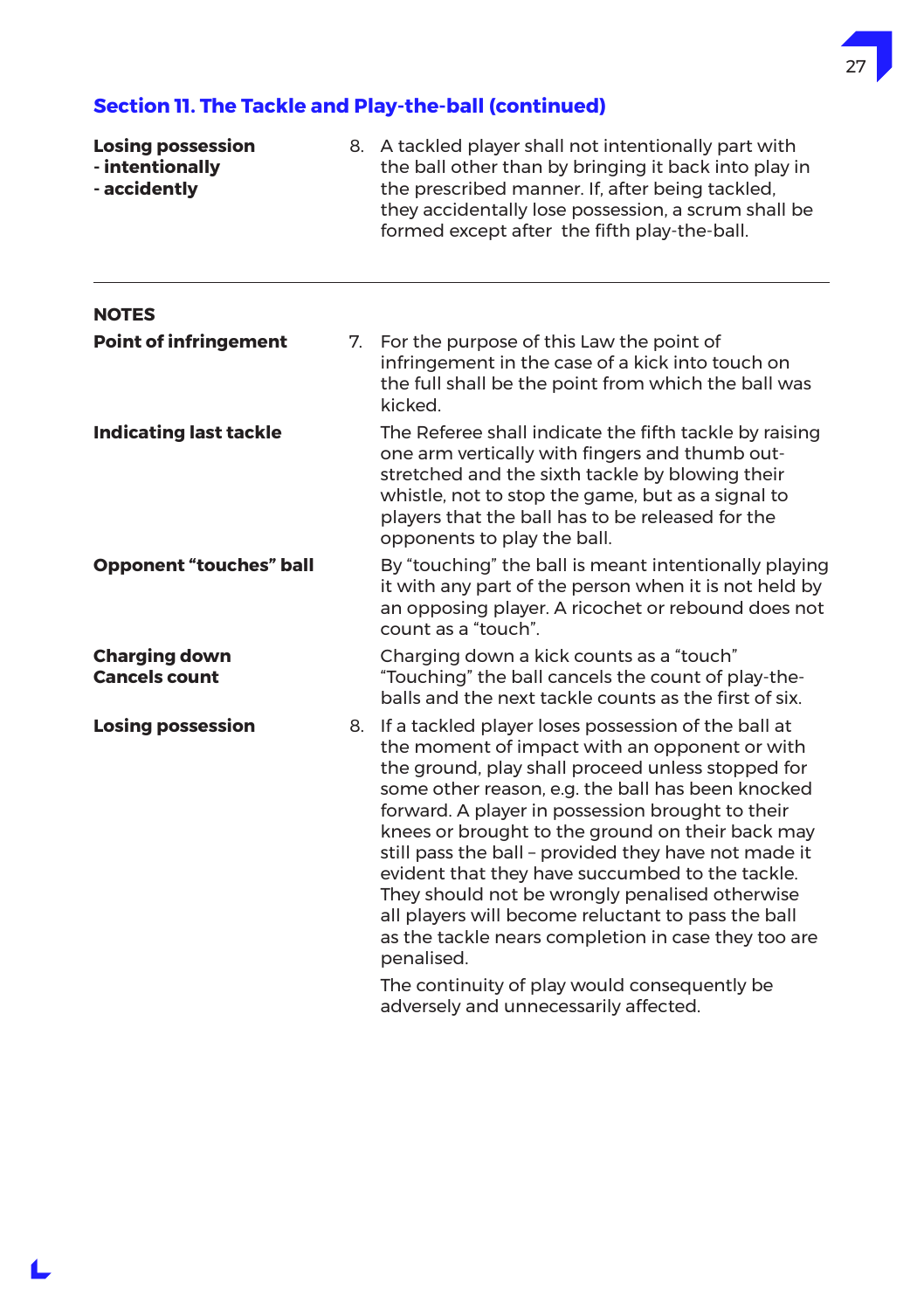

| "Stealing" from<br>tackled player            | 9. Once a tackle has been completed, no player shall<br>take or attempt to take the ball from the tackled<br>player.                                                                                                                          |
|----------------------------------------------|-----------------------------------------------------------------------------------------------------------------------------------------------------------------------------------------------------------------------------------------------|
|                                              | 10. The play-the-ball shall operate as follows.                                                                                                                                                                                               |
| <b>Release tackled</b><br>player immediately | (a) The tackled player shall be immediately released<br>and shall not be touched until the ball is in play.                                                                                                                                   |
| <b>Regain feet</b>                           | (b) The tackled player shall without delay regain their<br>feet where they are tackled, lift the ball clear of the<br>ground, face their opponent's goal line and drop or<br>place the ball on the ground in front of their foremost<br>foot. |
| <b>Player marking</b>                        | (c) One opponent may take up the position<br>immediately opposite the tackled player.                                                                                                                                                         |
|                                              | (d) The tackled player may not play the ball before the<br>players effecting the tackle have had time to clear<br>the ruck.                                                                                                                   |
| <b>Play with foot</b>                        | (e) When the ball touches the ground it must be heeled<br>(i.e. backwards) by the tackled player. The ball must<br>not be kicked or heeled by the player marking them.                                                                        |
|                                              | The ball is in play when it has been played<br>backwards.                                                                                                                                                                                     |

| <b>NOTES</b>               |    |                                                                                                                                                                                                                                                                                                                                   |
|----------------------------|----|-----------------------------------------------------------------------------------------------------------------------------------------------------------------------------------------------------------------------------------------------------------------------------------------------------------------------------------|
| <b>Stealing ball</b>       | 9. | The ball can be stolen from the player in<br>possession at any stage prior to a tackle being<br>completed when there is only one defender<br>effecting the tackle.                                                                                                                                                                |
|                            |    | If there are two or more defenders effecting the<br>tackle and the ball is stolen, a penalty should<br>be awarded except if the player in possession is<br>attempting to ground the ball.                                                                                                                                         |
| <b>Disputed possession</b> |    | 10. (a) If any doubt arises as to which player should<br>play-the-ball (i.e. possession is disputed) the<br>Referee should call "'s ball" naming the team in<br>possession.                                                                                                                                                       |
|                            |    | In the case of a player lying on the ground and<br>not holding the ball with both hands or arms,<br>circumstances may arise where there is some<br>doubt as to whether they are "in possession". If<br>with hand or arm they are fairly clasping the ball<br>to some other part of their person then they are<br>"in possession". |
|                            |    | Where play is irregularly affected and the<br>stoppage cannot be attributed to any particular<br>team, the referee will decide that a mutual<br>infringement has occurred and play will restart<br>with a replaying of the previous play the ball.                                                                                |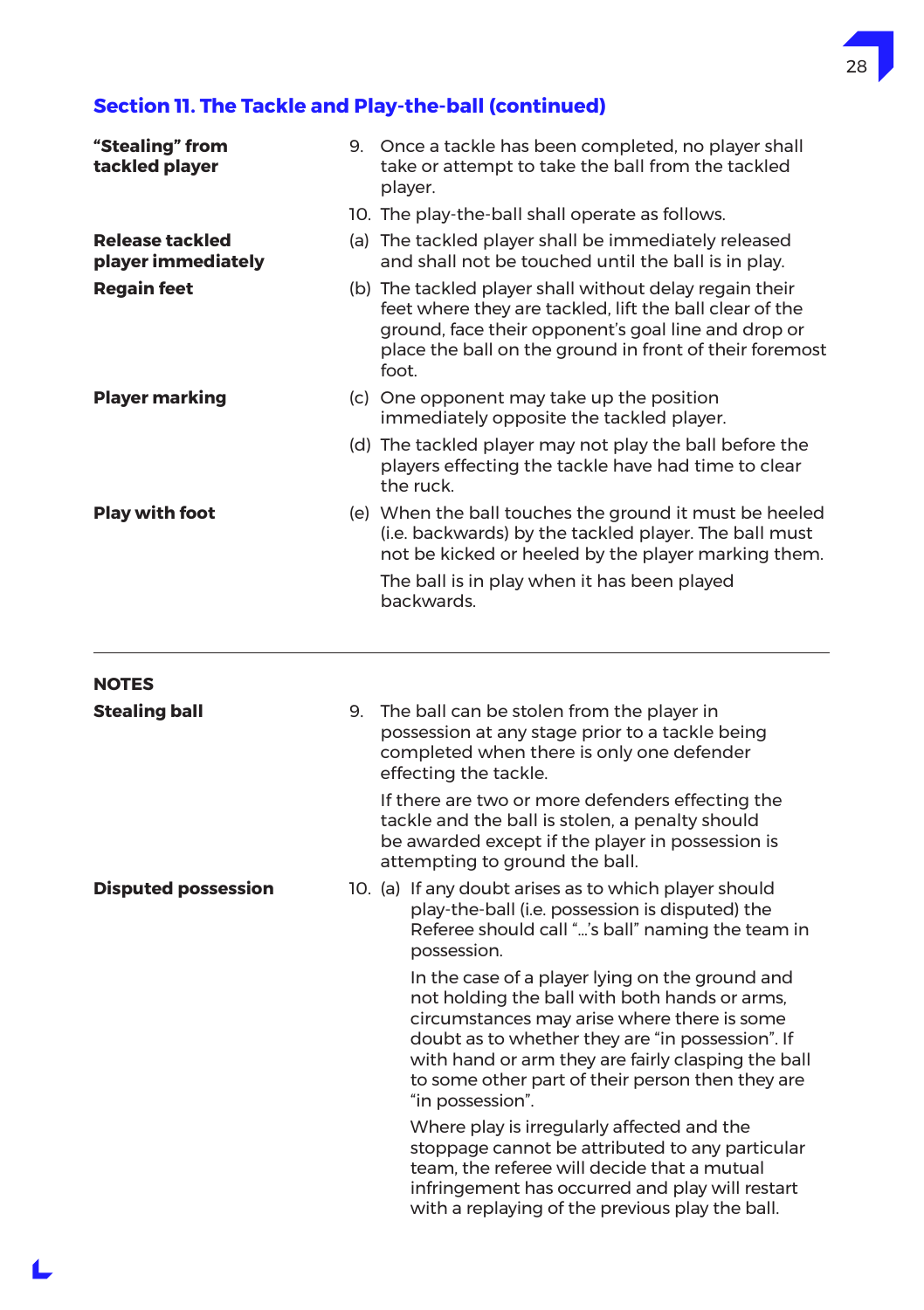| <b>Acting halfback</b>         | (f) | A player of each team, to be known as the<br>acting halfback, may stand immediately and<br>directly behind their own player taking part<br>in the play-the-ball and must remain in this<br>position, until the play-the-ball movement is<br>complete.                                                                                                                                                                                                                                         |
|--------------------------------|-----|-----------------------------------------------------------------------------------------------------------------------------------------------------------------------------------------------------------------------------------------------------------------------------------------------------------------------------------------------------------------------------------------------------------------------------------------------------------------------------------------------|
| <b>Retire at play-the-ball</b> |     | (g) Players of the side not in possession other than<br>the player taking part in the play-the-ball and<br>the acting half back are out of play if they fail to<br>retire ten (10) metres from the point at which<br>the ball is played or to their own goal lines.<br>Players of the side in possession other than the<br>player taking part in the play-the-ball and the<br>acting halfback must retire behind their players<br>involved in the play-the-ball or to their own goal<br>line. |
|                                |     | (h) Having retired the distance prescribed in the<br>preceding paragraph no player of the team not<br>in possession may advance until the ball has<br>cleared the ruck. A player who is out of play<br>may again take part in the game when the<br>advantage gained by not retiring has been lost.                                                                                                                                                                                            |

#### **NOTES**

 $\blacktriangle$ 

| Interfering with heel                                       | The tackler who is on the opponent's side of<br>the player should remove themselves as quickly<br>as possible so as not to interfere with the heel.<br>If they do interfere then the referee should<br>reset the tackle count allowing the team in<br>possession another set of six tackles. |
|-------------------------------------------------------------|----------------------------------------------------------------------------------------------------------------------------------------------------------------------------------------------------------------------------------------------------------------------------------------------|
| <b>Regain feet</b>                                          | 10. (b) No part of the tackled player's person other than<br>their feet should be in contact with the ground<br>when they release the ball.                                                                                                                                                  |
| Not lifting the ball clear<br>or playing the ball correctly | Where a tackled player, who fails to lift the ball<br>clear of the ground when regaining their feet<br>or fails to play the ball correctly, the referee will<br>blow their whistle and restart the game with a<br>play the ball to the non offending team.                                   |
| <b>Tackle count restarted</b>                               | 10(c). Where a team interferes with the smooth<br>process of the play the ball or where their<br>markers split early to close the play down, the<br>referee will immediately signal that the team in<br>possession have another set of six tackles.                                          |
| <b>Accidental deflection</b>                                | 10. (e) When a tackled player attempts to play the ball<br>backwards but accidentally deflects the ball<br>forward, the referee will blow their whistle and<br>restart the game with a play the ball to the<br>non-offending team.                                                           |

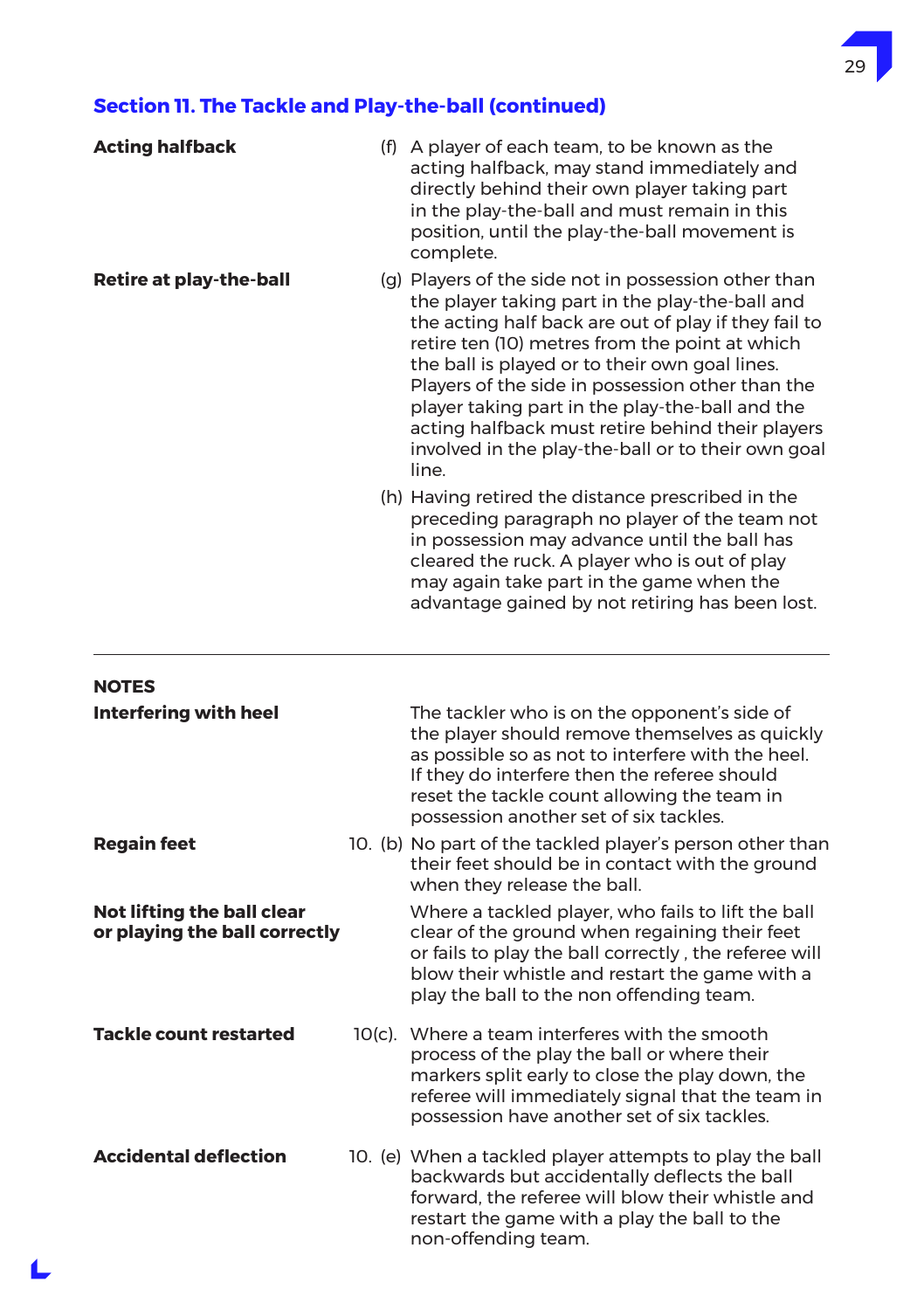| <b>Speed essential</b>                      | 11. | The play-the-ball must be performed as quickly<br>as possible. The referee will reset the tackle count.<br>giving the team in possession a new set of six tackles<br>if any player intentionally delays the bringing of the<br>ball back into play. |
|---------------------------------------------|-----|-----------------------------------------------------------------------------------------------------------------------------------------------------------------------------------------------------------------------------------------------------|
| <b>Tackling on or</b><br>near the goal line |     | 12. If part of the tackled player is on or over the goal<br>line but the ball is in the field of play the tackled<br>player shall play the ball where the ball lies.                                                                                |
|                                             |     | If a player is tackled in an upright position bestriding<br>the goal line they are deemed to be tackled in the<br>in-goal area.                                                                                                                     |

#### **NOTES**

| <b>Acting halfback</b>                      |  | 10. (f) Two players take part in the play-the-ball. All<br>other players except the 'acting halfbacks' are<br>onside if they retire the prescribed distance.<br>The acting halfbacks must take up a position<br>immediately and directly behind the player<br>playing the ball.                                                                                 |
|---------------------------------------------|--|-----------------------------------------------------------------------------------------------------------------------------------------------------------------------------------------------------------------------------------------------------------------------------------------------------------------------------------------------------------------|
| <b>No marker</b>                            |  | 10. (f) If no marker takes up a position opposite the<br>tackled player and no acting half back is present<br>the ball is deemed to be "clear" immediately<br>it is heeled by the tackled player, who may<br>immediately regain possession and play on.                                                                                                         |
| <b>Penalise intentional</b><br>interference |  | 10. (g) If the ball is played quickly, all players will not<br>necessarily have time to retire the prescribed<br>distance. They should be penalised only if they<br>intentionally interfere with play - either actively<br>or passively.                                                                                                                        |
| <b>Accidental interference</b>              |  | If the interference with play is accidental, a<br>scrum should be formed. Interference should<br>not be considered accidental when the player<br>concerned has had opportunity to remove<br>themselves from the area in which play is<br>taking place.                                                                                                          |
| Off side player raising hands               |  | A player who realises they are out of play and is<br>near play should raise their hands above their<br>head. Taking this action does not, however,<br>exonerate them from penalty if they interfere<br>with play and the Referee feels that they could<br>have avoided such interference.                                                                       |
| Indicating ten metres                       |  | The Referee should usually position themselves<br>ten metres behind and to one side of the point<br>at which the ball is played as a guide to the team<br>not in possession. If tackling is excessively keen<br>or play is unnecessarily rough, the Referee may<br>forsake the ten metres position in order to be<br>nearer the players involved in the tackle. |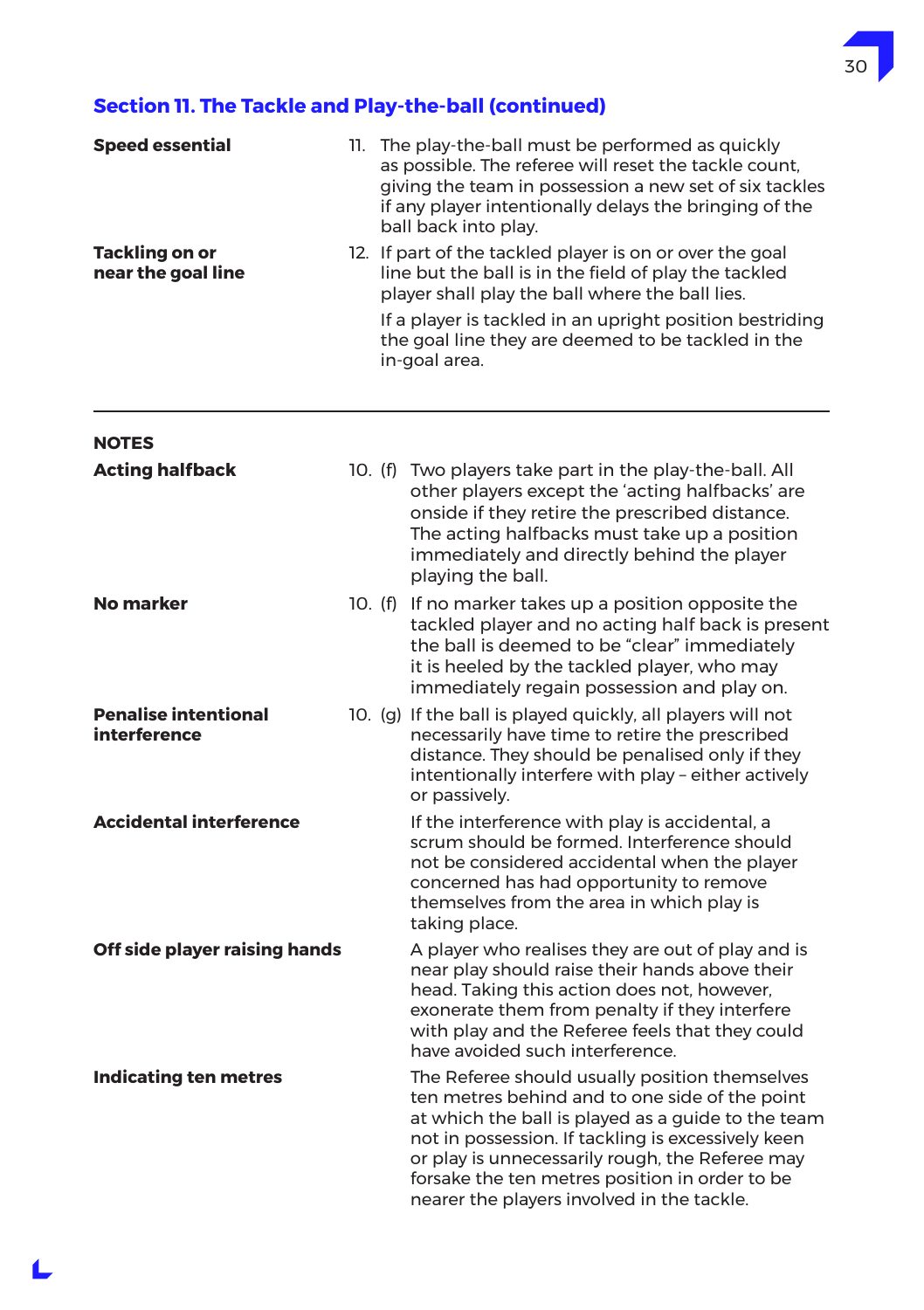# SECTION 12 - THE SCRUM

| <b>When formed</b>          |    | 1. A scrum is formed to restart play whenever play<br>is not being restarted with a kick off, a drop-out<br>(Section 8), a penalty kick (Section 13) play-the-ball<br>(Section II) or optional kick/Tap (Sections 8 and 9).                                                                                                                                                                                                                                                                                                                  |
|-----------------------------|----|----------------------------------------------------------------------------------------------------------------------------------------------------------------------------------------------------------------------------------------------------------------------------------------------------------------------------------------------------------------------------------------------------------------------------------------------------------------------------------------------------------------------------------------------|
| <b>Formation of a scrum</b> | 2. | To form a scrum not more than three forwards of<br>either team shall interlock arms and heads and<br>create a clear tunnel at right angles to the touch<br>line. The forward in the centre of a front row (i.e. the<br>hooker) shall bind with their arms over the shoulders<br>of the two supporting forwards. Not more than<br>two second row forwards on each team shall pack<br>behind their respective front rows by interlocking<br>arms and placing their heads in the two spaces<br>between the hooker and their front row forwards. |
|                             |    | The loose forward of each team shall pack behind<br>their second row forwards by placing their head in<br>the space between them. All forwards must pack<br>with their bodies and legs at right angles to the<br>tunnel and the upper parts of their bodies horizontal.<br>Once the ball has been put in the scrum no other<br>player can lend their weight to it.                                                                                                                                                                           |
| <b>Scrums</b>               |    | Both prop forwards- on the side where the ball is put<br>into the scrum, MUST have their outside feet forward<br>and the halfback must feed the ball into the scrum<br>using the space between their feet. All players must<br>remain in the scrum until the ball is out of the scrum.                                                                                                                                                                                                                                                       |
| <b>NOTES</b>                |    |                                                                                                                                                                                                                                                                                                                                                                                                                                                                                                                                              |
| <b>Attacking player</b>     | 1. | When an attacking player, in possession of the ball, is<br>unable to ground the ball in the opponent's in-goal,<br>play is restarted with a play-the-ball ten metres from<br>the goal line opposite where the player was held.<br>The attacking player held up will play the ball and<br>the tackle count will continue except after the fifth<br>play the ball when play will restart with a handover<br>(Section 11, Law 7).                                                                                                               |

31

L

**Loose arm** 2. Referees must ensure that a hooker does not pack with a loose arm.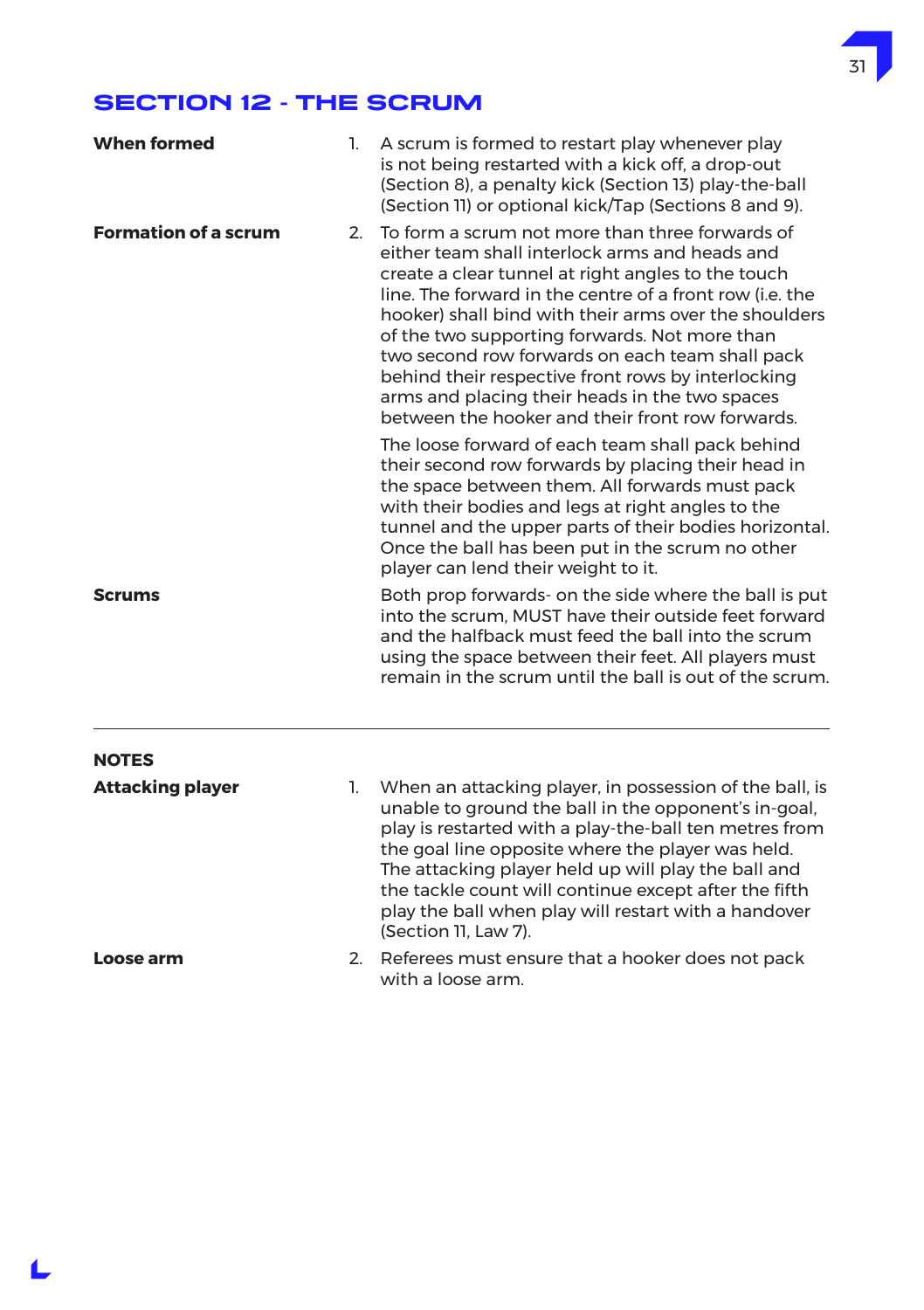

# **Section 12. The Scrum (continued)**

| Number of back and<br>players in a scrum | 3. No more than six players on each team shall assist<br>in the formation of a scrum and when the ball is in<br>the scrum no more than seven players of each team<br>shall act as backs.                                                                                           |
|------------------------------------------|------------------------------------------------------------------------------------------------------------------------------------------------------------------------------------------------------------------------------------------------------------------------------------|
| <b>Pushing</b>                           | 4. It is permissible for forwards to push once the<br>scrum has been correctly formed but if it moves an<br>appreciable distance to the disadvantage of any<br>one team before the ball is put in then the Referee<br>shall order the scrum to reform in its original<br>position. |
| Loose head and put-in                    | 5. At the scrum, the non-offending team shall have<br>the loose head and put-in.                                                                                                                                                                                                   |
| <b>Put-in or Feeding</b><br>the scrum    | 6. (a) The ball is to be fed into the tunnel from the<br>Referee's side with the halfback standing<br>square with both hands on the ball.                                                                                                                                          |
|                                          | (b) The ball shall not be put in before the scrum has<br>been correctly formed.                                                                                                                                                                                                    |
|                                          | (c) There shall be no undue delay in putting the<br>ball into the scrum.                                                                                                                                                                                                           |
|                                          | (d) The player putting the ball in shall not hesitate<br>or dummy and after putting it in they shall<br>immediately retire behind their own pack<br>of forwards.                                                                                                                   |
|                                          |                                                                                                                                                                                                                                                                                    |

### **NOTES**

| <b>Depleted pack</b>       |    | 3. The 3-2-1 formation is compulsory if six forwards<br>pack down. If injuries deplete the team, the back<br>three forwards may be withdrawn to give 3-2-1, 3-1-0<br>or 3-1-1 formations (subject to there being no more<br>then seven backs - see para 3 above). There should<br>always be at least three forwards packing down. |
|----------------------------|----|-----------------------------------------------------------------------------------------------------------------------------------------------------------------------------------------------------------------------------------------------------------------------------------------------------------------------------------|
| <b>Forward withdrawing</b> |    | 3. A forward may detach from the scrum at any<br>time provided there are not already seven players<br>acting as backs on his team. If the ball emerges<br>from the scrum between the legs of the second row<br>forwards, the loose forward may detach from the<br>scrum and pick up the ball.                                     |
| <b>Pushing</b>             |    | 4. To avoid unnecessary reforming of scrums, the<br>Referee should restrain the opposing packs from<br>joining together until the ball is available and can<br>be put into the scrum without delay.                                                                                                                               |
| <b>Offending Team</b>      | 5. | The 'offending' team is the team which stops the<br>play by a forward pass or knock-on etc.                                                                                                                                                                                                                                       |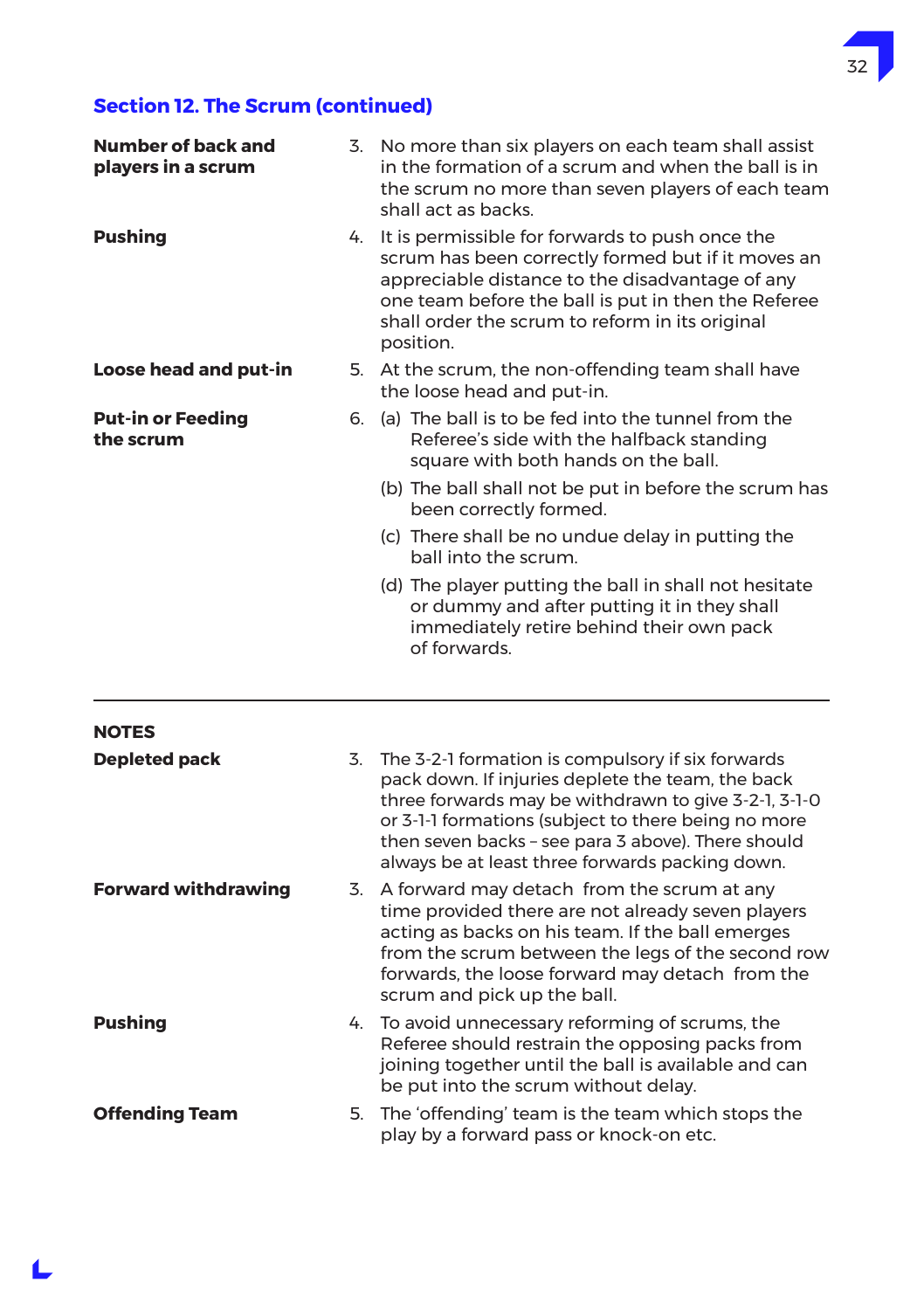

#### **Section 12. The Scrum (continued)**

| <b>Other players</b>     | 7. The scrum half of the team not having the put-in<br>shall retire immediately behind their last row of<br>forwards. All other players outside the scrum, other<br>than the scrum half putting the ball in, shall retire<br>five metres or more behind the last row of forwards<br>of their respective teams in the scrum and shall<br>remain so until the ball has emerged correctly from<br>the scrum. |
|--------------------------|-----------------------------------------------------------------------------------------------------------------------------------------------------------------------------------------------------------------------------------------------------------------------------------------------------------------------------------------------------------------------------------------------------------|
| <b>Forwards in scrum</b> | 8. When the ball is in the scrum it can only be played<br>with the foot.                                                                                                                                                                                                                                                                                                                                  |
|                          | The front row forwards shall not advance their feet<br>into the tunnel or have one foot raised before the<br>ball is put in or strike for the ball before the hookers.                                                                                                                                                                                                                                    |
|                          | A hooker may strike for the ball with either foot<br>once it has contacted the ground in the tunnel.                                                                                                                                                                                                                                                                                                      |
|                          | After the hookers have struck for the ball the other<br>forwards in the scrum may kick or heel the ball.                                                                                                                                                                                                                                                                                                  |
|                          | No player shall wilfully collapse a scrum or wilfully<br>have any part of them other than their feet in<br>contact with the ground.                                                                                                                                                                                                                                                                       |
|                          | A player shall not wilfully delay the correct<br>formation of a scrum.                                                                                                                                                                                                                                                                                                                                    |
| NOTES                    |                                                                                                                                                                                                                                                                                                                                                                                                           |

# **Referee's side** 6. (a) The Referee may stand on either side of the scrum at their discretion. It is advisable to favour the short side. **Retiring scrum half** (d) Assuming the ball has been correctly scrummaged it is permissible for the scrum half to pick up the ball in the act of retiring

providing they commenced to retire immediately after putting the ball in. As the scrum half who puts the ball in must retire behind their own forwards it should, in the event of the opposing team winning possession, normally give them very little chance of tackling the opposing scrum half. If the latter is tackled in possession the Referee should ensure that the scrum half who puts the ball in is indeed retiring behind their forwards.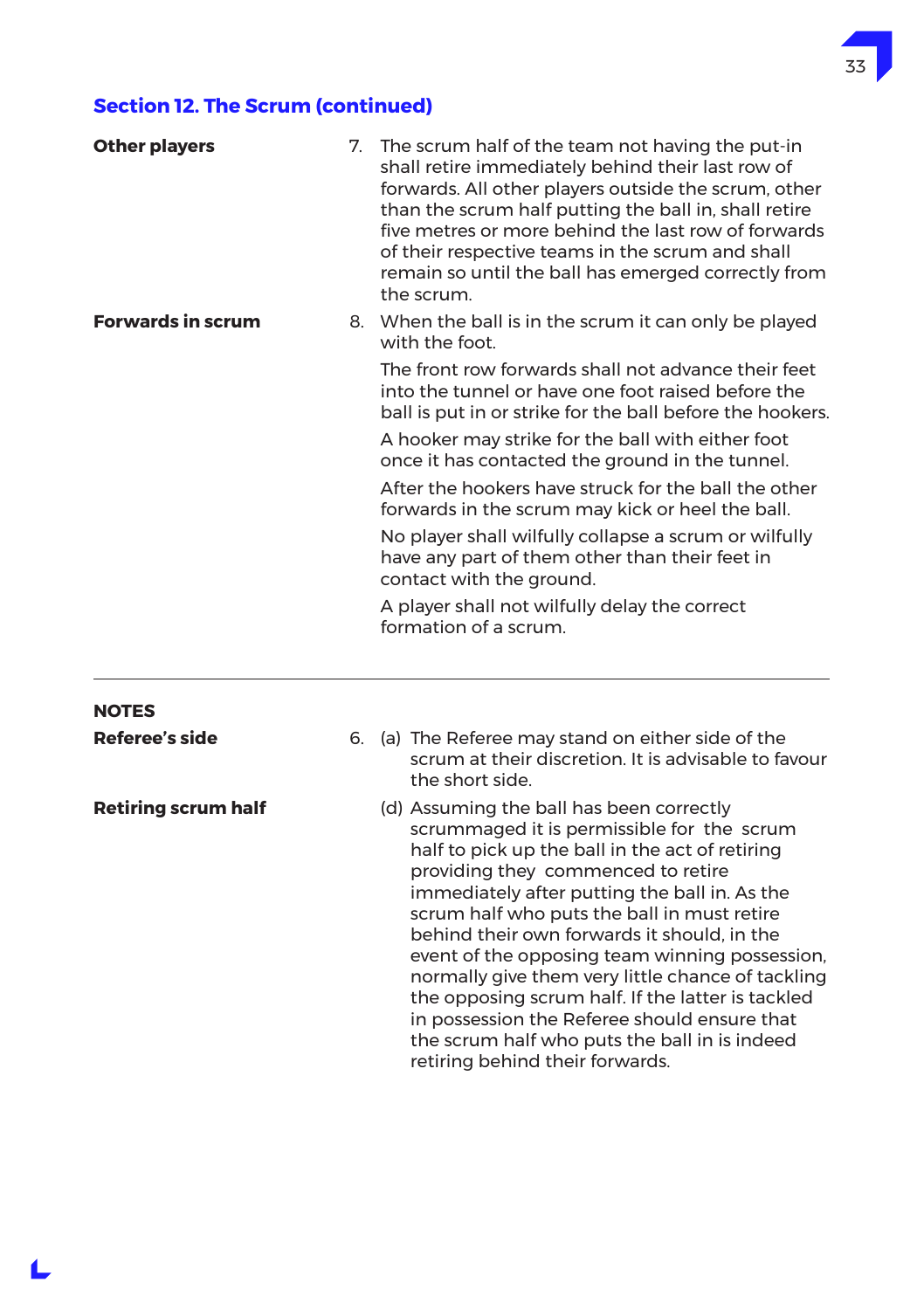

# **Section 12. The Scrum (continued)**

| <b>Ball in play</b>                        | 9. To be in play, the ball must emerge from the scrum<br>after first emerging from between and behind the<br>inner feet of the second row forwards.<br>If the ball does not emerge correctly and the fault<br>cannot be attributed to any one team then it<br>should be put into the scrum once again.                                                                                                                                                                                                                                 |
|--------------------------------------------|----------------------------------------------------------------------------------------------------------------------------------------------------------------------------------------------------------------------------------------------------------------------------------------------------------------------------------------------------------------------------------------------------------------------------------------------------------------------------------------------------------------------------------------|
| <b>Where formed</b>                        | 10. If a scrum is ordered it shall normally be formed<br>where the breach of Laws occurs. If such breach is<br>within twenty metres of a touch line or ten metres<br>of a goal line the scrum shall be brought in twenty<br>metres from the touch line and ten metres from<br>the goal line. The team with head and feed at the<br>scrum can nominate to move the scrum, in line<br>with the original mark, to set the scrum on the 10<br>metre, 20 metre mark from touch on the same side<br>of the field of play or to centre field. |
| <b>Scrum wanders</b>                       | 11. If a penalty kick is awarded relating to a scrum<br>offence and the scrum has wandered from its<br>original position, the mark is where the scrum was<br>first formed.                                                                                                                                                                                                                                                                                                                                                             |
| <b>Scrum wheels</b>                        | 12. If the ball emerges correctly from the scrum it is<br>in play even though the scrum has wheeled. Any<br>forward can detach himself from the scrum to<br>gather or kick the ball. Any back can similarly play<br>it provided he remained behind the scrum until the<br>ball emerged.                                                                                                                                                                                                                                                |
| <b>NOTES</b>                               |                                                                                                                                                                                                                                                                                                                                                                                                                                                                                                                                        |
| <b>Handling in scrum</b>                   | 9. The players' feet are continually moving in a scrum<br>and it is not easy to define accurately the exact<br>moment when the ball can be considered to be<br>truly "out" of the scrum.                                                                                                                                                                                                                                                                                                                                               |
| Offending pack take up<br>correct position | 10. It is the responsibility of the pack of the offending<br>team to take up the correct position for a scrum.<br>The opposing pack of forwards will then move up<br>to form the scrum.                                                                                                                                                                                                                                                                                                                                                |
| <b>Butting</b>                             | Front row forwards who butt violently in the course<br>of forming a scrum should be penalised.                                                                                                                                                                                                                                                                                                                                                                                                                                         |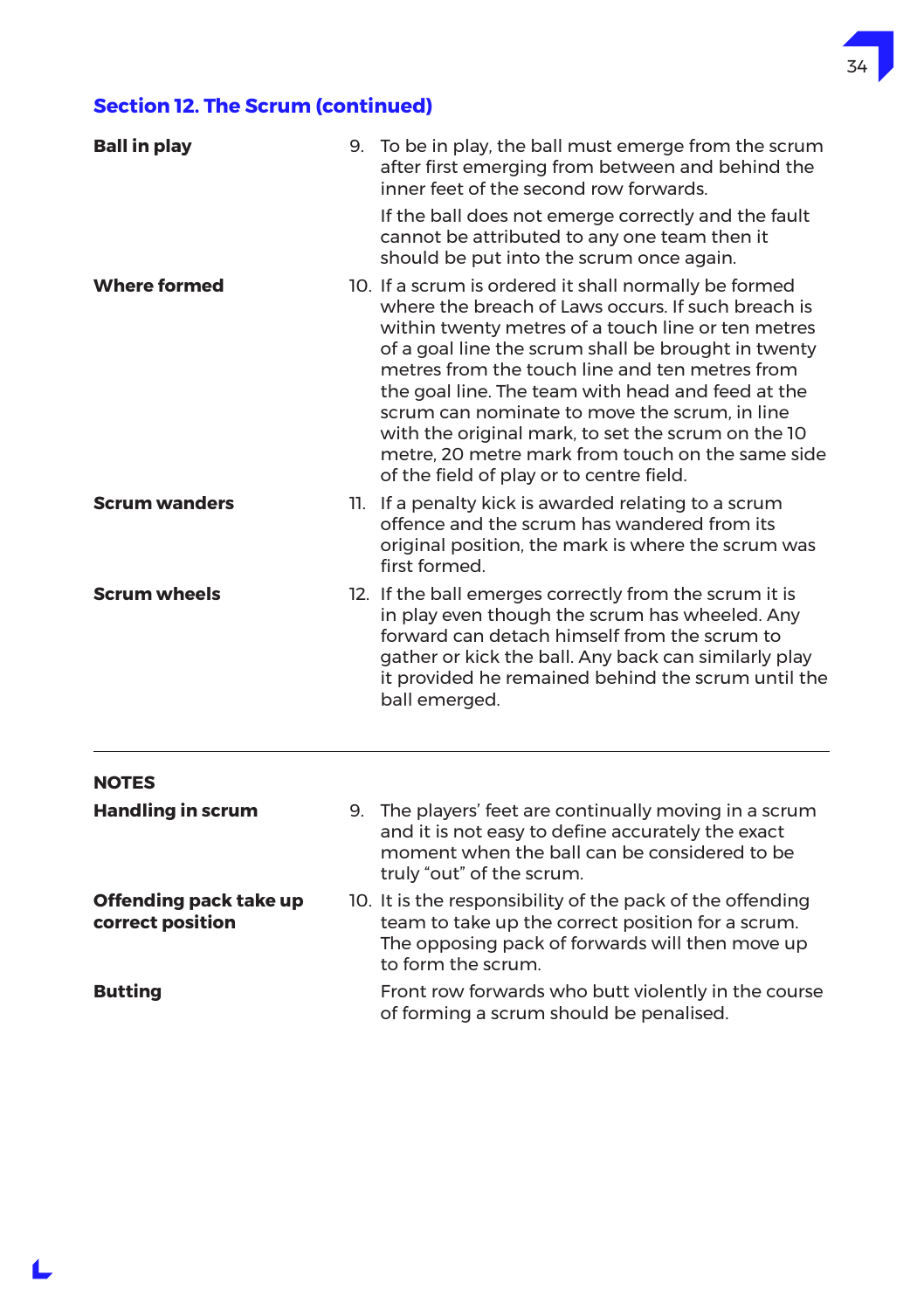## SECTION 13 - PENALTY KICK

- **When awarded** 1. (a) A penalty kick shall be awarded against any player who is guilty of misconduct (Section 15) provided that this is not to the disadvantage of the non-offending team. Unless otherwise stated, the mark is where the offence occurs. If misconduct occurs in touch the mark shall be ten metres from the touch line in the field of play and opposite where the offence occurred or, in the case of obstruction, where the ball next bounces or is caught, in the field of play, or ten metres opposite the point of entry if the ball enters touch on the full, or ten (10) metres from the goal line if the ball crosses the goal line on the full, whichever is to the greater advantage of the non-offending team. If the offence is committed by a defender in their own in-goal or an attacker in their opponents' in-goal, the mark is taken ten metres into the field of play opposite where the offence occurred. In the event of further misconduct by the offending team, the Referee shall advance the mark once only ten metres towards the offending team's goal line.
	- (b) In the event of a breach by the kicker's team a scrum shall be formed at the point where the penalty kick was awarded. In the event of a breach by the opposing team a further penalty kick shall be awarded at a point opposite where the breach occurred on a line parallel to the goal line ten metres from where the penalty kick was awarded.

# **NOTES**

**Advantages** 1. The advantages to the non-offending team must be readily obvious if the Referee is to allow play to proceed. Allowing play to proceed does not mean that the offending player cannot subsequently be disciplined. A penalty kick for a scrum offence is, except in very exceptional circumstances, of greater advantage to the non-offending team than allowing play to proceed.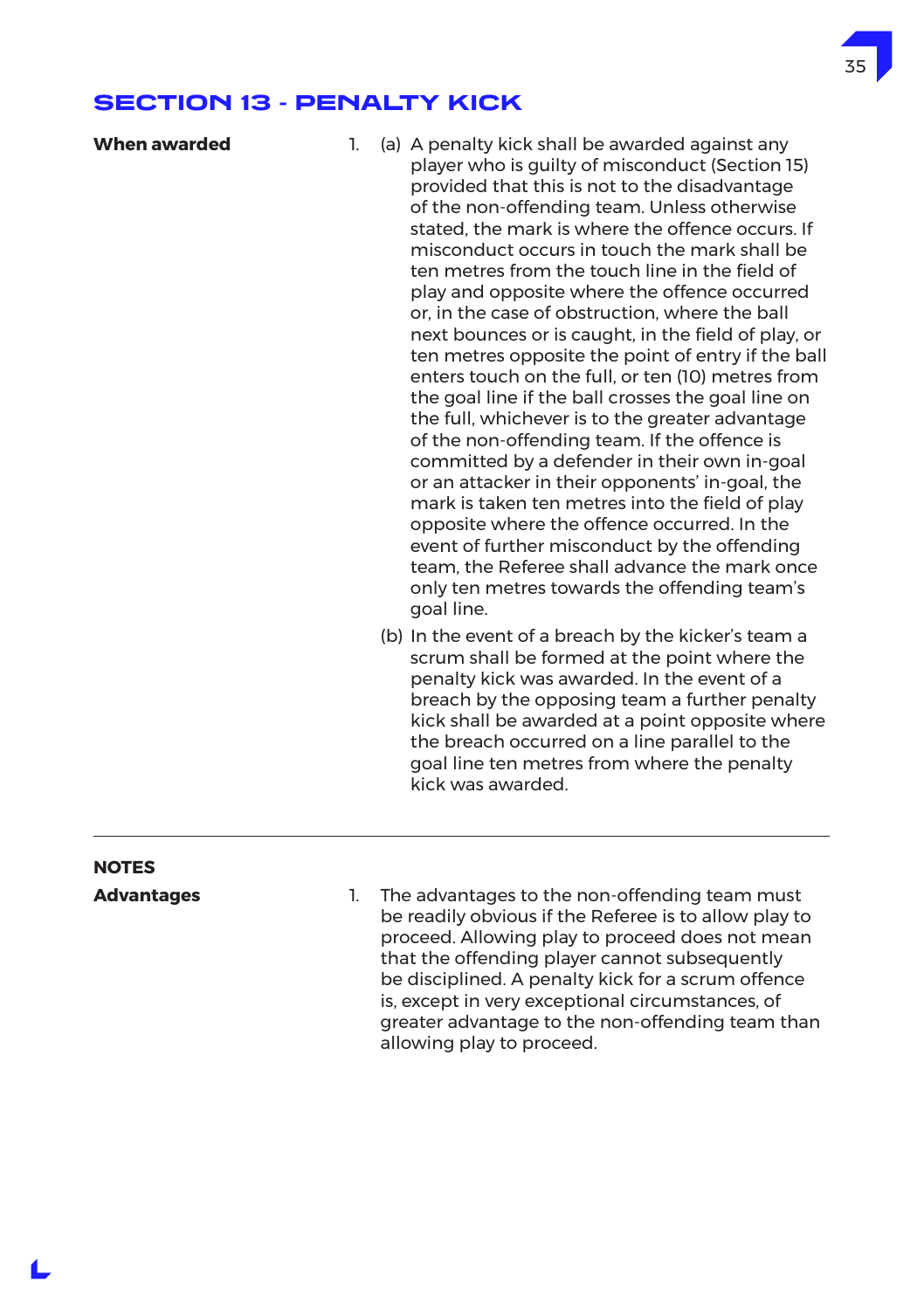

# **Section 13. Penalty Kick (continued)**

| <b>How taken</b>           | 2. A player may take a penalty kick by punting, drop<br>kicking or place kicking the ball from any point on<br>or behind the mark and equidistant from the touch<br>line. Other than when kicking for goal (see note<br>to Law II, Section 6) the ball may be kicked in any<br>direction, after which it is in play.                                                                |
|----------------------------|-------------------------------------------------------------------------------------------------------------------------------------------------------------------------------------------------------------------------------------------------------------------------------------------------------------------------------------------------------------------------------------|
| <b>Position of players</b> | 3. Players of the kicker's team must be behind the<br>ball when it is kicked. Players of the team opposing<br>the kicker shall retire to their own goal line or<br>ten metres or more from the mark towards their<br>own goal line and shall not make any attempt to<br>interfere with or distract the attention of the kicker.<br>They may advance after the ball has been kicked. |

#### **NOTES**

| <b>Differential penalty</b> | 1. | In respect of misconduct at the scrum other than<br>foul play, the use of offensive or obscene language or<br>players breaking from the scrum before the ball has<br>emerged correctly, a Referee shall award a differential<br>penalty which differs only from a penalty kick in that a<br>goal cannot be scored from it. The differential penalty<br>applies to all players, even those outside the scrum,<br>who should be penalised where they offend. A full<br>penalty is awarded for an offence which occurs before<br>the scrum is properly formed. Where a full penalty is<br>awarded for a team breaking early from the scrum,<br>the team winning the penalty can opt to reset the<br>scrum if they so wish. |
|-----------------------------|----|-------------------------------------------------------------------------------------------------------------------------------------------------------------------------------------------------------------------------------------------------------------------------------------------------------------------------------------------------------------------------------------------------------------------------------------------------------------------------------------------------------------------------------------------------------------------------------------------------------------------------------------------------------------------------------------------------------------------------|
| The mark                    | 2. | As the mark cannot be conveniently marked on<br>the ground a player who punts or drop kicks may<br>deviate slightly from it. This is permissible provided<br>no unfair advantage is gained. The kicker may<br>regather the ball after it has been kicked.                                                                                                                                                                                                                                                                                                                                                                                                                                                               |
|                             |    | If a player takes the ball back from the mark for a<br>kick at goal the original mark is cancelled and the<br>new mark is where the ball is to be kicked, and<br>opponents may advance to within ten metres of<br>the new mark.                                                                                                                                                                                                                                                                                                                                                                                                                                                                                         |
| <b>Retiring ten metres</b>  | 3. | and 4. If the kicker takes a penalty kick or the<br>subsequent free kick quickly, the opposing players<br>may not have all retired ten metres in which case<br>they should be penalised only if they interfere with<br>play. These players may join in the play when any<br>advantage which they may have gained through<br>not retiring has been lost.                                                                                                                                                                                                                                                                                                                                                                 |
|                             |    | The Touch Judge shall act as a guide to the team<br>opposing the kicker by taking up a position ten<br>metres beyond the mark (Section 16, law 17).                                                                                                                                                                                                                                                                                                                                                                                                                                                                                                                                                                     |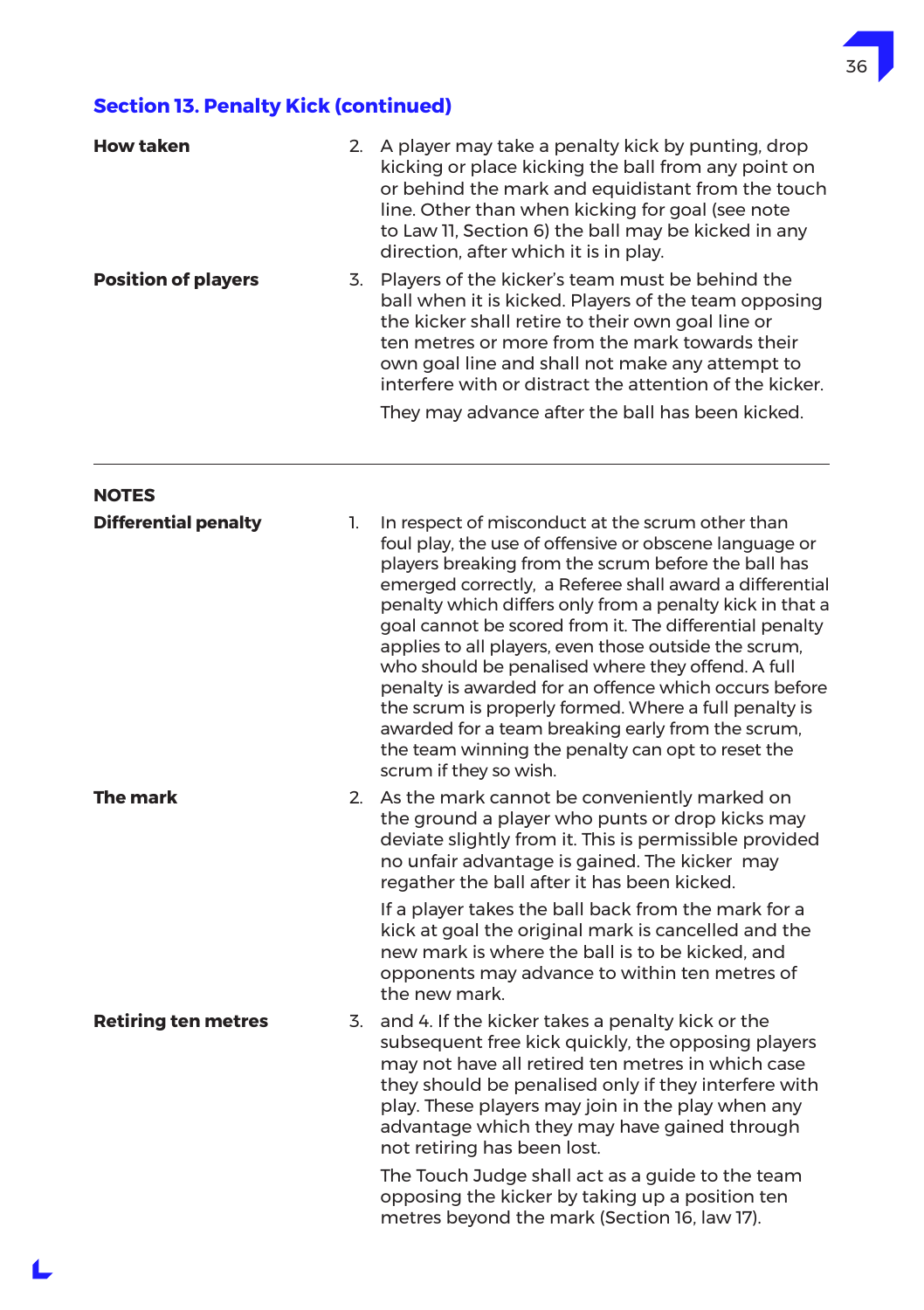# 37

# **Section 13. Penalty Kick (continued)**

| <b>Find touch from</b><br>penalty kick   |    | 4. (a) If the ball is kicked into touch without touching<br>any other play the kicking team shall restart<br>play with a free kick. Opposing players shall<br>retire ten metres from the point of entry into<br>touch or to their own goal line.                                                                                                                                                                                                                                                                                                                                    |
|------------------------------------------|----|-------------------------------------------------------------------------------------------------------------------------------------------------------------------------------------------------------------------------------------------------------------------------------------------------------------------------------------------------------------------------------------------------------------------------------------------------------------------------------------------------------------------------------------------------------------------------------------|
|                                          |    | In the event of a breach by the kicker's team, a<br>scrum shall be formed twenty metres in-field<br>from touch in line with where the free kick<br>was awarded but no closer than ten metres<br>from the goal line. The captain of the team<br>with head and feed at the scrum can opt to set<br>the scrum 10 metres in from touch or centre<br>field. In the event of a breach by the opposing<br>team a penalty kick shall be awarded at a point<br>opposite where the breach occurred on a line<br>parallel to the goal line ten metres from where<br>the free kick was awarded. |
|                                          |    | 4. (b) If the ball touches an opponent in flight and<br>then enters touch, a play the ball will take<br>place with the kicking team playing the ball,<br>20 metres in from the touch line. The Captain<br>of the kicking team has the option to set the<br>scrum on the ten metre line or centre field.                                                                                                                                                                                                                                                                             |
| No delay                                 | 5. | No player shall deliberately take any action which is<br>likely to delay the taking of a penalty kick.                                                                                                                                                                                                                                                                                                                                                                                                                                                                              |
| <b>NOTES</b>                             |    |                                                                                                                                                                                                                                                                                                                                                                                                                                                                                                                                                                                     |
| <b>Free kick (second kick)</b>           |    | 4. The ball may be kicked in any direction in any<br>manner when bringing it into play after entering<br>touch and the kicker himself may pick up the ball<br>after he has kicked it.                                                                                                                                                                                                                                                                                                                                                                                               |
| Dead ball from penalty kick 4.           |    | Play is restarted with a 20m drop-out if the ball<br>is kicked dead in the opponents' in-goal from a<br>penalty kick (Section 8, Law 3).                                                                                                                                                                                                                                                                                                                                                                                                                                            |
| <b>Refusing to surrender</b><br>the ball |    | 5. When a penalty has been awarded, the Referee<br>should ensure that an opposing player does not<br>hold on to the ball or deliberately kick or throw it<br>further from the mark.                                                                                                                                                                                                                                                                                                                                                                                                 |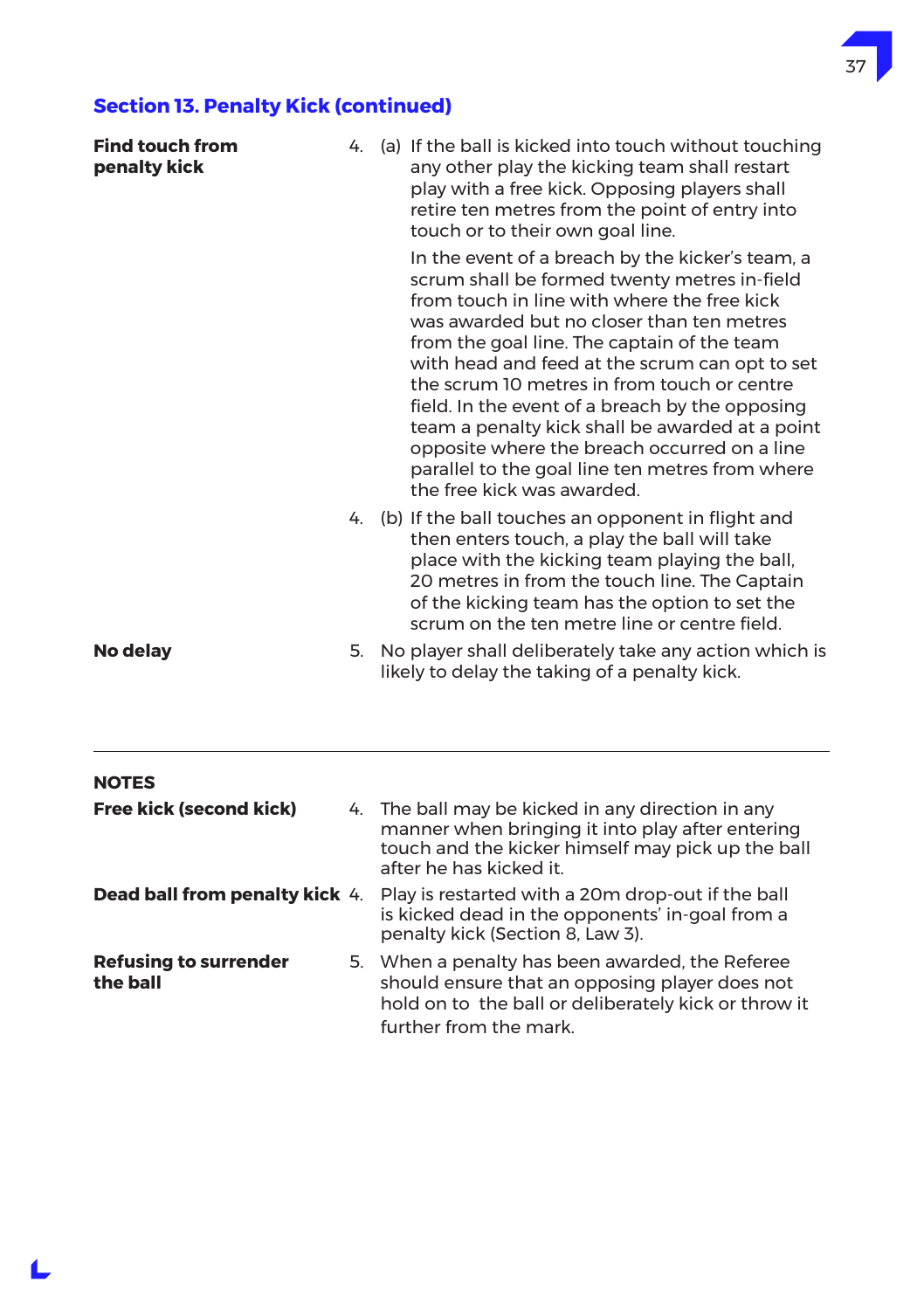

# **Section 13. Penalty Kick (continued)**

| <b>Kicker's side infringes</b>       |    | 6. If the kick is not taken as stated or if a player of the<br>kicker's team infringes, a scrum shall be formed<br>at the mark, provided it is no closer than twenty<br>metres to the touch line.                                                                                                                                                                                                                                            |
|--------------------------------------|----|----------------------------------------------------------------------------------------------------------------------------------------------------------------------------------------------------------------------------------------------------------------------------------------------------------------------------------------------------------------------------------------------------------------------------------------------|
| <b>Explain why penalised</b>         |    | 7. When the Referee penalises a player they should<br>explain the nature of the offence.                                                                                                                                                                                                                                                                                                                                                     |
| <b>Penalty for in-goal offence</b>   | 8. | If a penalty is awarded for an offence by the<br>attacking team in the opponent's in-goal area<br>the mark shall be ten metres in the field of play<br>opposite where the offence occurred. For an<br>offence in-goal by the defending team which incurs<br>a penalty the mark is in the field of play ten metres<br>from the goal line and opposite where the offence<br>occurred except for foul play against a try scorer<br>(see Law 9). |
| <b>Offence against</b><br>try scorer |    | 9. If a player fouls an opponent who is touching down<br>a try, a penalty kick at goal shall be taken from in<br>front of the goal posts after the attempt to convert<br>the try. After the kick has been taken the ball shall<br>be deemed dead and play shall be restarted from<br>the halfway line. Touching down includes a) In the<br>act of scoring and b) Until the try scorer regains<br>their feet.                                 |
| Drop goal foul<br>play on kicker     |    | 10. (a) If a player fouls an opponent who is attempting<br>a drop goal, a penalty kick shall be awarded in<br>front of the goal posts.                                                                                                                                                                                                                                                                                                       |
|                                      |    | (b) If the attempt at drop goal is successful, a kick<br>at goal must be taken from the penalty kick and<br>play restarted from the centre of the halfway<br>line irrespective of the outcome of that kick.                                                                                                                                                                                                                                  |
|                                      |    | (c) If the attempt at drop goal is unsuccessful,<br>the penalty kick can be taken in any manner<br>provided for in the Laws and play re-started<br>according to the outcome of that kick.                                                                                                                                                                                                                                                    |
| <b>NOTES</b>                         |    |                                                                                                                                                                                                                                                                                                                                                                                                                                              |

**Penalty in-goal** 9. For an offence in-goal by the defending team, a penalty try may be awarded depending on the gravity or the offence. (see Section 6, Law 3 (d).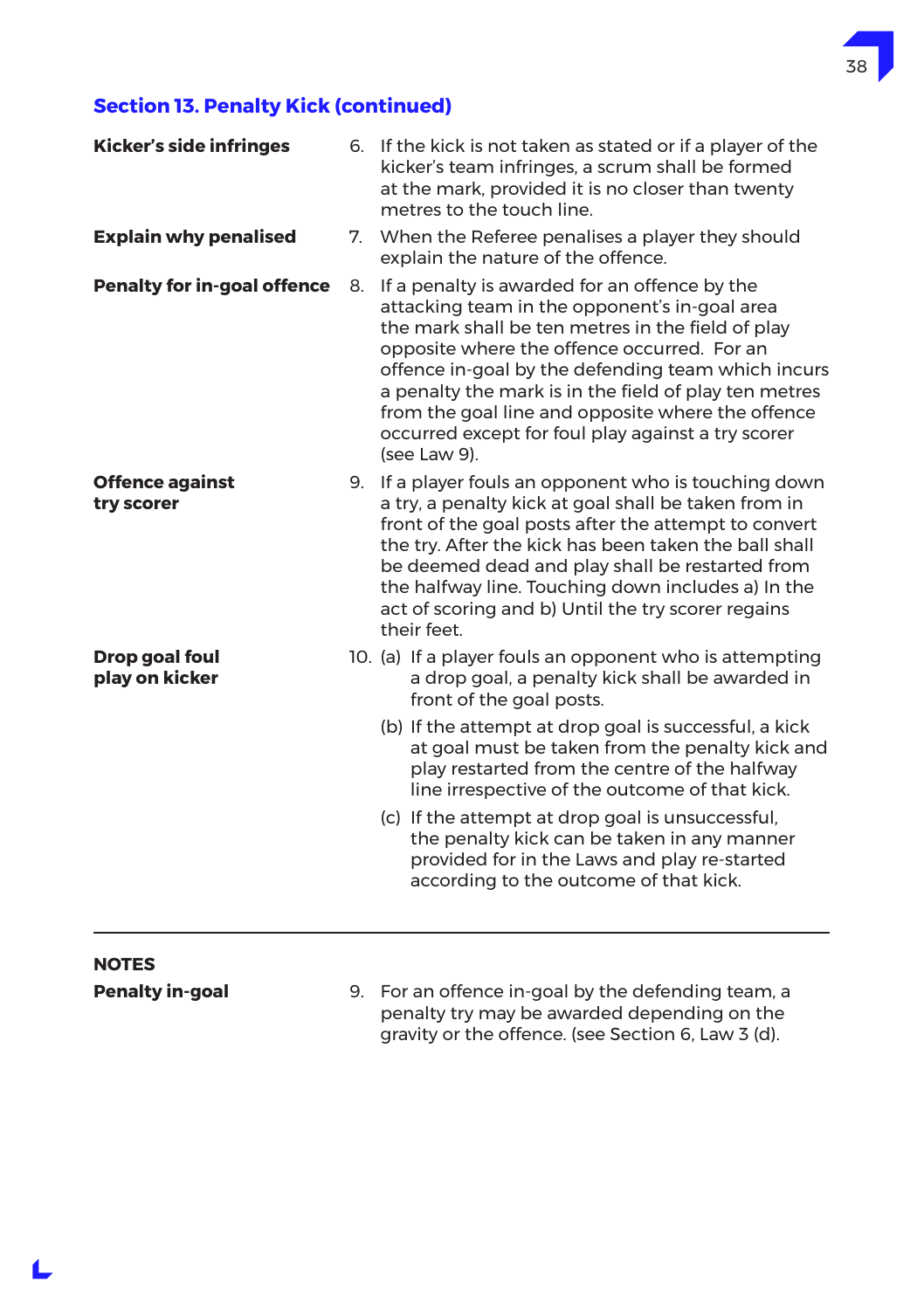

# SECTION 14 - OFF SIDE

L

| When off side                    | 1. | A player is off side except when they are in their<br>own in-goal if the ball touches, is touched, held or<br>kicked, by one of their own team behind them.                                                                                                                                                                                                                                                      |
|----------------------------------|----|------------------------------------------------------------------------------------------------------------------------------------------------------------------------------------------------------------------------------------------------------------------------------------------------------------------------------------------------------------------------------------------------------------------|
| Out of play                      | 2. | An off side player shall not take any part in the<br>game or attempt in any way to influence the course<br>of the game. They shall not encroach within ten<br>metres of an opponent who is waiting for the ball<br>and shall immediately retire ten metres from any<br>opponent who first secures possession of the ball.                                                                                        |
| <b>NOTES</b>                     |    |                                                                                                                                                                                                                                                                                                                                                                                                                  |
| <b>Catcher claiming off side</b> | 1. | A player who catches the ball near an off side<br>opponent must not go out of their way to<br>make interference in play by the offside player<br>unavoidable. They should proceed with normal<br>play and rely on the Referee to penalise the off side<br>player if the latter interferes with play. If the catcher<br>deliberately and unnecessarily runs into the off side<br>player then play should proceed. |
| <b>Accidental off side</b>       |    | Where the Referee is satisfied that interference<br>with play by an off side player is accidental they<br>should order a scrum.                                                                                                                                                                                                                                                                                  |
| <b>When in front</b>             | 1. | A player is offside if they have one foot (either on<br>or off the ground) in front of a team mate who last<br>touches, is touched by, held or kicked the ball.                                                                                                                                                                                                                                                  |
| <b>Interfering with catcher</b>  | 2. | Any off side player who remains within ten metres<br>of an opponent who is set to catch a kick up field<br>by an opposing player shall be deemed to be<br>interfering with or attempting to interfere with the                                                                                                                                                                                                   |

catcher and shall be penalised unless the nonoffending team gains an immediate advantage.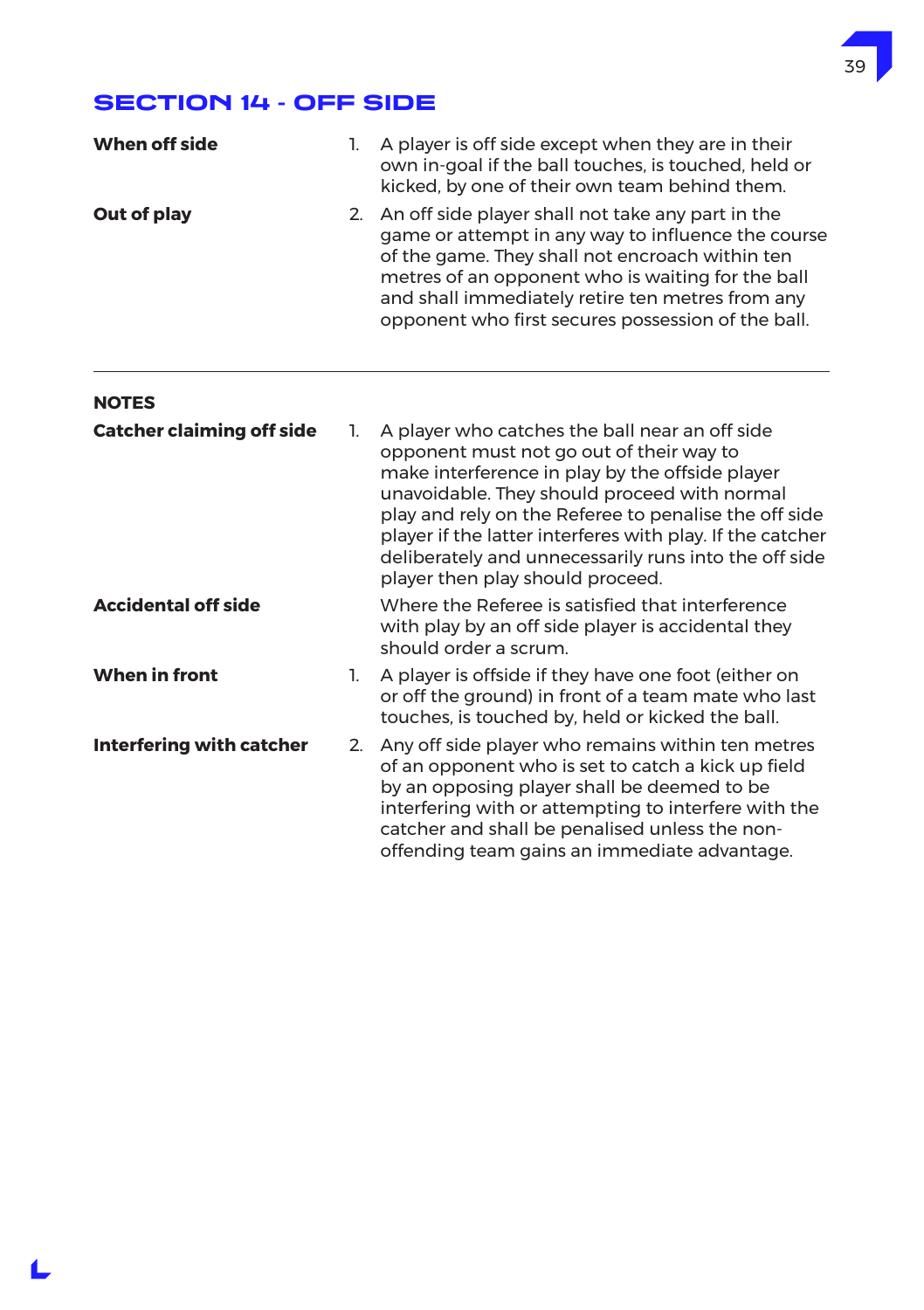

# **Section 14. Off Side (continued)**

| <b>Retire ten metres</b> |                                                                                                                                 | 3. An off side player is placed onside if:                                                    |
|--------------------------|---------------------------------------------------------------------------------------------------------------------------------|-----------------------------------------------------------------------------------------------|
| <b>Placed onside</b>     |                                                                                                                                 | (a) An opponent moves ten metres or more with<br>the ball.                                    |
|                          |                                                                                                                                 | (b) An opponent touches the ball without retaining it.                                        |
|                          |                                                                                                                                 | (c) One of their own team in possession of the ball<br>runs in front of them.                 |
|                          | (d) One of their own team kicks or knocks the ball<br>forward and takes up a position in front of them<br>in the field of play. |                                                                                               |
|                          |                                                                                                                                 | (e) They retire behind the point where the ball was<br>last touched by one of their own team. |

#### **NOTES**

| "Out of play" as<br>opposed "off side" | 3. | Players who are out of play at a play-the-ball to<br>(Section II), a scrum (Section I2), a kick off or<br>drop-out (Section 8) a penalty kick (Section 13) or<br>a free kick (Section 13) are not put "on side" in the<br>manner described in para 3 above. (See appropriate<br>Sections).                                                    |
|----------------------------------------|----|-----------------------------------------------------------------------------------------------------------------------------------------------------------------------------------------------------------------------------------------------------------------------------------------------------------------------------------------------|
| "Down town"                            |    | Any player who is in front of the kicker in general<br>play is not permitted to advance beyond the point<br>of the previous play-the-ball until the ball has<br>gone past the off side players. This rule delays the<br>movement of the off side players downfield in an<br>attempt to encircle the ball receiver as he collects<br>the ball. |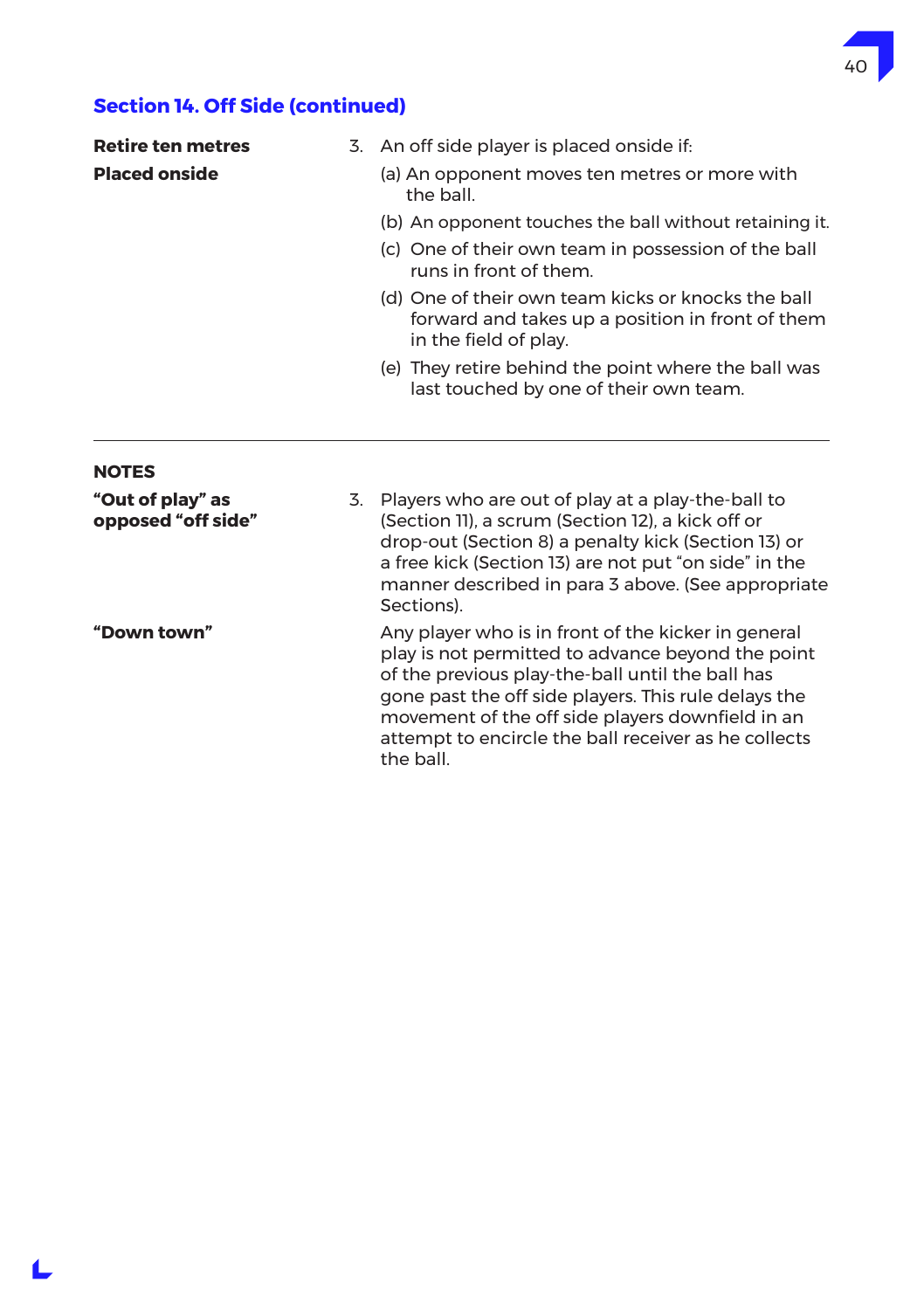# SECTION 15 - PLAYER'S MISCONDUCT

- **Definition of misconduct** 1. A player is quilty of misconduct if they:
	- (a) Trips, kicks or strikes another player.
	- (b) When effecting or attempting to effect a tackle makes contact with the head or neck of an opponent intentionally, recklessly or carelessly.
	- (c) Drops knees first on to an opponent who is on the ground.
	- (d) Uses any dangerous throw when effecting a tackle.
	- (e) Deliberately and continuously breaks the Laws of the Game.
	- (f) Uses offensive or obscene language.
	- g) Disputes a decision of the Referee or Touch Judge.
	- (h) Re-enters the field of play without the permission of the Referee or a Touch Judge having previously temporarily retired from the game.
	- (i) Behaves in any way contrary to the true spirit of the game.
	- (j) Deliberately obstructs an opponent who is not in possession.
	- (k) Uses a shoulder charge on an opponent.
	- (l) applies any unnecessary pressure or twists, including grapples, crushers or performs a "chicken wing" style hold on a player in possession.
	- (m) forcefully spears at the legs of a player in possession, exposing them to unnecessary risk of injury.

#### **NOTES**

| <b>Dangerous throw</b> | 1. | (d) If, in any tackle of, or contact with, an opponent<br>that player is so lifted that they are placed in a<br>position where it is likely that the first part of<br>their body to make contact with the ground will<br>be their head or neck ("the dangerous position").<br>then that tackle or contact will be deemed to<br>be a dangerous throw unless, with the exercise<br>of reasonable care, the dangerous position<br>could not have been avoided. |
|------------------------|----|-------------------------------------------------------------------------------------------------------------------------------------------------------------------------------------------------------------------------------------------------------------------------------------------------------------------------------------------------------------------------------------------------------------------------------------------------------------|
| <b>Law breakers</b>    |    | (e) When a player repeatedly breaks the Laws in a<br>'specialist' position, e.g. hooker or scrum half,<br>the Referee should, when administering the<br>final caution, inform the player's captain. The<br>latter may, at his discretion, move the offending<br>player to another position. The Referee cannot<br>order a player to change his position.                                                                                                    |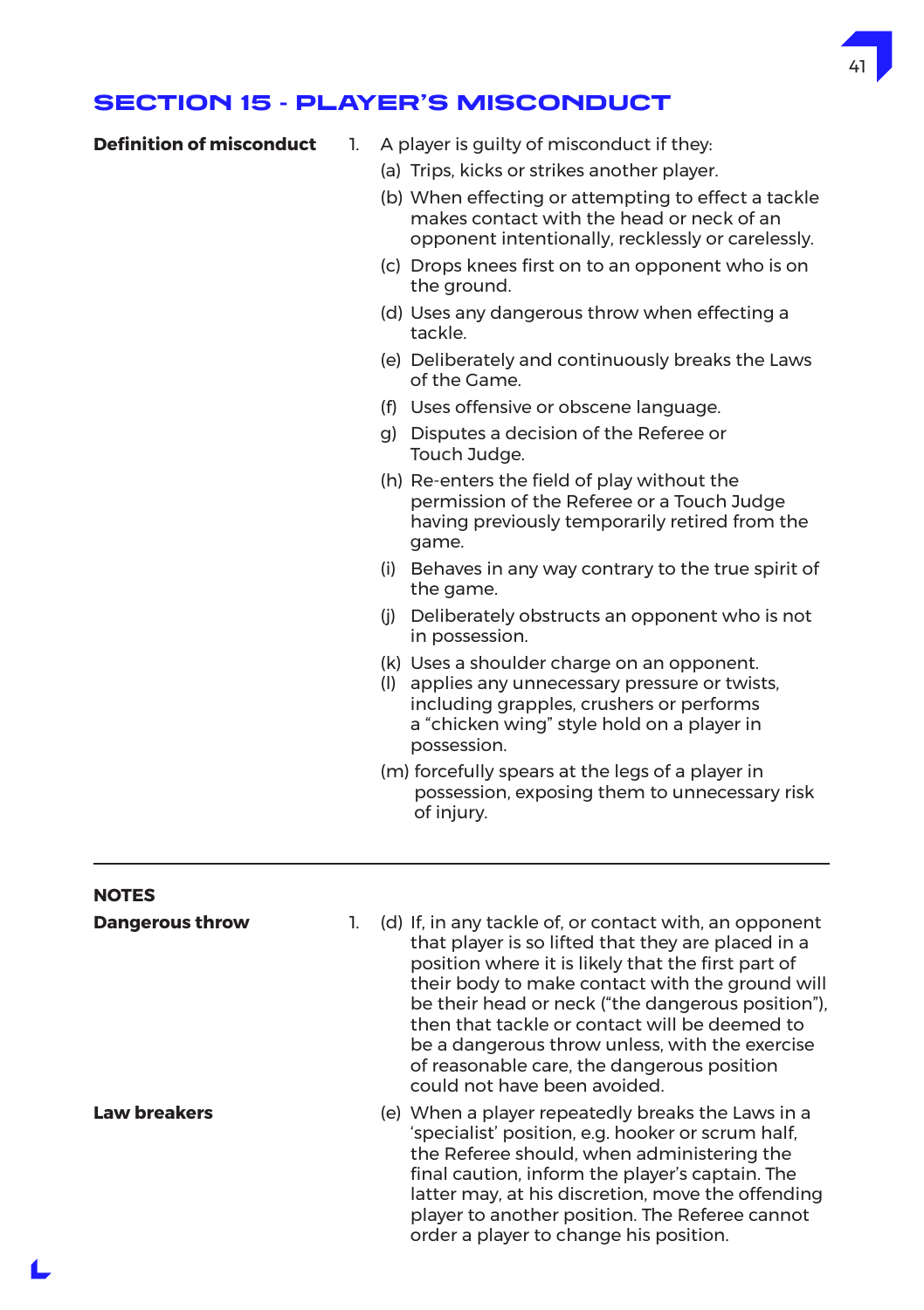# **Section 15. Player's Misconduct (continued)**

L

| <b>Explain reason for penalty</b> |     | (g) A player may ask the Refere the reason why a<br>penalty kick has been given provided they do so<br>respectfully.                                                                                                                                                                                                                                                     |
|-----------------------------------|-----|--------------------------------------------------------------------------------------------------------------------------------------------------------------------------------------------------------------------------------------------------------------------------------------------------------------------------------------------------------------------------|
| <b>Delay restart of play</b>      |     | (i) To deliberately delay the restart of play from the<br>goal line, 20 metre line or halfway line constitutes<br>misconduct for the purpose of this law.                                                                                                                                                                                                                |
| <b>Obstruction after kick</b>     | (i) | A common form of obstruction occurs when a<br>player, after kicking the ball forward, is tackled<br>or impeded by an opponent. However, a tackler<br>cannot be expected to delay making a tackle<br>because the player in possession might decide<br>to kick the ball. The onus is on the kicker to get<br>their kick in before their opponent commits to<br>the tackle. |
| <b>Third tackler</b>              |     | (m) When a player in possession is held in an<br>upright position by two or more defenders,<br>any other defender(s) must make initial contact<br>with the player in possession above the knees/<br>knee joint.                                                                                                                                                          |
| <b>Obstruction indicators</b>     | 1.  | (a) 'Block' or 'Flat' runner[s] (who do not receive<br>the ball) must not stop in the middle of the<br>defensive line                                                                                                                                                                                                                                                    |
|                                   |     | (b) 'Block' or 'Flat' runner[s] (who do not receive<br>the ball) must not run at (chest or outside<br>shoulder of) defender[s] and initiate contact                                                                                                                                                                                                                      |
|                                   |     | (c) The Referee or Video Referee can determine<br>the significance of contact initiated by the<br>'Block' or 'Flat' runner[s] (who does not<br>receive the ball) in impeding a defender's<br>involvement in a try scoring play                                                                                                                                           |
|                                   | 2.  | Ball Carriers must not run behind an active<br>'Block' or 'Flat' runner[s] and disadvantage the<br>defensive line                                                                                                                                                                                                                                                        |
|                                   | 3.  | It will be deemed obstruction if the attacking<br>players who run a 'Sweep' line clearly receive the<br>ball on the inside of the 'Block' or 'Flat' runner[s]                                                                                                                                                                                                            |
|                                   | 4.  | Defensive decisions that commit defender[s] to<br>initiating contact with an attacking player(s) will<br>not be deemed obstruction                                                                                                                                                                                                                                       |

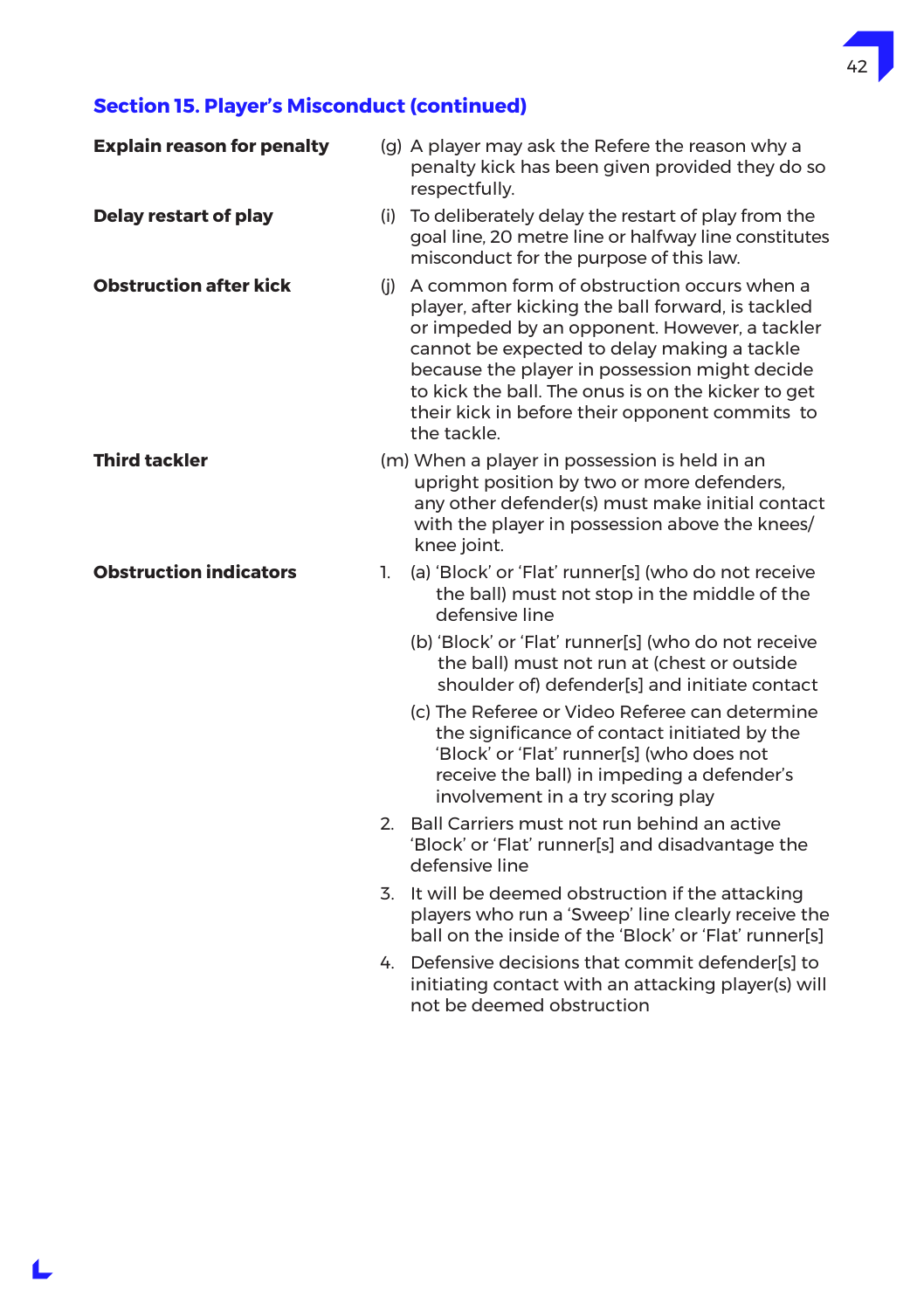#### **Section 15. Player's Misconduct (continued)**

 5. Defensive decisions that commit defender[s] to change their defensive line will not be deemed obstruction.

 **Block runners** run lines towards an opposition goal line and are committed to receiving the ball close to the defensive line.

 **Sweep runners** run lines in an arc across the field behind a block runner.

#### **The Wall**

If two or more players form **a wall** (side by side) next to the play the ball and don't allow the opportunity for a defending player to move directly towards the player in possession, the referee will penalise for obstruction.

#### **Escorts**

A player is not to 'deliberately obstruct an opponent who is not in possession' Section 15 (j) It will be interpreted to be an obstruction in regard to a player catching the ball from a kick if:

- 1. A player arrives at the same time as an opponent and obstructs them deliberately; or
- 2. Deliberately runs an opponent off the ball. This applies to both the kicking and nonkicking teams.

 It will NOT be considered an obstruction in regard to a player catching the ball from a kick if:

 1. A defending player moves directly towards the ball; and

 2. Takes up a position prior to the ball being caught.

#### **Diving Through the Ruck**

If, in the process of scoring a try an attacking player dives through the ruck or into a teammate including the player who played the ball and impacts on the defence, they will be penalised for an obstruction

#### **Sleeper**

An attacking player who loiters next to the play the ball area and who causes an obstruction will be penalised.

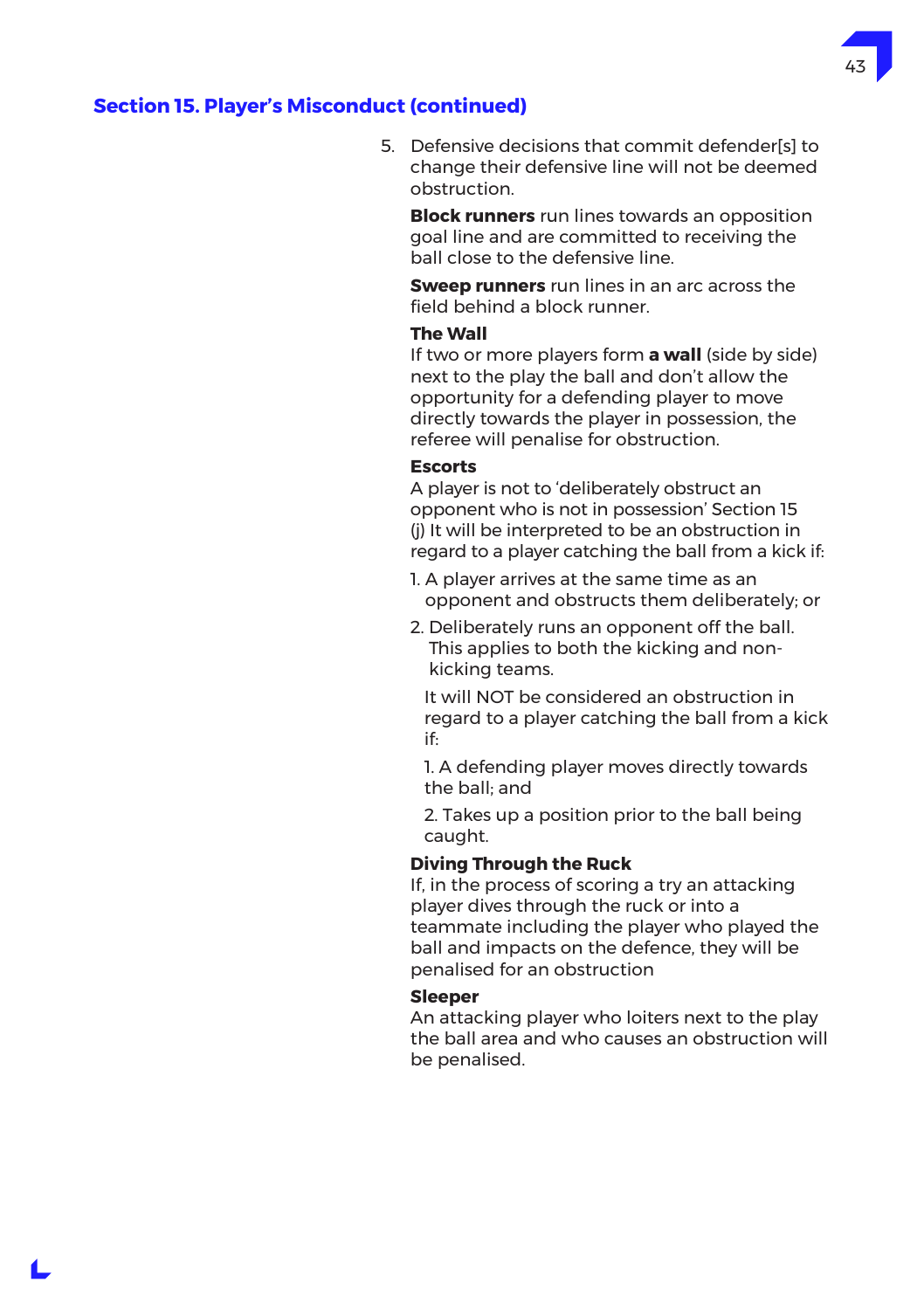

## **Section 15. Player's Misconduct (continued)**

| <b>Obstructing</b><br>-off side player         | It is illegal to obstruct any opponent not in<br>possession, even one who is off side or one who is                                                                                                                      |
|------------------------------------------------|--------------------------------------------------------------------------------------------------------------------------------------------------------------------------------------------------------------------------|
| -knock on                                      | endeavouring to get to the ball after it has been<br>knocked on or thrown forward.                                                                                                                                       |
| <b>Player in possession</b><br>cannot obstruct | The player who is in possession of the ball cannot be<br>quilty of obstruction. He can make use of the goal posts<br>to avoid a tackle, or dodge behind a ruck of his own<br>players or bore a way through his own pack. |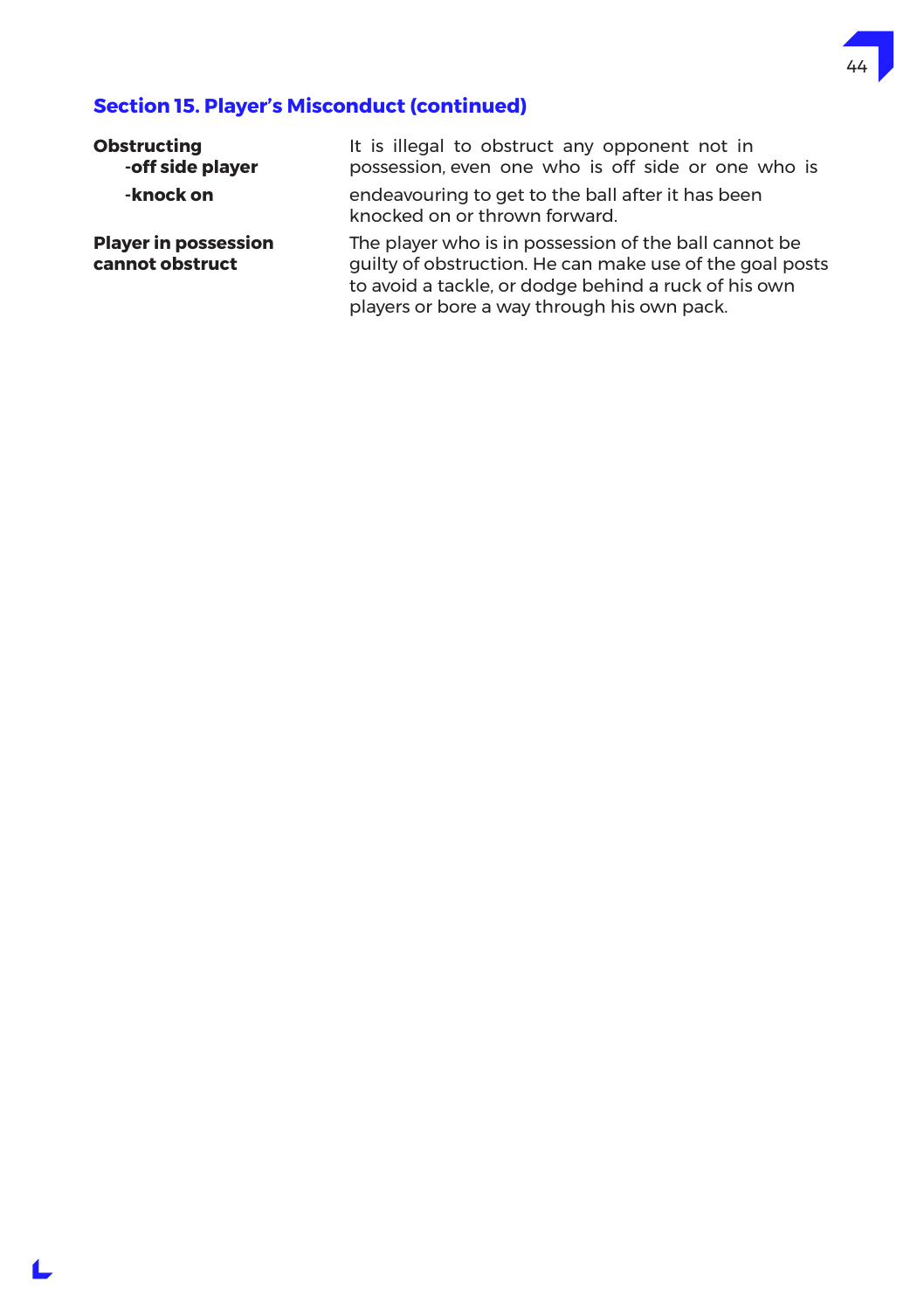# SECTION 16 - DUTIES OF REFEREE AND TOUCH JUDGES

| <b>One Referee</b><br><b>Two Tough Judges</b> | 1. | In all matches a Referee and two Touch Judges<br>shall be appointed or mutually agreed upon by the<br>contesting teams.                                                                                                                                                                                      |
|-----------------------------------------------|----|--------------------------------------------------------------------------------------------------------------------------------------------------------------------------------------------------------------------------------------------------------------------------------------------------------------|
| <b>Enforce Laws</b>                           | 2. | The Referees shall enforce the Laws of the Game<br>and may impose penalties for any deliberate<br>breach of the Laws. They shall be the sole judge on<br>matters of fact except those relating to touch and<br>touch in-goal (see para. 11 below).                                                           |
| <b>Timekeeper</b>                             |    | 3. They shall be the sole timekeeper except where<br>this duty has been delegated to another person<br>(see Section 7).                                                                                                                                                                                      |
| <b>Power to stop game</b>                     |    | 4. They may, at their discretion, temporarily suspend<br>or prematurely terminate a match because of<br>adverse weather, undue interference by spectators,<br>misbehaviour by players, or any other cause which,<br>in their opinion, interferes with their control of<br>the game.                          |
| <b>Permission to enter</b><br>playing area    |    | 5. They shall not allow anyone apart from the players<br>onto the playing area without permission.                                                                                                                                                                                                           |
| <b>NOTES</b>                                  |    |                                                                                                                                                                                                                                                                                                              |
| <b>Referee injured</b>                        |    | 1. When a Referee is unable to continue they should<br>appoint a substitute, preferably a neutral Touch<br>Judge. If the Referee is not able to appoint a<br>substitute, the respective captains should mutually<br>agree, failing which the Touch Judge with the<br>greater experience should take control. |
|                                               |    | If the injury sustained by the Referee renders them<br>incapable of blowing their whistle to stop the<br>game, the game shall be deemed to have stopped<br>at the time the injury was sustained.                                                                                                             |
| <b>Consult Touch Judge</b>                    |    | 2. Before giving a decision, it is permissible for the<br>Referee to consult either or both Touch Judges.                                                                                                                                                                                                    |
| <b>Player returns to</b><br>playing field     |    | 5. A player who has temporarily retired from the<br>game shall inform the nearer Touch Judge before                                                                                                                                                                                                          |

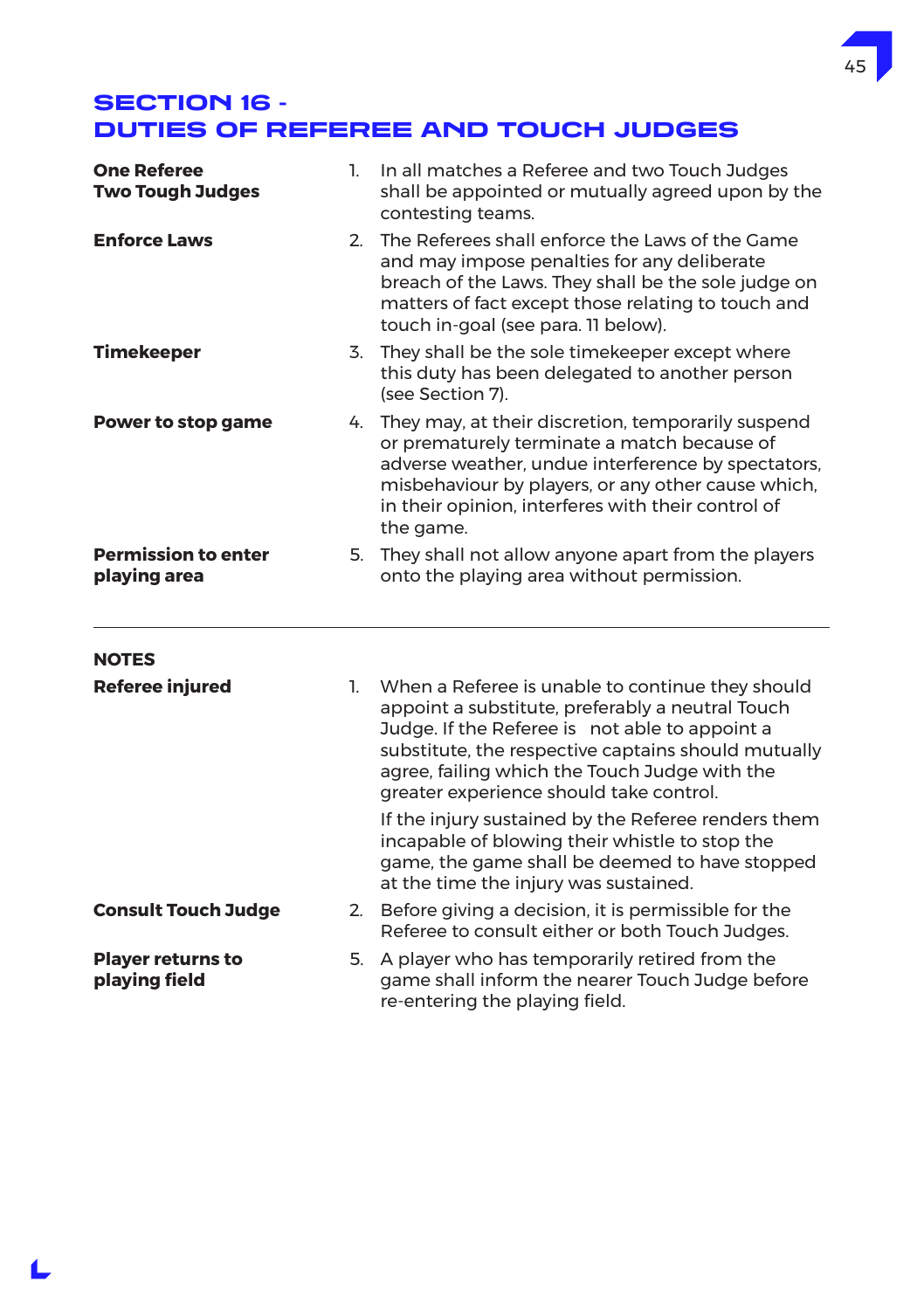

| <b>Power to dismiss</b>             |    | 6. In the event of misconduct by a player, the Referee<br>shall, at their discretion, caution, temporarily<br>suspend for ten minutes, or dismiss the offender.                                                                                             |
|-------------------------------------|----|-------------------------------------------------------------------------------------------------------------------------------------------------------------------------------------------------------------------------------------------------------------|
| <b>Control of players</b>           |    | 7. The players are under the control of the Referee<br>from the time they enter the playing area until they<br>leave it.                                                                                                                                    |
| <b>NOTES</b>                        |    |                                                                                                                                                                                                                                                             |
| <b>Caution</b>                      |    | 6. A caution may be administered to a team as a<br>whole in which case each player is considered to<br>have received an individual caution.                                                                                                                 |
|                                     |    | When a final caution is given, the nature of the<br>offence and the time must be recorded by the<br>Referee and must be quoted if the player is<br>subsequently dismissed.                                                                                  |
| <b>Temporary suspension</b>         |    | 6. The power to temporarily suspend a player is not an<br>encouragement to Referees to deal leniently in the<br>event of misconduct which merits dismissal.                                                                                                 |
| End of temporary suspension 6.      |    | A temporarily suspended player shall re-enter<br>the playing field when permitted to do so by<br>the Referee. The Referee shall be guided by<br>the timekeeper if one is employed otherwise<br>they themselves will determine the end of the<br>suspension. |
| <b>Dismissed player</b>             |    | 6. A dismissed player can take no further part in the<br>match, nor shall they be permitted to take up a<br>position near the playing area where their presence<br>is likely to provoke further incident.                                                   |
| <b>Changing a player's position</b> | 6. | When administering a final caution to a player who<br>has persistently committed breaches of the laws,<br>the Referee shall advise the player's Captain so that<br>the latter may, if they so wish, change the player's<br>position in the team.            |
| <b>Playing area</b>                 |    | 7. Where there is no actual enclosure, the area of<br>control is that within the natural boundaries of the<br>field in which the playing area is located.                                                                                                   |
| <b>Harassing Referee</b>            | 7. | If a Referee or Touch Judge is assaulted or unduly<br>harassed by any person arising out of their control<br>of a match, they should submit a report to the<br>appropriate League even though such incident<br>occurs after the match is ended.             |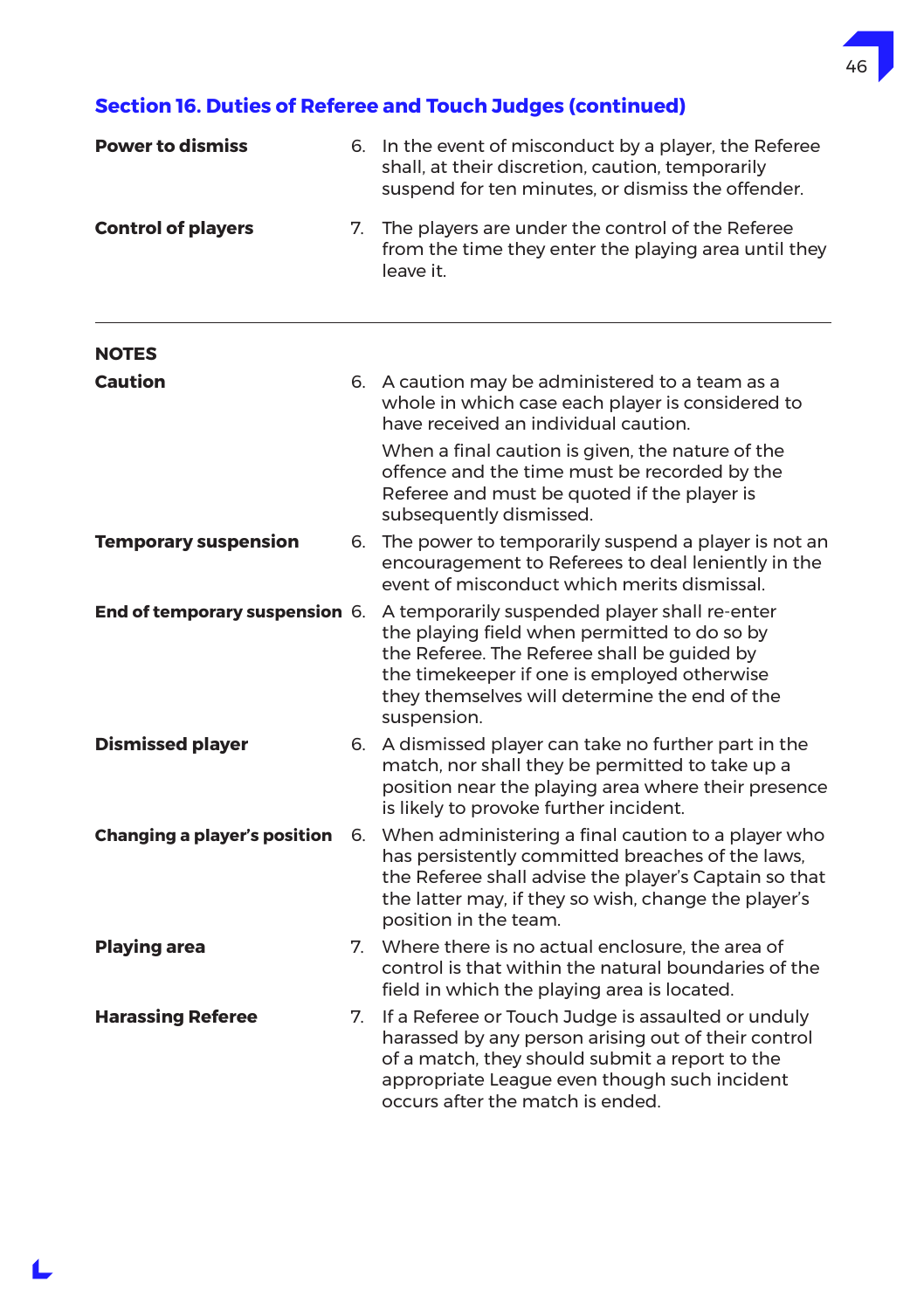

| When to blow whistle          |    | 8.1 The Referee must carry a whistle which they shall<br>blow to commence and terminate each half of<br>the game. Except for these occasions the blowing<br>of the whistle shall temporarily stop the play. The<br>Referee shall blow the whistle:                       |
|-------------------------------|----|--------------------------------------------------------------------------------------------------------------------------------------------------------------------------------------------------------------------------------------------------------------------------|
|                               |    | (a) When a try or goal has been scored.                                                                                                                                                                                                                                  |
|                               |    | (b) When the ball has gone out of play.                                                                                                                                                                                                                                  |
|                               |    | (c) When restarting play, other than at a scum.                                                                                                                                                                                                                          |
|                               |    | (d) When they detect a breach of the Laws of the<br>Game, except when to stop the play would be to<br>the disadvantage of the non-offending team.                                                                                                                        |
|                               |    | (e) When play is irregularly affected by the ball or the<br>player carrying the ball coming into contact with<br>the Referee, a Touch Judge, or with any person not<br>taking part in the match or with any object which<br>should not normally be on the playing field. |
|                               |    | (f) When any irregularity, not provided for in these<br>Laws, occurs and one team unjustifiably gains an<br>advantage.                                                                                                                                                   |
|                               |    | (g) When a stoppage is necessary in order to enforce<br>the Laws or for any other reason.                                                                                                                                                                                |
|                               |    | 8.2 Where a Referee has stopped play to administer a<br>caution to a player or players they shall indicate extra<br>time until they blows their whistle to restart play.                                                                                                 |
| <b>NOTES</b>                  |    |                                                                                                                                                                                                                                                                          |
| Whistle blown accidentally 8. |    | Play must stop even if the whistle is blown<br>accidentally in which case play is restarted with a<br>scrum where the ball was last touched by a player<br>in the field of play before the whistle is blown, and<br>their team shall be given the loose head and put-in. |
| <b>Apply advantage</b>        | 8. | The advantage law applies to all phases of play, but<br>where a team infringes in a strong tactical position<br>the advantage should be allowed only if the ball<br>goes immediately into the possession of the non-<br>offending team.                                  |
|                               |    | The Referee is the sole judge of what constitutes<br>an advantage be it tactical or territorial. An<br>infringement is not 'negated' simply because the<br>ball touches or is touched by an opponent. The<br>opponent must have adequate opportunity to take             |

allowed to proceed.

 Application of the advantage laws does not deprive the Referee of subsequently dealing with an offending player.

advantage and endeavour to do so before play is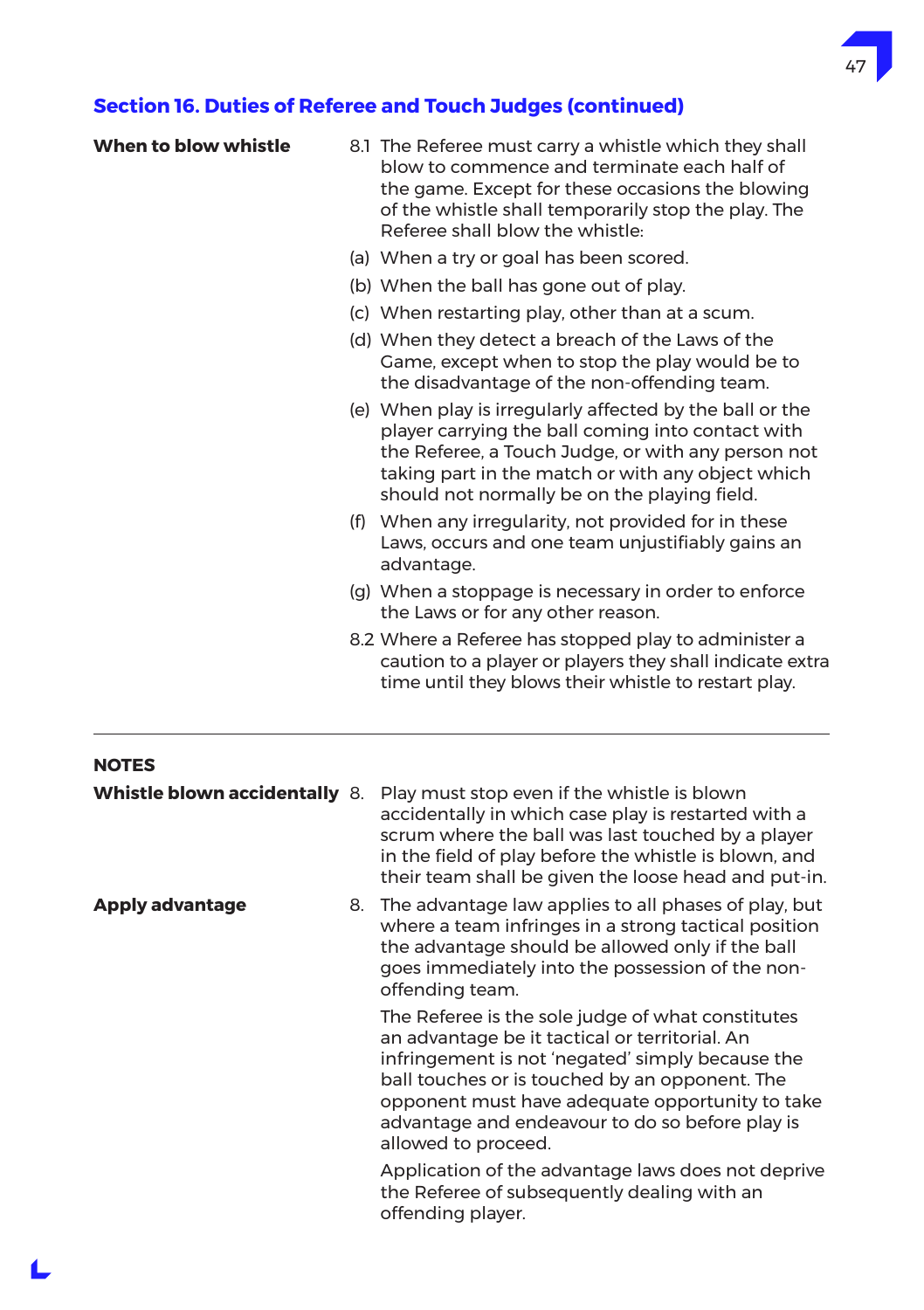

| <b>Changing decision</b>                              | 9. The Referee judges on matters of fact and shall<br>not subsequently alter those judgments. They may<br>cancel any decision made if prior foul play of which<br>they had no knowledge is reported to them by a<br>Touch Judge.                                                                                                                                                                             |
|-------------------------------------------------------|--------------------------------------------------------------------------------------------------------------------------------------------------------------------------------------------------------------------------------------------------------------------------------------------------------------------------------------------------------------------------------------------------------------|
| <b>Accept Touch</b><br><b>Judge decision</b>          | 10. The Referee shall accept the decision of an official<br>Touch Judge relating to touch and touch in-goal<br>play and to kicks at goal.                                                                                                                                                                                                                                                                    |
| Touch Judge                                           | 11. Each Touch Judge shall remain in touch, one on<br>each side of, and near to, the playing field except:-                                                                                                                                                                                                                                                                                                  |
|                                                       | (a) When judging kicks at goal (see Section 6) and                                                                                                                                                                                                                                                                                                                                                           |
|                                                       | (b) When reporting a player's misconduct which<br>has escaped the notice of the Referee.                                                                                                                                                                                                                                                                                                                     |
| Flag                                                  | 12. Each Touch Judge must carry an approved flag.                                                                                                                                                                                                                                                                                                                                                            |
| <b>NOTES</b>                                          |                                                                                                                                                                                                                                                                                                                                                                                                              |
| Infringement by<br>attacking team                     | If a team infringes when in a strong attacking position<br>territorial or tactical, the Referee should stop play<br>promptly, unless the ball is immediately possessed by<br>the defending team because a loose ball cannot be<br>considered to be of advantage to a team in a weak,<br>defensive position.                                                                                                  |
|                                                       | Applying the advantage law does not deprive the<br>Referee of his power to deal subsequently with any<br>offending player.                                                                                                                                                                                                                                                                                   |
| <b>Awarding a Try</b>                                 | The circumstances referred to in this Law will not<br>9.<br>arise when a try is scored as the Referee shall look at<br>both Touch Judges before awarding a try.                                                                                                                                                                                                                                              |
| <b>Touch Judge under</b><br><b>Control of Referee</b> | 10. A Touch Judge is at all times under the control of<br>the Referee and may be dismissed and replaced if,<br>in the opinion of the Referee, they can no longer be<br>considered to be neutral. In this case, any decision<br>made by a Touch Judge leading to their dismissal<br>may be disregarded. Any misconduct by a Touch<br>Judge should be reported by the Referee to the<br>appropriate authority. |
|                                                       | Report misconduct quickly 11. (b) If a Touch Judge wishes to report a player's<br>misconduct they should attract the Referee's<br>attention as quickly as possible in order to<br>avoid an unnecessary continuation of play.<br>Any subsequent penalty is awarded where<br>the offence occurred and not where play is<br>subsequently stopped.                                                               |
| No undue interference                                 | A Touch Judge must not unduly interfere with the<br>Referee's control of the game by reporting incidents<br>which have obviously been seen by the Referee.                                                                                                                                                                                                                                                   |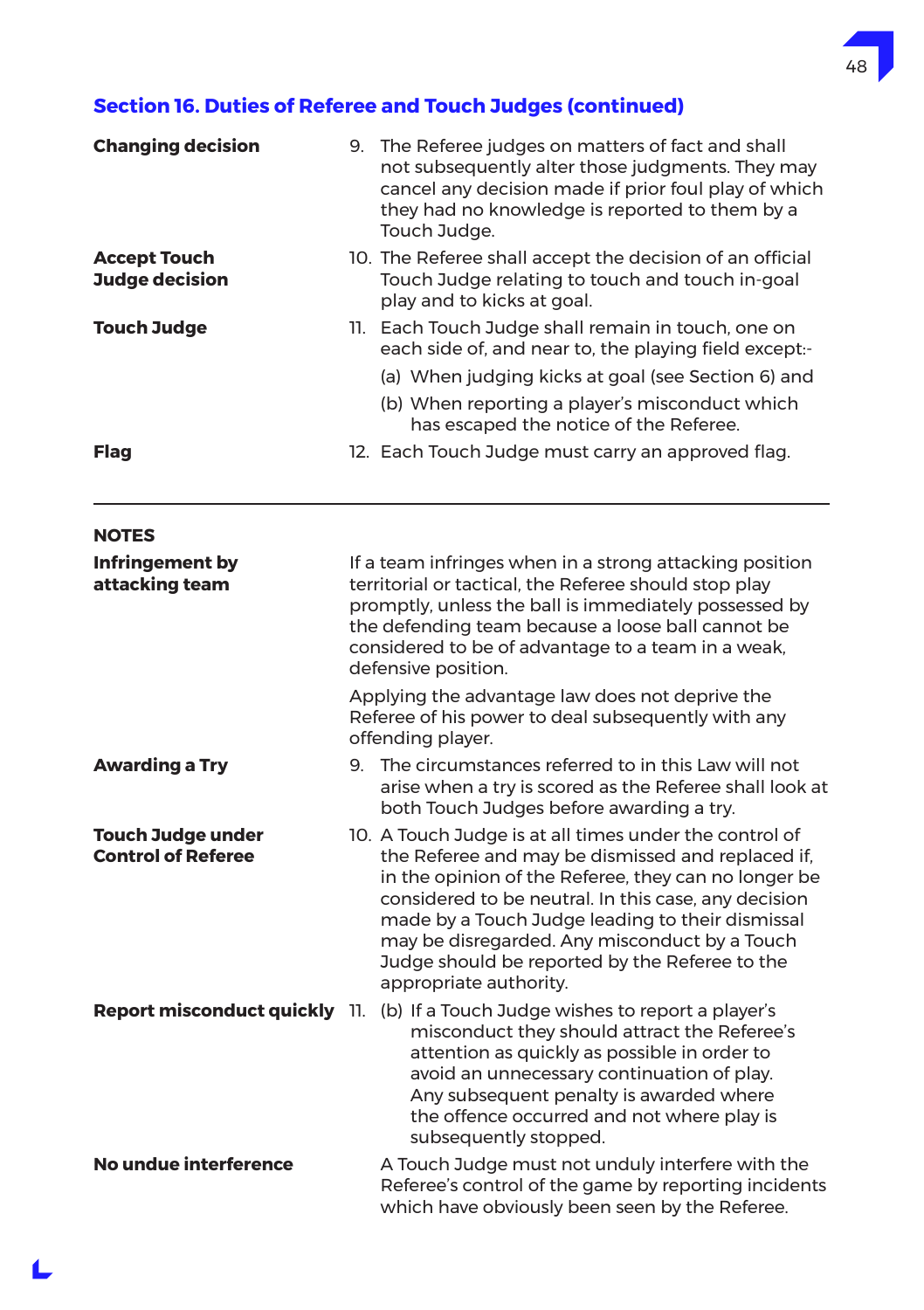| <b>Indicating Touch</b>                         | 13. A Touch Judge shall indicate when and where<br>the ball goes into touch by raising their flag and<br>standing opposite the point of entry into touch<br>except in the case of 'ball back' (see Section 9 para.<br>4) when the Touch Judge must indicate that no<br>ground has been gained by waving their flag above<br>their head accentuating the movement in the<br>direction of the kicker's goal-line. |
|-------------------------------------------------|-----------------------------------------------------------------------------------------------------------------------------------------------------------------------------------------------------------------------------------------------------------------------------------------------------------------------------------------------------------------------------------------------------------------|
| Indicating touch in-goal                        | 14. If the ball enters touch in-goal the Touch Judge<br>shall wave the flag across the body and below the<br>waist. With the other hand they points to either the<br>goal line or twenty metre line depending on where<br>play should be restarted. Do not point to the player<br>who made the ball dead.                                                                                                       |
| Judge kicks at goal                             | 15. Touch Judges shall assist the Referee in judging<br>kicks at goal (see Section 6 para. 10).                                                                                                                                                                                                                                                                                                                 |
| <b>Indicating 10 metres</b>                     | 16. When a free kick is being taken, both Touch Judges<br>shall take up a position near the touch line ten<br>metres beyond the mark to act as markers for the<br>team which is required to retire.                                                                                                                                                                                                             |
| <b>Official inquiry</b>                         | 17. In cases where circumstances in connection with<br>the match are likely to be made the subject of an<br>official investigation, the Referee and Touch Judges<br>shall report to the investigating authority only and<br>shall refrain from expressing criticism or comment<br>through other channels.                                                                                                       |
| <b>NOTES</b>                                    |                                                                                                                                                                                                                                                                                                                                                                                                                 |
| <b>Ball swerving back</b><br>playing into field | 13. A Touch Judge should not raise their flag<br>immediately if the ball in flight crosses the touch<br>line if there is a possibility of it swerving or being<br>blown back into the playing field because play is<br>not stopped if the ball does drop back into the<br>playing field.                                                                                                                        |
| <b>Controversial decisions</b>                  | 15. If any decision by a Referee is likely to be<br>controversial, the Referee may explain their reasons                                                                                                                                                                                                                                                                                                        |

L

for making the decisions if by so doing unnecessary misunderstanding or controversy can be avoided.

49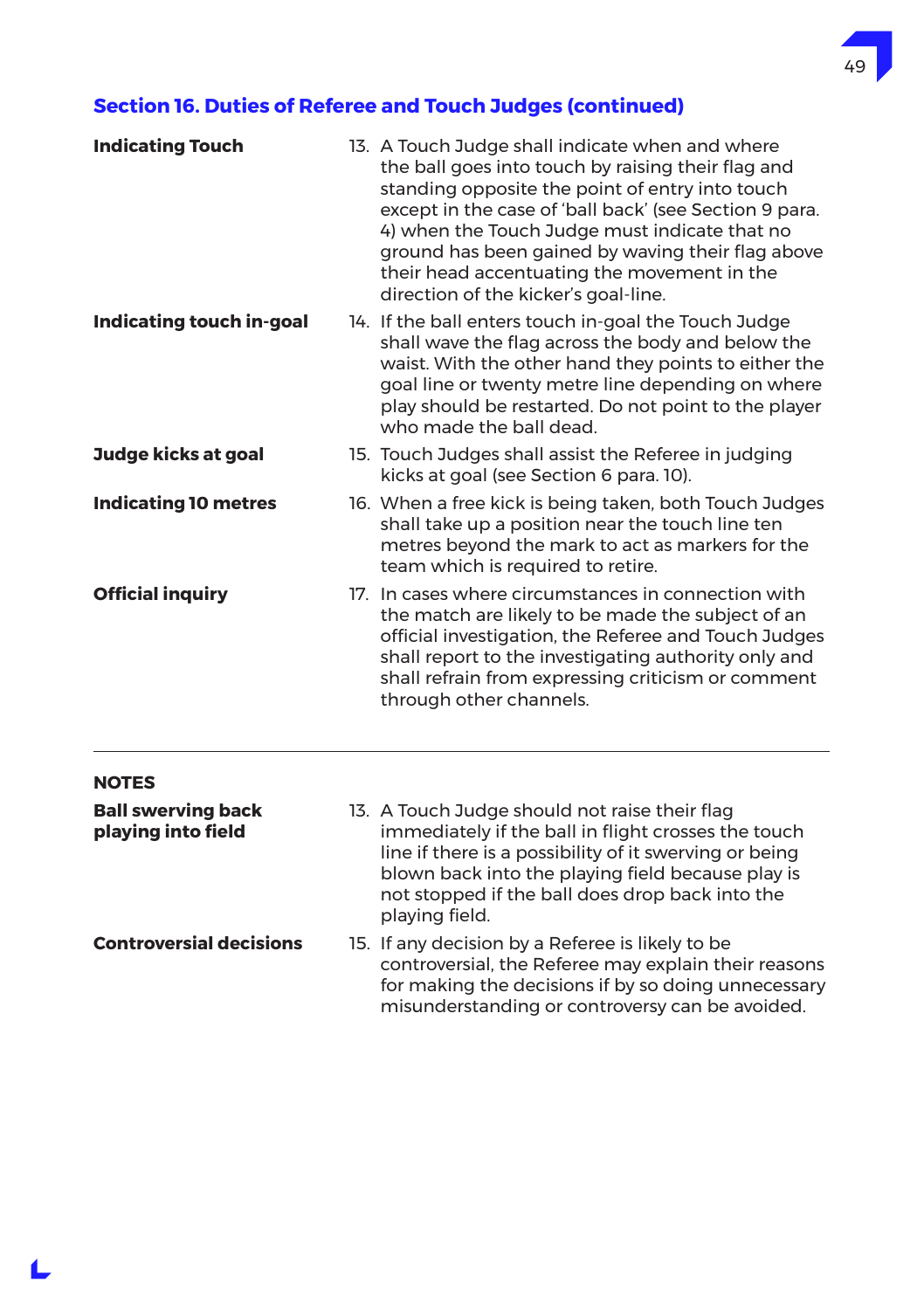# SECTION 17 - REFEREE'S SIGNALS

| <b>Signal nature of offence</b>    |    | 1. When the Referee is required to give a decision<br>they shall whenever possible indicate the nature of<br>their decision by making the appropriate signal.                                                                                                                                                                                                                                                                                          |
|------------------------------------|----|--------------------------------------------------------------------------------------------------------------------------------------------------------------------------------------------------------------------------------------------------------------------------------------------------------------------------------------------------------------------------------------------------------------------------------------------------------|
| Indicate how play restarts         | 2. | When the referee wishes to stop the game<br>temporarily, they shall, after blowing their whistle,<br>indicate the nature of the decision, point to the<br>offending player and then signal as to how the<br>game is to be restarted.                                                                                                                                                                                                                   |
| <b>Example</b>                     |    | For example, if the scrum half puts the ball into<br>their own side of the scrum the Referee:                                                                                                                                                                                                                                                                                                                                                          |
|                                    |    | (1) Blows their whistle and indicates the scrum half<br>has put the ball in wrongly                                                                                                                                                                                                                                                                                                                                                                    |
|                                    |    | (2) Points to the offending scrum half and then                                                                                                                                                                                                                                                                                                                                                                                                        |
|                                    |    | (3) Signals that a penalty has been given.                                                                                                                                                                                                                                                                                                                                                                                                             |
|                                    |    | The Referee can, with advantage, repeat the signal<br>indicating the nature of the offence in order to<br>reduce the need for verbal explanations to the<br>players. This applies particularly to scrum offences<br>in order to reduce the need for verbal explanations<br>to the players. This applies particularly to scrum<br>offences where some of the forwards may miss the<br>first signal if they still have their heads down in the<br>scrum. |
|                                    |    |                                                                                                                                                                                                                                                                                                                                                                                                                                                        |
| <b>Signals for restarting play</b> |    | 3. The signals to be given by a Referee are set out<br>below.                                                                                                                                                                                                                                                                                                                                                                                          |
|                                    |    | <b>Scrum.</b> With bent arms, palms of hands facing each<br>other at shoulder level, fingers together and slightly<br>bent, bring the tops of the fingers together with a<br>slight downward movement and then point to the<br>team awarded the loose head and put-in,                                                                                                                                                                                 |
|                                    |    | <b>Penalty Kick.</b> Face the non-offending team and<br>extend an arm forward with the hand slightly<br>higher than the shoulder level and the palm of the<br>hand at right angles to the ground.                                                                                                                                                                                                                                                      |
|                                    |    | <b>Differential Penalty.</b> Extend the arm as for an<br>ordinary penalty then move the arm to the upright<br>position. Perform this action twice with the whole<br>movement being continuous and decisive.                                                                                                                                                                                                                                            |
|                                    |    | <b>Drop-out.</b> Point to the place from which the drop<br>kick is to be taken.                                                                                                                                                                                                                                                                                                                                                                        |
| <b>Relating to scoring</b>         |    | <b>Try.</b> Point to where try is awarded. Instruct the<br>Touch Judge to stand on this point temporarily as a<br>guide to the player who is to take the goal kick.                                                                                                                                                                                                                                                                                    |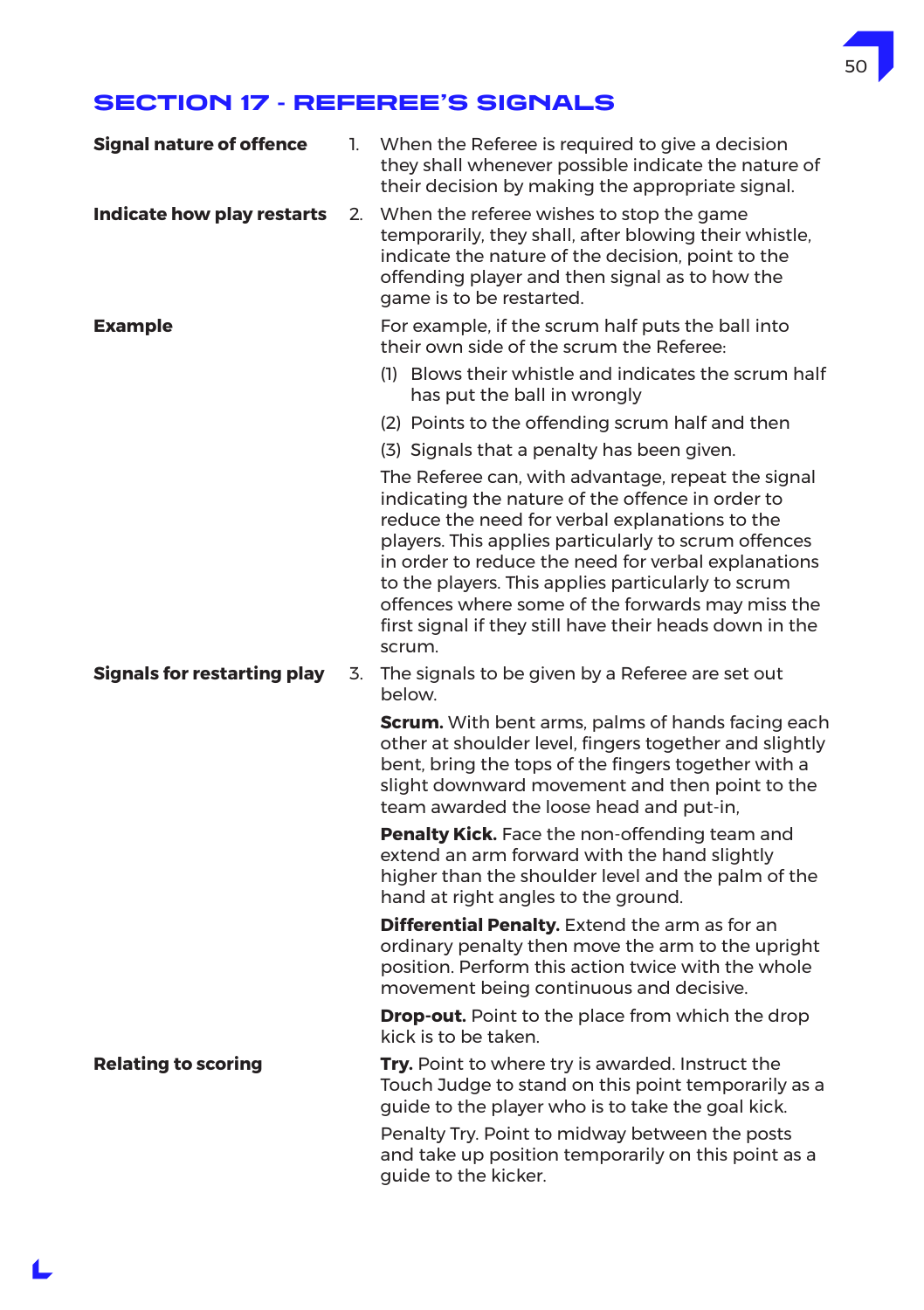| Signals made when play is<br>not necessarily stopped |    | Eight point try. This term is used to indicate that a<br>penalty kick has been awarded for foul play against<br>a try scorer. Instruct a Touch Judge to take up<br>position in front of the posts ten metres from the<br>goal line before retiring behind the goal posts to<br>judge on the conversion attempt.<br><b>Goal.</b> Raise hand above the head.<br><b>Try disallowed.</b> Wave hands, palms facing<br>downwards across and in front of the body below<br>the waist. |
|------------------------------------------------------|----|--------------------------------------------------------------------------------------------------------------------------------------------------------------------------------------------------------------------------------------------------------------------------------------------------------------------------------------------------------------------------------------------------------------------------------------------------------------------------------|
|                                                      |    | <b>Play on.</b> Wave the hands chest high palms facing<br>away from the chest across and in front of the body.                                                                                                                                                                                                                                                                                                                                                                 |
|                                                      |    | <b>Ball touched in flight.</b> Raise one hand above the<br>head and tap the tips of the fingers with the fingers<br>of the other hand.                                                                                                                                                                                                                                                                                                                                         |
|                                                      |    | <b>Count of tackles is cancelled.</b> Raise clenched fist<br>above head and wave from side to side.                                                                                                                                                                                                                                                                                                                                                                            |
|                                                      |    | Player "held" and to play the ball. Indicate that<br>players not concerned with the play-the-ball must<br>retire by making a signal chest-high, similar to the<br>breast stroke in swimming.                                                                                                                                                                                                                                                                                   |
| <b>Signals indicating</b><br><b>infringements</b>    | 1. | <b>Knock-on.</b> With hands in front of the body, below<br>the waist, slightly apart, palms facing forward and<br>fingers pointing towards the ground, make two or<br>three forward movements of the hands.                                                                                                                                                                                                                                                                    |
|                                                      |    | 2. Forward pass. Make a forward movement with the<br>straight arm indicating the line of flight of the ball.                                                                                                                                                                                                                                                                                                                                                                   |
| Scrum                                                |    | 3. Scrum half feeds "own feet". With hands and arms<br>mime the action of the scrum half putting the ball<br>into the scrum, but exaggerate the angle at which it<br>was thrown.                                                                                                                                                                                                                                                                                               |
|                                                      |    | 4. Scrum half "dummies". Mime the action of the<br>scrum half but emphasise the backward motion of<br>the hands.                                                                                                                                                                                                                                                                                                                                                               |
|                                                      |    | 5. Scrum half fails to retire. Make a movement with<br>the hand indicating the direction the scrum half<br>should have taken.                                                                                                                                                                                                                                                                                                                                                  |
|                                                      |    | 6. Scrum half throws the ball upwards into<br><b>the scrum.</b> Mime the action of the scrum half<br>exaggerating the upward movement of the hands.                                                                                                                                                                                                                                                                                                                            |
|                                                      |    | 7. <b>Hooker strikes prematurely.</b> Raise a foot from the<br>ground in front of the body with the leg straight.                                                                                                                                                                                                                                                                                                                                                              |
|                                                      |    | 8. Hooker packs with a Loose Arm. Raise one arm<br>sideways with elbow bent so that the hand hangs<br>downwards.                                                                                                                                                                                                                                                                                                                                                               |
|                                                      | 9. | <b>Prop strikes for the ball.</b> Raise a foot from the<br>ground by extending the leg sideways from the body.                                                                                                                                                                                                                                                                                                                                                                 |

51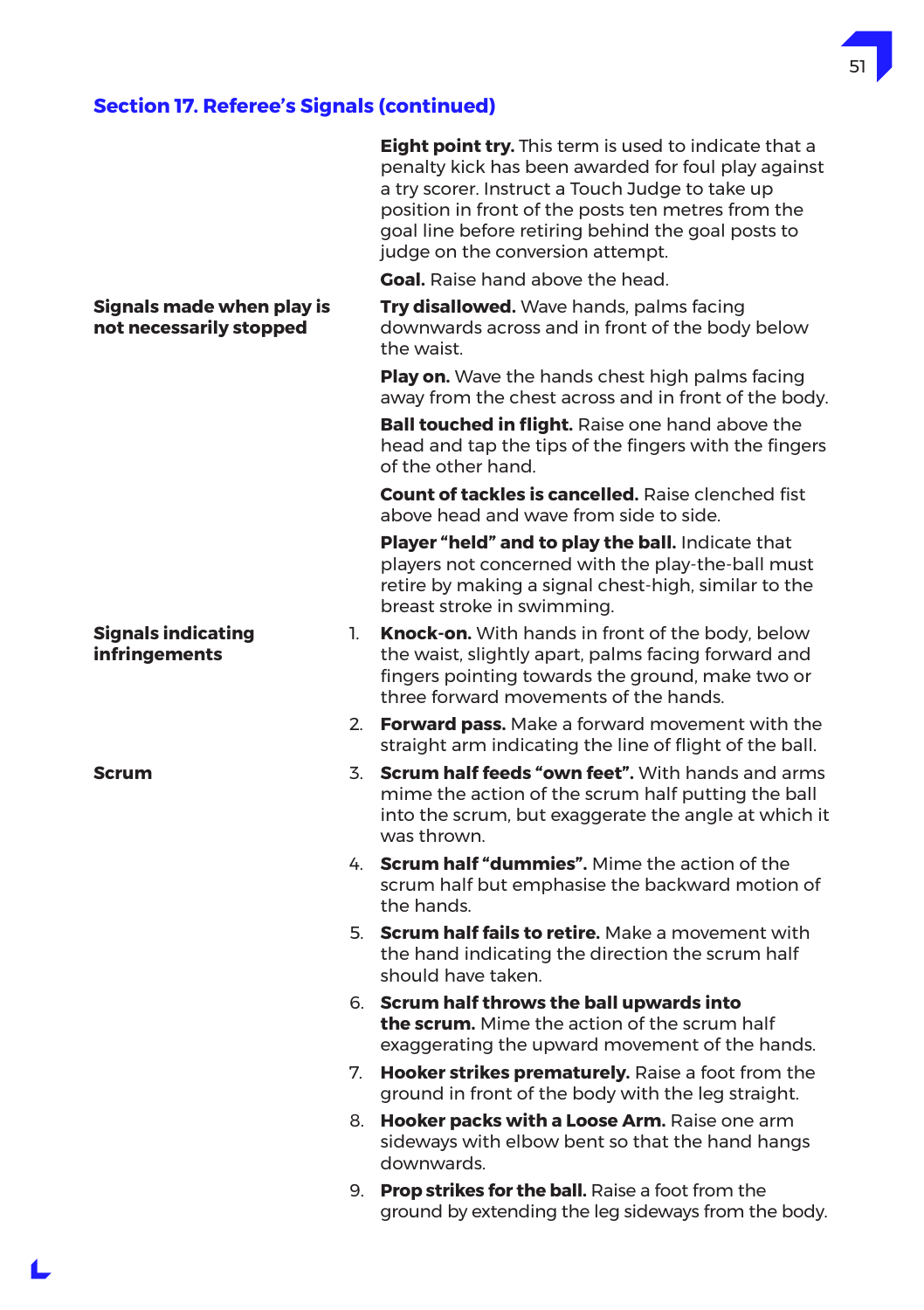|                      | 10. Handling in the scrum. Make a backward scooping<br>action with the hand.                                                                                                                                                                                                                                    |
|----------------------|-----------------------------------------------------------------------------------------------------------------------------------------------------------------------------------------------------------------------------------------------------------------------------------------------------------------|
|                      | 11. Collapsing the scrum. Make a lifting motion with<br>the hand.                                                                                                                                                                                                                                               |
|                      | 12. More than seven backs. Point to one of the players<br>who is detached from the scrum and who normally<br>is in the pack and then hold up seven fingers.                                                                                                                                                     |
|                      | 13. More than six players pushing in the scrum.<br>Point to the player who is pushing and who is not<br>normally in the scrum and then hold up six fingers.                                                                                                                                                     |
| <b>Play-the-ball</b> | 14. Tackled player delays regaining his feet. Flick the<br>had in an upward direction.                                                                                                                                                                                                                          |
|                      | 15. Tackled player 'dummies' when dropping the<br><b>ball.</b> Mime the action of the offending player<br>exaggerating the upward direction.                                                                                                                                                                    |
|                      | 16. Tackled player fails to drop the ball correctly.<br>If the ball has been dropped between the legs<br>indicate the path of the ball. If the ball has been<br>dropped to the side, point with one hand to the<br>side.                                                                                        |
|                      | 17. Tackled player does not lift the ball clear of the<br>ground. Make a lifting movement with the hand.                                                                                                                                                                                                        |
|                      | 18. Tackled player does not face opponents' in-goal.<br>Stand at the angle offending player adopted and<br>then turn to face opponents' in-goal.                                                                                                                                                                |
|                      | 19. Tackled player fails to play the ball backwards<br>or passes when he should have played the ball.<br>Mime the gesture of playing the ball.                                                                                                                                                                  |
|                      | 20. Tackled player obstructs or butts with his head<br><b>after playing the ball.</b> Mime his action.                                                                                                                                                                                                          |
|                      | 21. Voluntary tackle. Make a lifting movement with<br>hand.                                                                                                                                                                                                                                                     |
|                      | 22. The playing marking the tackled player kicks or<br>heels the ball. Make a kicking movement with the<br>foot.                                                                                                                                                                                                |
|                      | 23. Player marking retains his hold on player playing<br><b>the ball.</b> Make a decisive backward movement with<br>one hand. This signal applies to any interference<br>by the player marking when the ball is actually<br>being played other than kicking prematurely or<br>dangerously (paragraph 22 above). |
|                      | 24. Tackler delays releasing tackled player. Make a<br>downward movement with the hands in front of<br>the body below the waist.                                                                                                                                                                                |

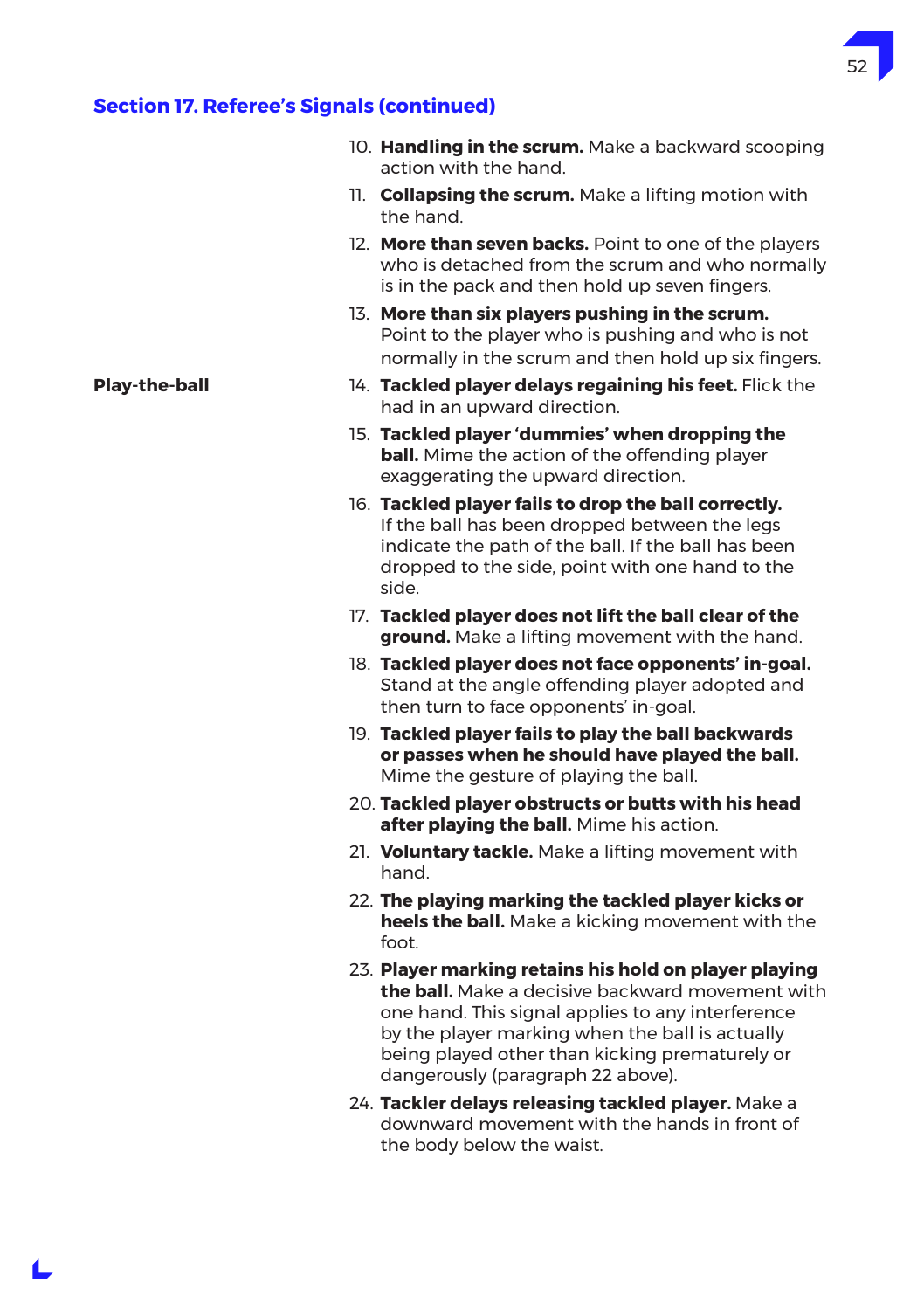- should be further back. 27. **Dragging tackled player after the tackle is effective.** Mime the action of dragging. outstretched. 'handover'. **Drop-out or penalty** 31. **Kicker fails to bring foot into contact with the ball.**  Tap the foot with one hand. **Other infringements** 32. **Off side. Indicate player should have been further back.** (See No. 25). hand. tap the forearm with the other hand.
	- 39. **Extra time.** Raise both arms vertically above head.
	- 40. **Ending extra time for stoppage.** Wave one arm over head.
	- 41. **Temporary Suspension of a player.** Raise both arms with fingers outstretched for ten minutes suspension.
	- 42. **Player directed to leave the field to receive attention for bleeding.** Draw the hands across the chest from side to side.
	- 43. Refer decision to the video referee. Starting just above the head with both hands together. Draw a square in front of you so that your hands come together at the waist simultaneously.

- 25. **Off side at play-the-ball.** With a backward movement of the hand indicate that the player
- 26. **Stealing of the ball from the tackled player.** Mime the action of snatching the ball from the opponent.
- 
- 28. **Team is tackled five successive times.** Raise arm vertically above head with fingers and thumb
- 29. **Team is tackled six successive times.** Blow the whistle, raise the arm vertically above the head, then point to the side which is to gain possession and mime the gesture of playing the ball. The surrendering of the ball is referred to as the
- 30. **Count of tackle is cancelled and starts again.** Wave clenched fist from side to side above head.
- 
- 
- 33. **Player in possession touches official.** Point to the player in possession and tap the chest with one
- 34. **Obstruction.** Mime the offending player's action.
- 35. **Tripping.** Extend one foot forward as if to trip.
- 36. **Stiff arm tackle.** Raise an arm in front of the body with fist clenched and as the arm is moved forward
- 37. **Disputing decisions.** Place one hand on the mouth.
- 38. **Ball in touch.** Points to appropriate Touch Judge.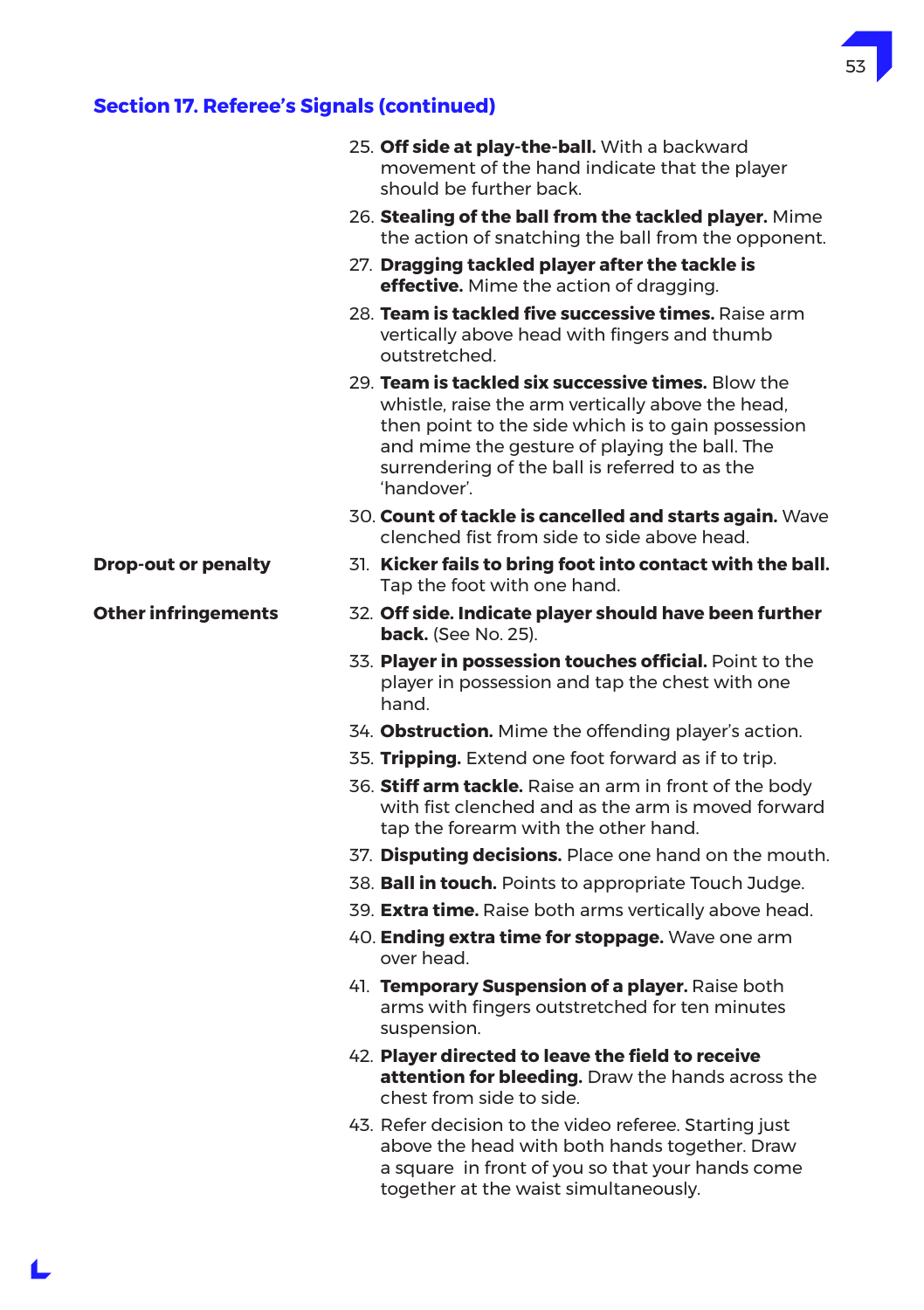

**Touch Judge signals.** 43. The Touch Judge cannot stop the play for any infringement but they may signal the nature of an infringement if the Referee is unsighted and seeks their guidance.

> Signals which may be used by a Touch Judge and which are not included in Para. 3 above are:-

 **Touch.** Flag is raised above the head at the point of entry into touch.

**Ball back.** Flag waved above the head accentuating backward movement.

**Touch in-goal.** Flag waved across the body, below the waist, and, with the other hand, point to either the goal line or 20 metre line depending on where play should be restarted. Do not point to the player who made the ball dead.

 **Successful kick at goal.** Wave flag across and in front of the body below the waist. If the ball goes over the dead ball line, tap the ground with the end of the flag stick.

 **Dead ball line.** Wave flag up and down between shoulder and knee and then point to appropriate restart position.